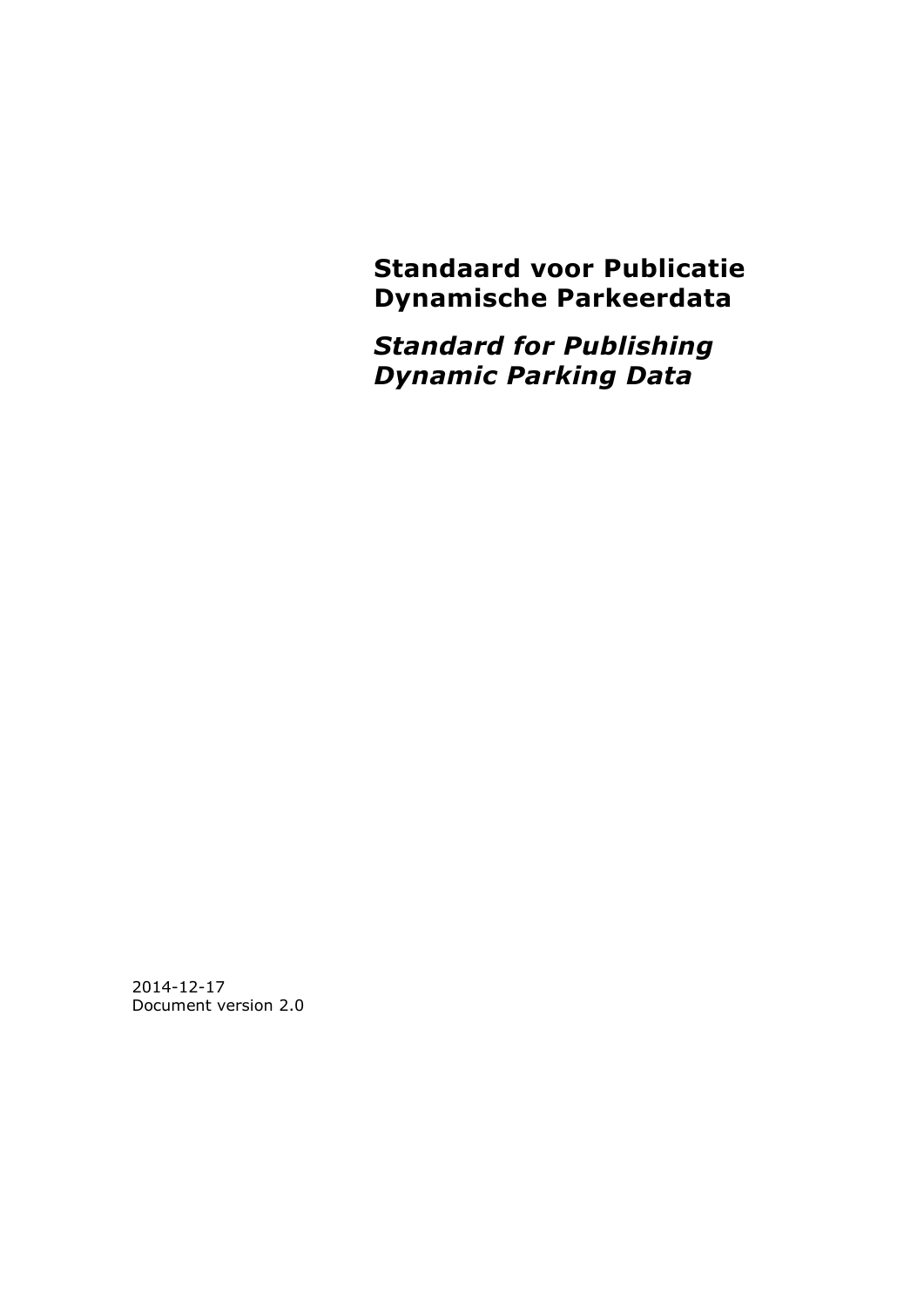# **DOCUMENT INFORMATION**

| Title:     | Standard for Publishing Dynamic Parking Data                      |
|------------|-------------------------------------------------------------------|
| Author(s): | Werkgroep SPDP                                                    |
| Version:   | 2.0                                                               |
| Date:      | 2014-12-17                                                        |
| File:      | Standard for the Publication of Dynamic Parking Data v2.0.7. docx |
| Project:   | Standaard voor Publicatie Dynamische Parkeerdata                  |

#### **Document versions:**

| Version | <b>Date</b> | Author              | Comment                             |  |  |
|---------|-------------|---------------------|-------------------------------------|--|--|
| 0.1     | 2013-11-19  | Erwin Gribnau       | Initial version                     |  |  |
| 0.2     | 2013-11-20  | Erwin Gribnau       | Detailed HTTP usage                 |  |  |
| 0.3     | 2013-11-25  | Leontien Balkenende | Added data model and message        |  |  |
|         |             |                     | contents                            |  |  |
| 0.4     | 2013-11-25  | Erwin Gribnau       | Changes to data model               |  |  |
| 0.5     | 2013-11-28  | Erwin Gribnau       | New document structure              |  |  |
| 0.6     | 2013-12-04  | Leontien Balkenende |                                     |  |  |
| 0.7     | 2013-12-12  | Kees Koster         | Added generic project information & |  |  |
|         |             |                     | document structure                  |  |  |
| 0.8     | 2013-12-20  | Henk den Breejen    | Changes to data model, overall-     |  |  |
|         |             |                     | view, and description.              |  |  |
| 0.9     | 2014-01-03  | Kees Koster         | Addition of descriptions and review |  |  |
| 1.0     | 2014-02-09  | Kees Koster         | Preparation of the initial release  |  |  |
|         |             |                     | version after processing of review  |  |  |
|         |             |                     | comments                            |  |  |
| 1.01    | 2014-10-20  | Kees Koster         | Rework of examples                  |  |  |
| 2.0     | 2014-12-17  | Kees Koster         | Added on-street parking             |  |  |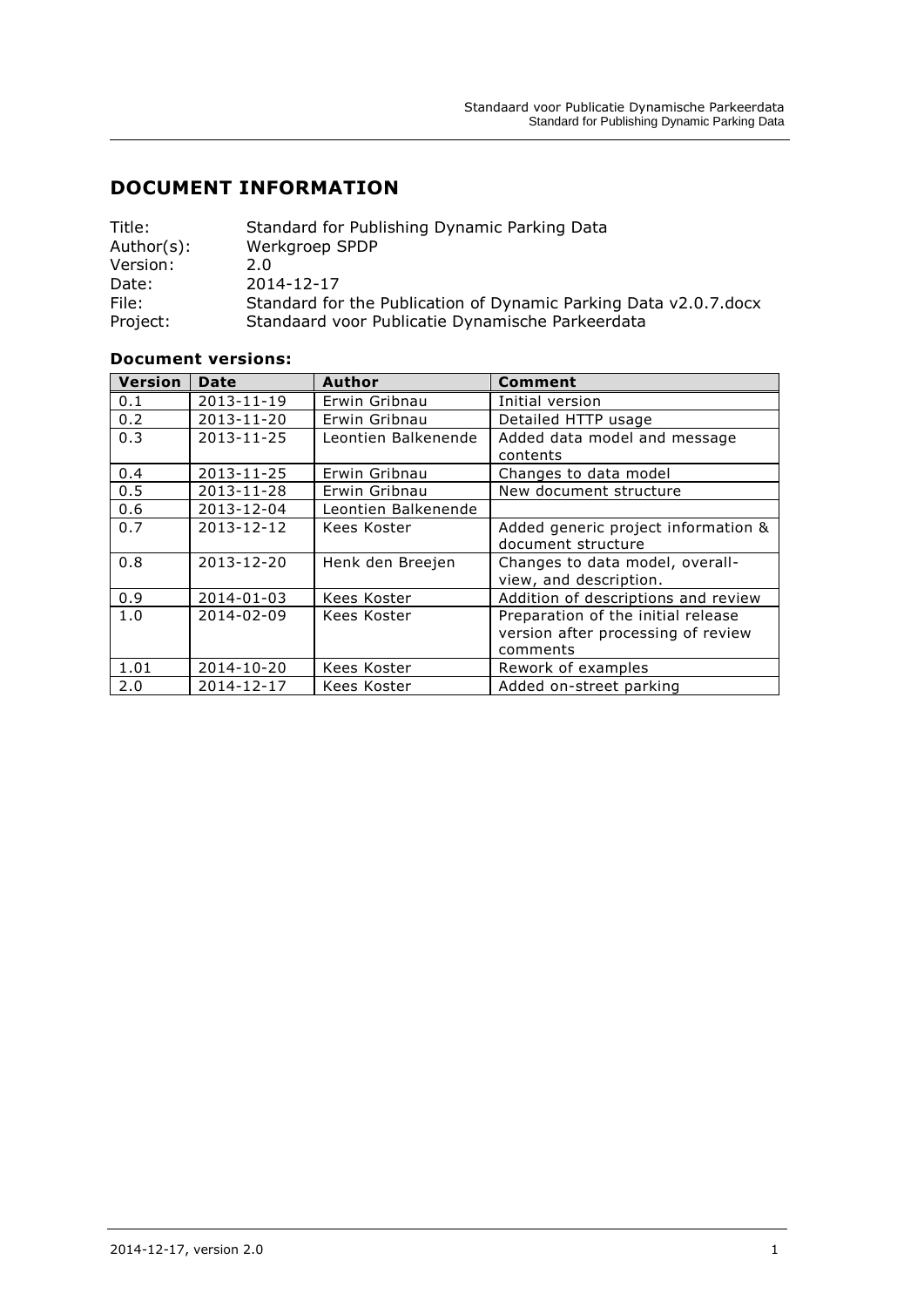# **CONTENTS**

| 1.               |                                              |    |
|------------------|----------------------------------------------|----|
| 1.1              |                                              |    |
| 1.2              |                                              |    |
| 1.3              |                                              |    |
| 1.4              |                                              |    |
| 1.5              | Changes with respect to previous versions  5 |    |
| 1.5.1            |                                              |    |
| 1.5.2            |                                              |    |
| 1.5.3            |                                              |    |
| 1.6              |                                              |    |
| 1.7              |                                              |    |
| 2.               |                                              |    |
| З.               |                                              |    |
| 4.               |                                              |    |
| 4.1              |                                              |    |
| 4.2              |                                              |    |
| 4.3              |                                              |    |
| 4.4              |                                              |    |
| 4.5              |                                              |    |
| 4.5.1            |                                              |    |
| 4.5.2            |                                              |    |
| 4.6              |                                              |    |
| 5.               |                                              |    |
| 5.1              |                                              |    |
| 5.1.1            |                                              |    |
| 5.1.2            |                                              |    |
| 5.1.3            |                                              |    |
| 5.1.4            |                                              |    |
| 5.2              |                                              |    |
| 5.2.1            |                                              |    |
| 5.2.2<br>5.2.3   |                                              |    |
| 5.2.4            |                                              |    |
| 5.2.5            |                                              |    |
| 5.2.6            |                                              |    |
| 5.2.7            |                                              |    |
| 5.2.8            |                                              | 21 |
| 5.2.9            |                                              | 22 |
| 5.2.10           |                                              | 23 |
| 5.2.11           |                                              | 24 |
| 5.2.12<br>5.2.13 |                                              | 27 |
| 5.2.14           |                                              |    |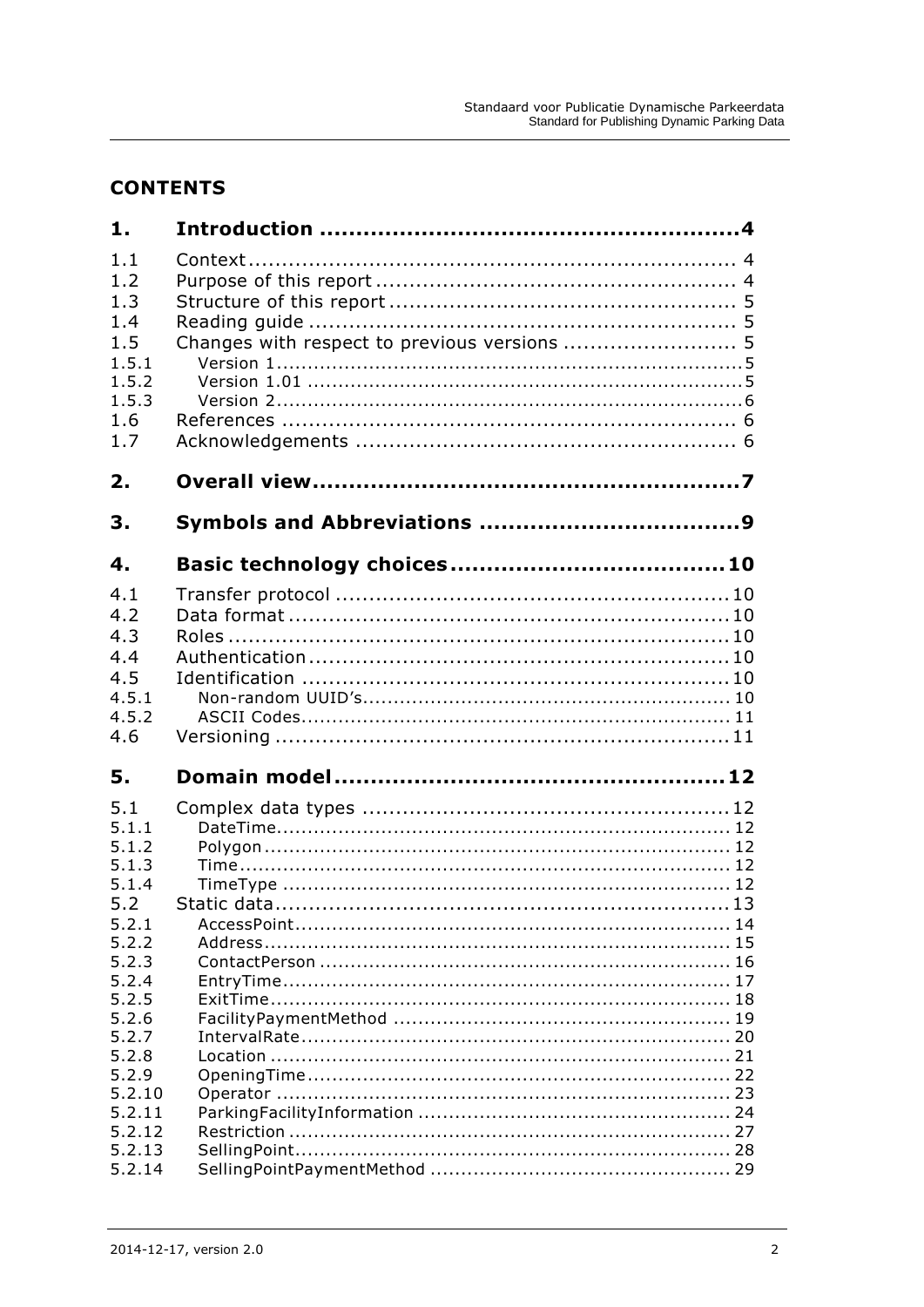| 5.2.15<br>5.2.16<br>5.2.17<br>5.2.18<br>5.2.19<br>5.3<br>5.3.1<br>5.3.2<br>5.4<br>5.4.1<br>5.4.2 |                                                                                                                                                       |  |
|--------------------------------------------------------------------------------------------------|-------------------------------------------------------------------------------------------------------------------------------------------------------|--|
| 6.                                                                                               |                                                                                                                                                       |  |
| 7.                                                                                               |                                                                                                                                                       |  |
| 7.1<br>7.1.1<br>7.1.2<br>7.2<br>7.2.1<br>7.2.2                                                   |                                                                                                                                                       |  |
| 8.                                                                                               |                                                                                                                                                       |  |
| 8.1<br>8.1.1<br>8.1.2<br>8.2<br>8.2.1<br>8.2.2<br>8.3<br>8.3.1<br>8.3.2                          | Pulling a list of known parking facilities 45<br>Pulling the static data of a parking facility46<br>Pulling the dynamic data of a parking facility 46 |  |
| 9.                                                                                               |                                                                                                                                                       |  |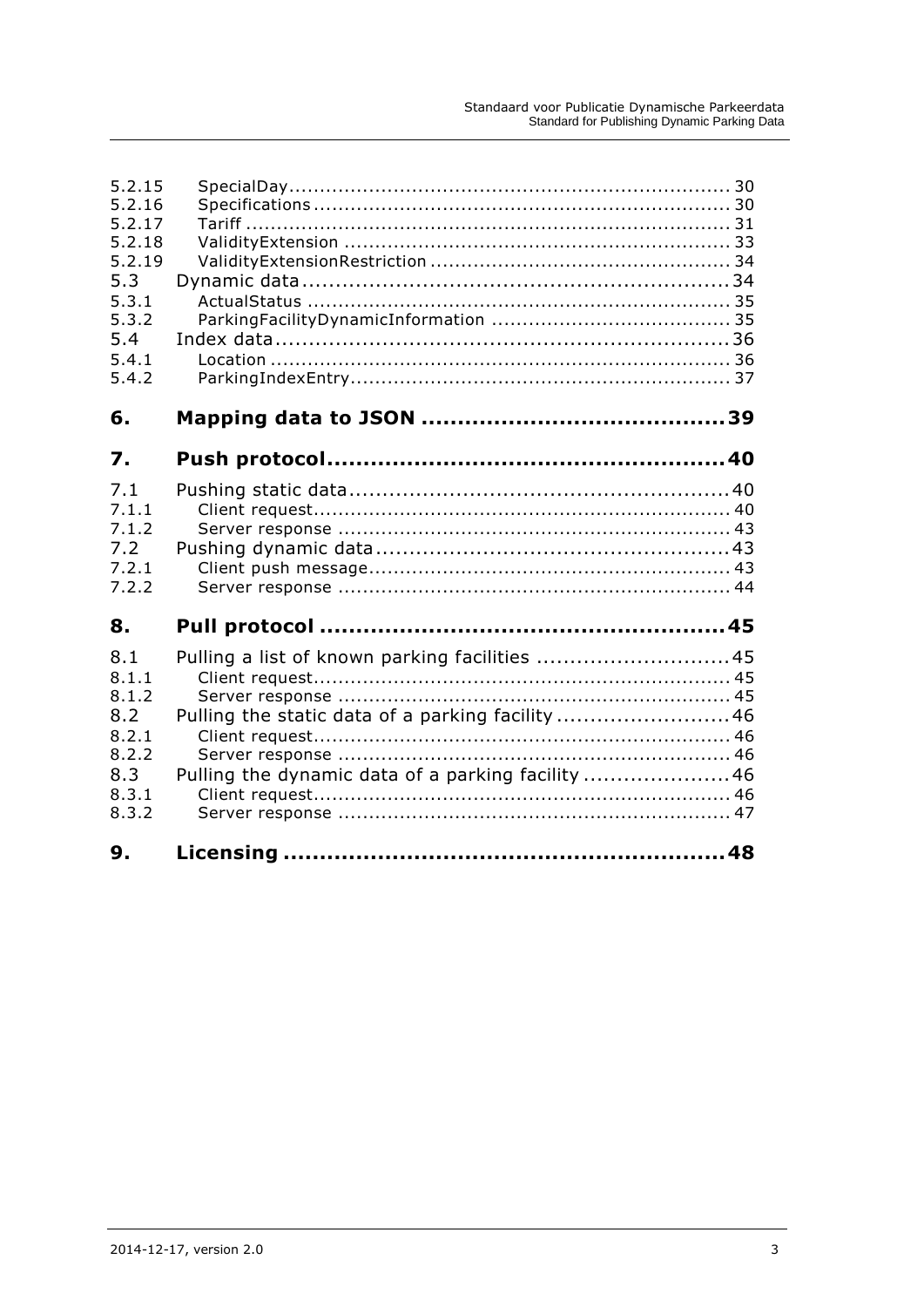# <span id="page-4-0"></span>**1. INTRODUCTION**

## <span id="page-4-1"></span>**1.1 Context**

This document has been prepared by the "Werkgroep Standaard Publicatie Dynamische Parkeerdata". This specification defines a standard for the publication of dynamic parking data in enclosed parking sites and on-street parking.

The standard has been created for the Dutch market by parking technology providers and parking management companies. The working group was initiated by the Netherlands' Ministry of Infrastructure and the Environment. The working group consisted of representatives of the following organizations:

- $\bullet$  P1 [\(www.p1.nl\)](http://www.p1.nl/)
- Q-Park [\(www.q-park.nl\)](http://www.q-park.nl/)
- SKIDATA [\(www.skidata.nl\)](http://www.skidata.nl/)
- Technolution [\(www.technolution.eu\)](http://www.technolution.eu/)
- Schmit [\(www.schmit.nl\)](http://www.schmit.nl/)
- Vialis [\(www.vialis.nl\)](http://www.vialis.nl/)
- Imtech [\(www.imtech.nl\)](http://www.imtech.nl/)
- RDW [\(www.rdw.nl\)](http://www.rdw.nl/)
- Netherlands' Ministry of Infrastructure and the Environment [\(www.rijksoverheid.nl/ministeries/ienm\)](http://www.rijksoverheid.nl/ministeries/ienm)

The standard is published by the Netherlands' Ministry of Infrastructure and the Environment on the website for the responsible programme:

- <http://www.beterbenutten.nl/>
	- o Parking data can be found in Theme 'ITS', topic 'Slimmer reizen met ITS', subtopic 'Open Parkeerdata'.
- [https://www.parkeerdatacatalogus.nl](https://www.parkeerdatacatalogus.nl/)
	- $\circ$  On the above location, the index server for the parking data is hosted.

# <span id="page-4-2"></span>**1.2 Purpose of this report**

The purpose of the publication of dynamic parking data is to provide information about available parking spaces both in enclosed parking facilities (controlled by barriers) and for on-street parking.

For an accurate overview, some (semi-)static data about the facilities must also be provided. The main purpose of the publication is to provide dynamic data on the actual availability of parking spaces for visitors. Visitors are people accessing the parking facility who are not subscription holders.

An enclosed public parking facility is to be defined as parking spaces, to be accessed by visitors, passing the entry of the facility, at one common set of restrictions/rates and capacity control. Two separated sections with different restrictions and/or rates and capacity control are to be specified as two parking facilities. For example a facility with a lower deck with height limitations and an upper deck without height limitation should be specified as two facilities.

On street parking facilities differ from enclosed public parking facilities. On street parking requires an accurate description of the parking area using polygons. Conceptually, entries and exits to the facilities are less relevant for on street parking.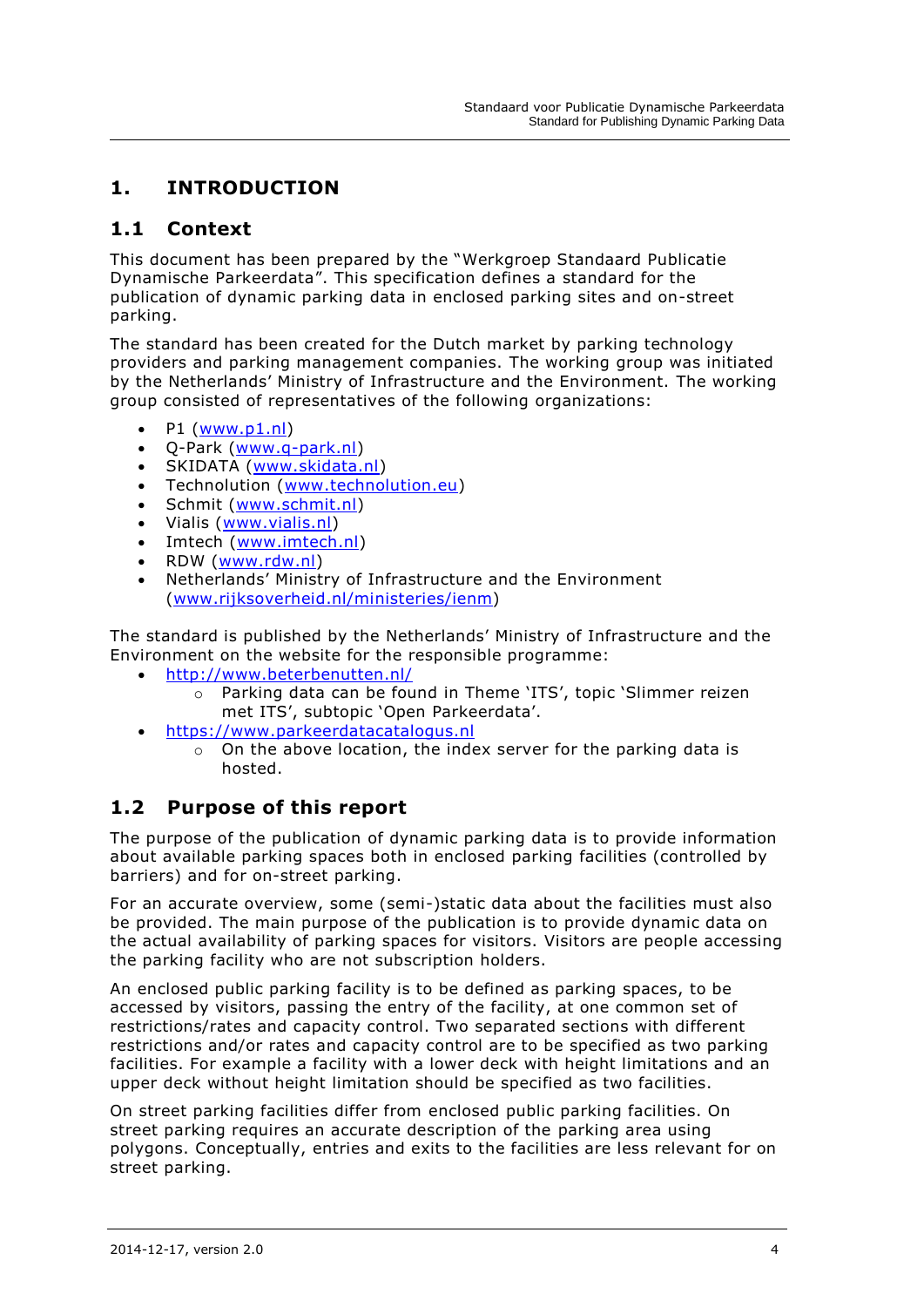This technical specification specifies components required for the exchange and use of data in the field of parking. The components include the following:

- Domain model: Data structure and relationships;
- Data content (or data dictionary)
- Communications specification (or communication protocol)
- Licensing for the use of the dynamic parking data

# <span id="page-5-0"></span>**1.3 Structure of this report**

This document describes two protocols in one:

- 1. A protocol to get parking data from parking management systems (PMS's) to central parking data servers (CPDS's), called the 'push protocol';
- 2. A protocol to get parking data from CPDS's to website and app developers, called the 'pull protocol'.

The standard uses a domain model, which has been based on two sources:

- PRIS domain model
- Draft DATEX II standard for parking information

The domain model is documented in Sparx Systems' Enterprise Architect. Therefore, the domain model uses XML types. The mapping of XML types to JSON is described in Chapter [6.](#page-39-0)

# <span id="page-5-1"></span>**1.4 Reading guide**

Examples of messages are formatted in a fixed width font, e.g.

```
PUT /parkingdata/v2/dynamic/<UUID>/ HTTP/1.1
Content-Type: application/json
Content-Length: ...
{
  ...
}
```
Within these blocks text marked with  $\lt$  and  $>$  and triple dots (...) are entries meant to be replaced by the producing software.

# <span id="page-5-2"></span>**1.5 Changes with respect to previous versions**

#### <span id="page-5-3"></span>**1.5.1 Version 1**

The initial release of the standard was version 1. This was released in January 2014.

### <span id="page-5-4"></span>**1.5.2 Version 1.01**

Version 1.01 aimed to correct inconsistencies in the initial release – specifically chapter 2 with the view on the use of the standard and corrections in the JSON examples.

Property 'durationUntil' of the IntervalRate (paragraph [5.2.7\)](#page-20-0) gained a new default value (-1 to signify unlimited instead of 99999).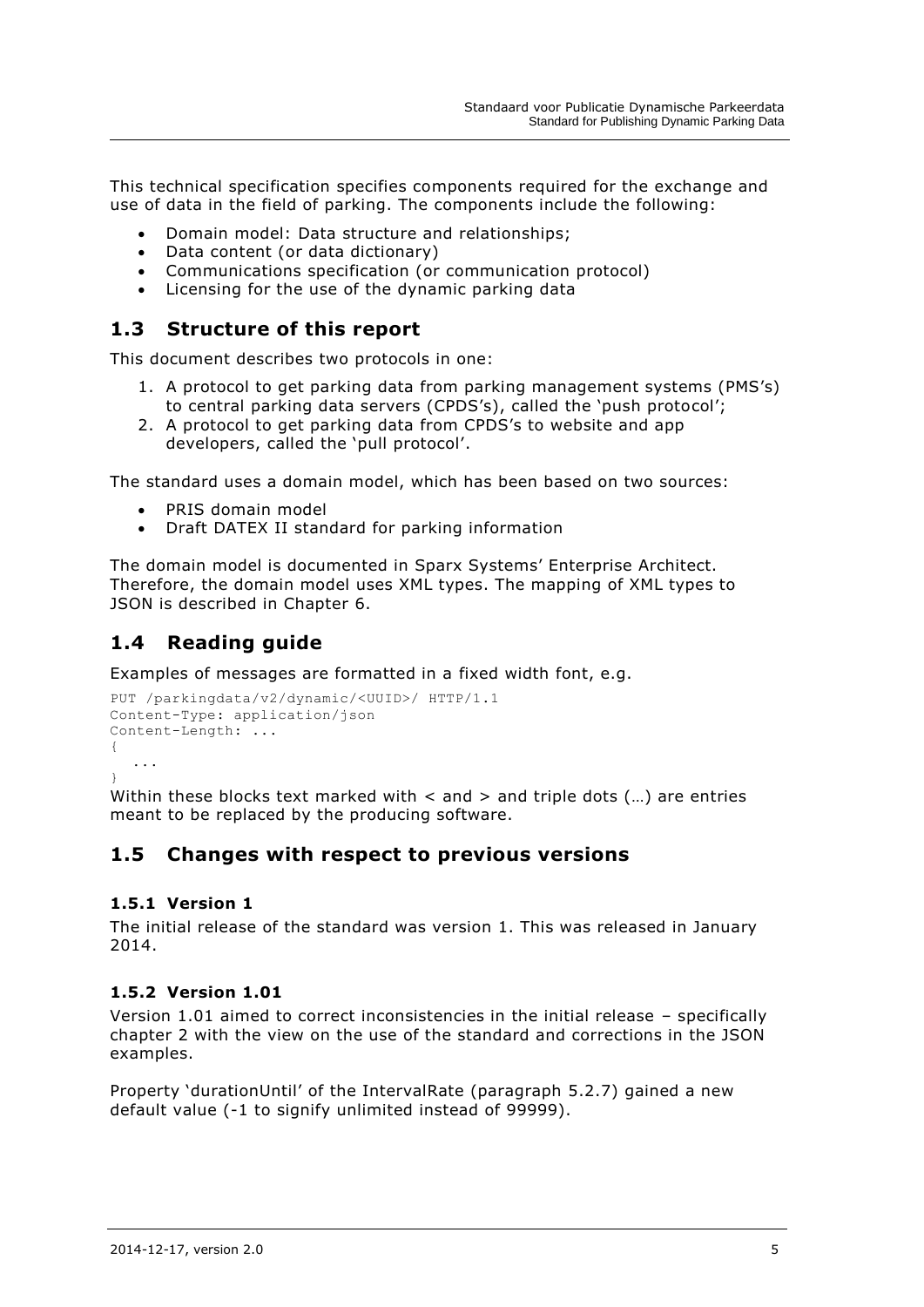## <span id="page-6-0"></span>**1.5.3 Version 2**

This version adds properties to the domain model that extend its functionality to on street parking. These extensions are not required properties. The extensions focus on providing (semi-)static data that are collected for the Dutch 'Nationaal Parkeer Register'. Examples are:

- the areaGeometry which describes the area of the on-street parking facility;
- parking extensions and restrictions;
- the concept of sellingPoints (parking ticket machines) and associated payment methods.

Properties EntryTime and Tariff were changed. Both properties contained the weekDay, which was a complex type restricted to the following values: "Mon", "Tue", "Wed", "Thu", "Fri", "Sat", "Sun". WeekDay has been replaced by dayNames, which is a list of strings defining either the day of the week or a special day as defined by the specialDay property.

It is recommended that in dayNames the following strings are used for the days of the week:

"Mon", "Tue", "Wed", "Thu", "Fri", "Sat", "Sun".<sup>1</sup>

If any other string than one of the above is used, this indicates a SpecialDay, which is expected to be specified in the list of specialDays for the facility.

WeekDay has been removed from the model.

Many properties allow the setting of the start of the validity and the end of the validity of the property. This enables the publisher of the data to provide information that is not the actual situation, but e.g. valid in the future.

Many changes have been made in the standard between versions 1 and 2, but in the static domain model only. In the dynamic domain model, no changes have been made in the model.

# <span id="page-6-1"></span>**1.6 References**

The standard references the following external sources:

| <b>Name</b>  | <b>Referenced location</b>                                 |
|--------------|------------------------------------------------------------|
| GeoJSON      | http://geojson.org/geojson-spec.html                       |
| DATEX II     | http://www.datex2.eu                                       |
| UUID         | http://en.wikipedia.org/wiki/Universally unique identifier |
| DateTime     | http://en.wikipedia.org/wiki/Unix_time                     |
| dayNames &   | https://www.ietf.org/rfc/rfc0822.txt                       |
| validityDays |                                                            |
| Index server | https://www.parkeerdatacatalogus.nl                        |

# <span id="page-6-2"></span>**1.7 Acknowledgements**

The standard was prepared with the valuable input of all members of the working group.

The contribution of Leontien Balkenende of Technolution in preparing the UML diagrams of the chosen domain model is gratefully acknowledged.

 $1$  Names in the list have been chosen in accordance with the HTTP standard (see IETF RFC 0822, Standard for ARPA Internet Text Messages, paragraph 5.1).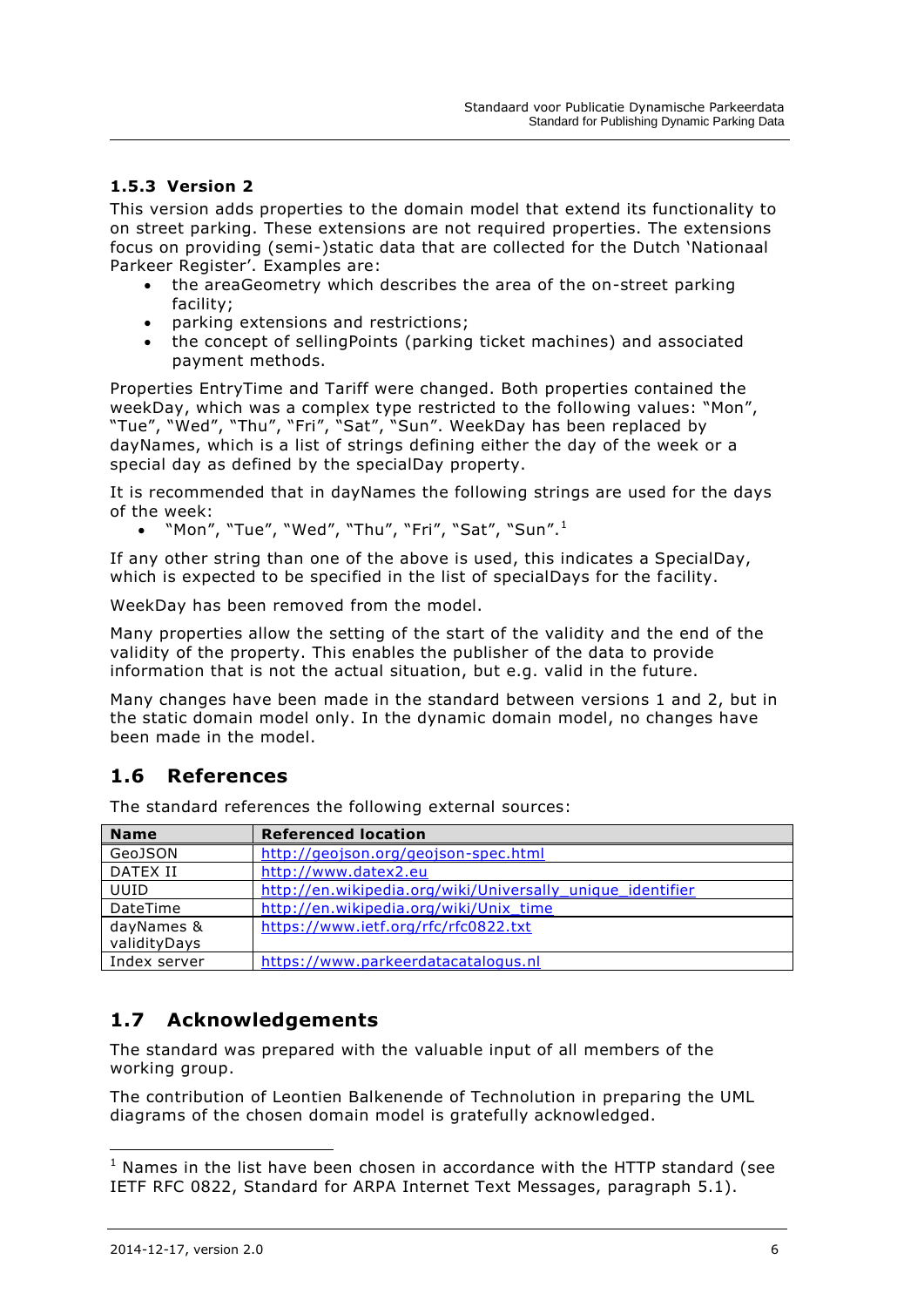# <span id="page-7-0"></span>**2. OVERALL VIEW**

There are several options to use the static and dynamic parking data. A generic overview of the data flows from the parking facilities to the end users is shown below in [Figure 1.](#page-7-1)



### <span id="page-7-1"></span>**Figure 1. Generic overview of data flows and interfaces of parking data**

The process of publishing parking data as shown in [Figure 1](#page-7-1) is the following:

- A parking facility publishes two kinds of data, viz.
	- o Metadata, i.e. data describing what actual data is published and, importantly also, where the parking data will be published (the URL to the parking data);
	- o Parking data, i.e. static or dynamic parking data that is published using the protocol and model as described in this standard.
- The Index server is the (web)server that publishes the metadata of all parking facilities that publish parking data. Through the index server endusers can find where parking facilities are located and on which location (URL) on the Internet the parking data can be found. The Netherlands' Ministry of Infrastructure and Environment has taken the responsibility to create the Index server. The index server publishes the metadata of parking facilities as described in paragraph [5.4](#page-36-0) of this standard. The index server is hosted at [https://www.parkeerdatacatalogus.nl/;](https://www.parkeerdatacatalogus.nl/)
- A Central Parking Data Server publishes parking data using the protocol as defined in this standard for static and dynamic parking data (paragraphs [5.2](#page-13-0) and [5.2.2](#page-15-0) respectively). A CDPS can publish the parking data of one single parking facility or of any number of parking facilities.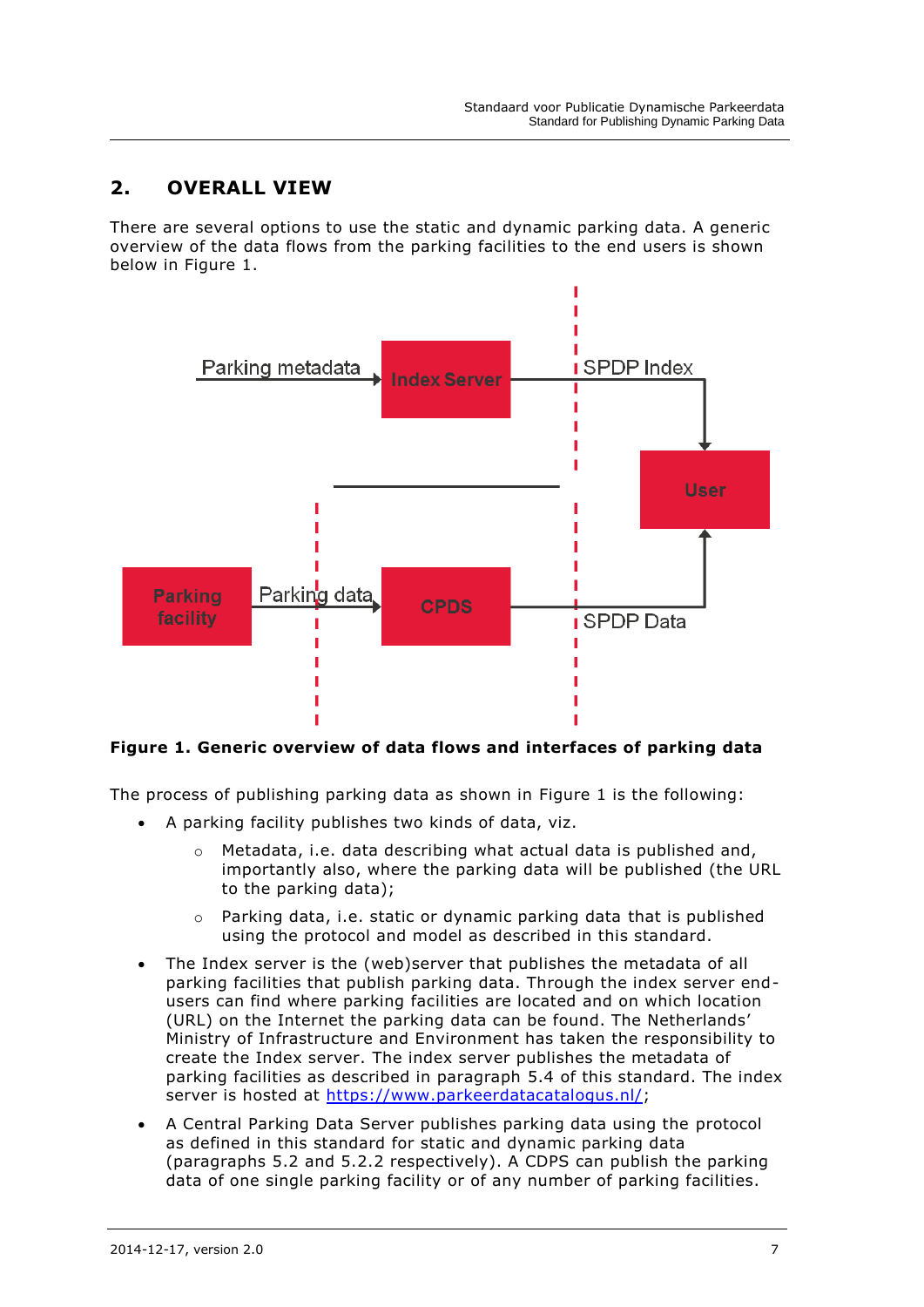This depends on the operator of the facility and how the business processes of the operator are organized;

 The User utilizes the Index Server to find out where parking data can be found on the Internet. The index server returns metadata about parking facilities, amongst other the URL of the CDPS, based on which the enduser can query one or more Central Parking Data Servers. A User could be an app that implements the parking data protocol and that queries CDPS's for actual parking data. The preferred method for any app builder would be to create a web client under his or her own control, that queries the existing CDPS's and that serves as the feed of parking data of his/her mobile app. In cases where the user must agree to a license for the use of the parking data, this is probably the only viable option.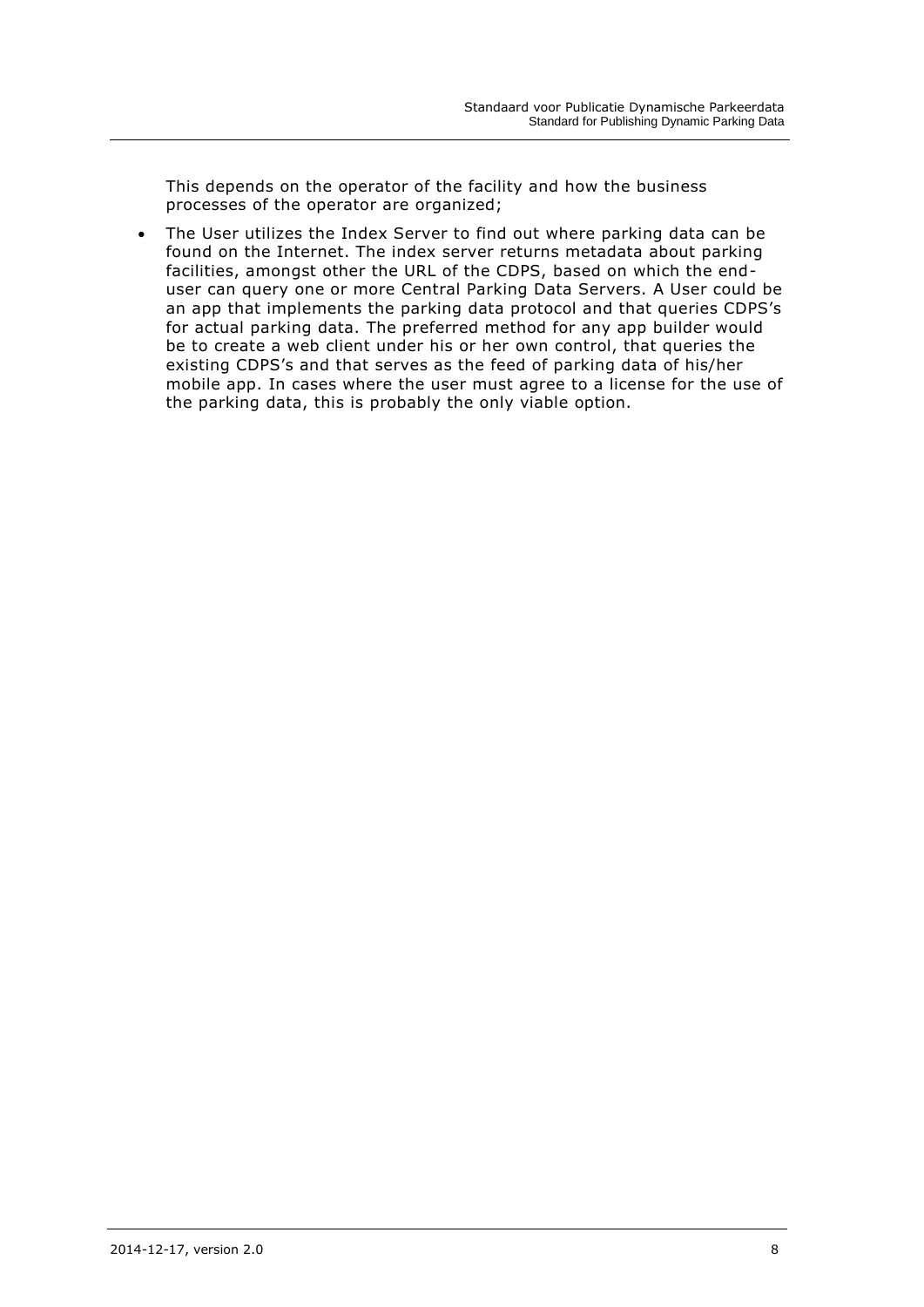# <span id="page-9-0"></span>**3. SYMBOLS AND ABBREVIATIONS**

| <b>Abbreviation</b> | <b>Meaning</b>                                     |
|---------------------|----------------------------------------------------|
| <b>CPDS</b>         | Central Parking Data Server                        |
| <b>HTTP</b>         | <b>Hypertext Transfer Protocol</b>                 |
| <b>JSON</b>         | JavaScript Object Notation                         |
| <b>NPR</b>          | "Nationaal Parkeer Register"                       |
| <b>PMS</b>          | Parking Management System                          |
| <b>PRIS</b>         | Parking Route Information System                   |
| <b>SPDP</b>         | "Standaard voor Publicatie Dynamische Parkeerdata" |
| <b>SSL</b>          | Secure Sockets Layer                               |
| <b>UML</b>          | Unified Modeling Language                          |
| URL                 | Uniform Resource Locator                           |
| UUID                | Universally Unique Identifier                      |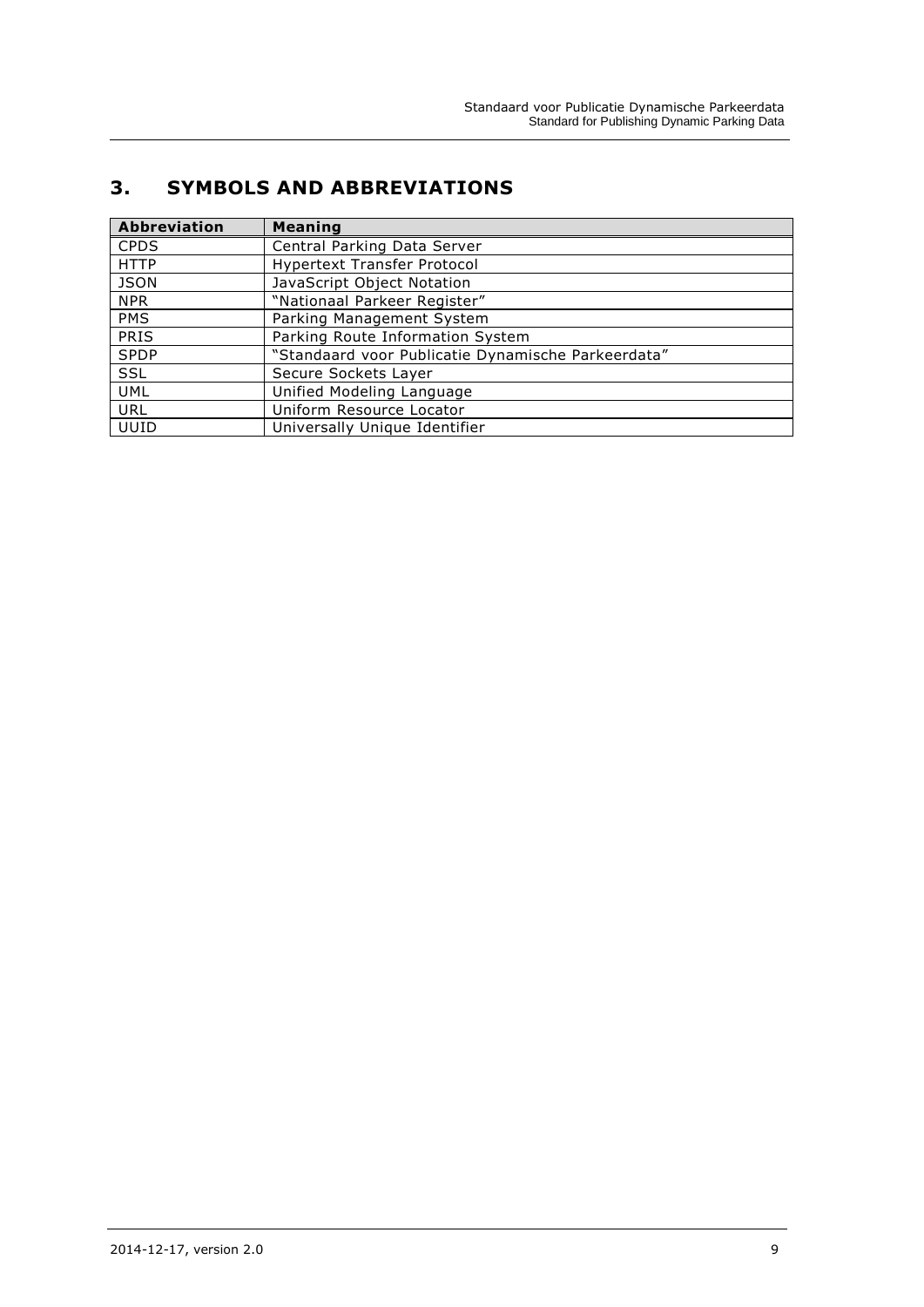# <span id="page-10-0"></span>**4. BASIC TECHNOLOGY CHOICES**

# <span id="page-10-1"></span>**4.1 Transfer protocol**

All data will be transferred using an HTTP connection. To query ('pull') data, clients execute an HTTP GET request. To push data, clients execute an HTTP PUT request.

# <span id="page-10-2"></span>**4.2 Data format**

The content type for all transferred data is 'application/json'.

# <span id="page-10-3"></span>**4.3 Roles**

In the push protocol the PMS is an HTTP client, CPDS is an HTTP server. In the pull protocol the website or app is an HTTP client, CPDS is an HTTP server.

# <span id="page-10-4"></span>**4.4 Authentication**

To authenticate clients to servers (can be used for both push and pull), the connection can be secured using SSL. The client is identified and authenticated using HTTP basic authentication.

HTTP basic authentication uses a combination of username and password, which, in this case, is sent through an encrypted connection. It is advisable that the CPDS system enforces the use of strong passwords.

# <span id="page-10-5"></span>**4.5 Identification**

Names of parking facilities are not globally unique. Still, pieces of data need to be matched to other data using a form of unique identification. A central parking data server needs to match incoming dynamic data with the already known static data. This protocol chooses to use a UUID<sup>2</sup> to identify parking facilities.

In absence of a central registration party, the source, a PMS, chooses a random UUID for a parking facility once and uses this UUID in all communications thereafter. Using a UUID the chances of two parking facilities having the same UUID are negligible.

If a central registration party is present, this party can provide a UUID for a parking facility or simply validate that there are no UUID clashes. $^3$ 

All popular programming languages support choosing a random UUID.

## <span id="page-10-6"></span>**4.5.1 Non-random UUID's**

Parking facilities not wishing to use a random UUID, may do so by using a scheme that results in a unique identifier.

For this purpose, the scheme that is explained below is recommended.

A UUID is represented in the canonical form as xxxxxxxx-xxxx-Mxxx-Nxxxxxxxxxxxxxxx.

-

<sup>2</sup> http://en.wikipedia.org/wiki/Universally\_unique\_identifier

 $3$  UUID must be delivered by the parking operator. In NPR it is delivered by the Cities.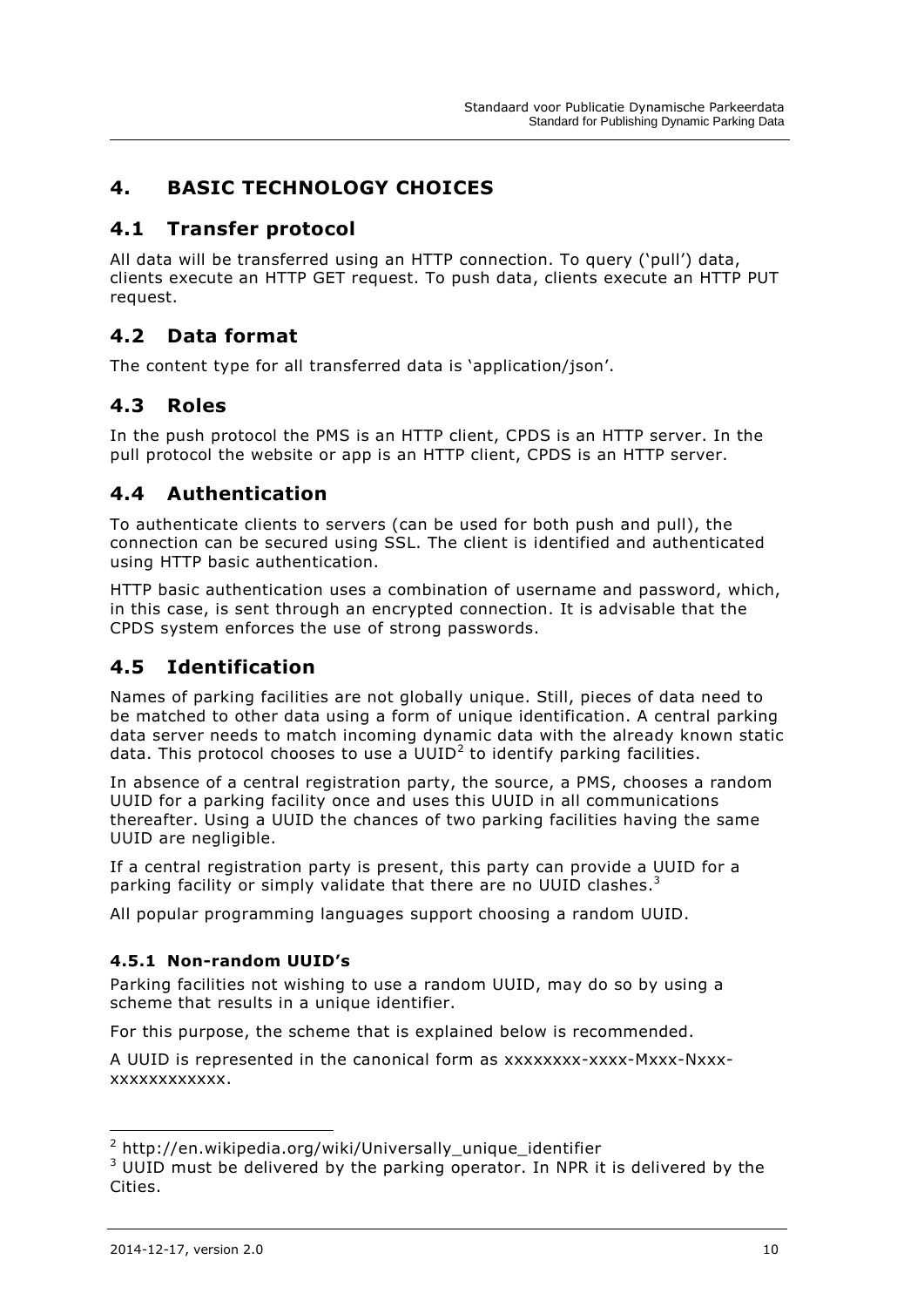For the purpose of the standard, the first two sequences will consist of the zip code of the operator represented by the ASCII code in hexadecimal format. E.g. the zip code "2597JG" will be represented by "32353937-4A47".

The next two sequences will consist of 4 letters of the name of the operator, also represented by the ASCII code in hexadecimal format. E.g. the name "IenM" will be represented by "4965-6E4D". If the operator name is shorter than 4 characters, leading hexadecimal code(s) 00 will be used to fill the sequence. I.e. "P1" would be represented by "0000-5031".

The last remaining sequence will consist of a per operator unique number of the parking facility (12 positions available).

For the IenM operator above, a valid parking facility identifier could be the following UUID: "32353937-4A47-4965-6E4D-000000000001".

| Hex | Sign                     | <b>Hex</b> | Sign           | <b>Hex</b> | Sign | Hex | Sign   | Hex | Sign    | <b>Hex</b> | Sign         |
|-----|--------------------------|------------|----------------|------------|------|-----|--------|-----|---------|------------|--------------|
| 20  | <b>SP</b>                | 30         | 0              | 40         | ⊚    | 50  | P      | 60  | $\cdot$ | 70         | p            |
| 21  |                          | 31         | 1              | 41         | A    | 51  | Q      | 61  | a       | 71         | q            |
| 22  | $\mathbf{H}$             | 32         | 2              | 42         | B    | 52  | R      | 62  | b       | 72         | r            |
| 23  | #                        | 33         | 3              | 43         | C    | 53  | S      | 63  | C       | 73         | s            |
| 24  | \$                       | 34         | $\overline{4}$ | 44         | D    | 54  | T      | 64  | d       | 74         | t            |
| 25  | $\%$                     | 35         | 5              | 45         | E    | 55  | U      | 65  | e       | 75         | u            |
| 26  | &                        | 36         | 6              | 46         | F    | 56  | V      | 66  | f       | 76         | $\mathsf{v}$ |
| 27  | т.                       | 37         | 7              | 47         | G    | 57  | W      | 67  | g       | 77         | W            |
| 28  |                          | 38         | 8              | 48         | н    | 58  | X      | 68  | h       | 78         | X            |
| 29  |                          | 39         | 9              | 49         | I    | 59  | Υ      | 69  |         | 79         | $\mathsf{v}$ |
| 2A  | $\ast$                   | 3A         | ٠              | 4A         | J    | 5A  | Z      | 6A  |         | 7A         | Z            |
| 2B  | $\ddot{}$                | 3B         | ٠              | 4B         | K    | 5B  |        | 6В  | k       | 7B         |              |
| 2C  |                          | 3C         | $\,<\,$        | 4C         | L    | 5C  |        | 6C  |         | 7C         |              |
| 2D  | $\overline{\phantom{a}}$ | 3D         | $=$            | 4D         | М    | 5D  |        | 6D  | m       | 7D         |              |
| 2E  | ٠.                       | 3E         | $\geq$         | 4E         | N    | 5E  | $\sim$ | 6E  | n       | 7E         | $\sim$       |
| 2F  |                          | 3F         | ?              | 4F         | O    | 5F  |        | 6F  | O       | 7F         | <b>DEL</b>   |

## <span id="page-11-0"></span>**4.5.2 ASCII Codes**

# <span id="page-11-1"></span>**4.6 Versioning**

The URL's for all HTTP requests contain a version number to identify the version of the protocol used. This document describes version 2 of the protocol. URL's contain 'v2' in their paths.

./v2/dynamic/<UUID>/

./v2/static/<UUID>/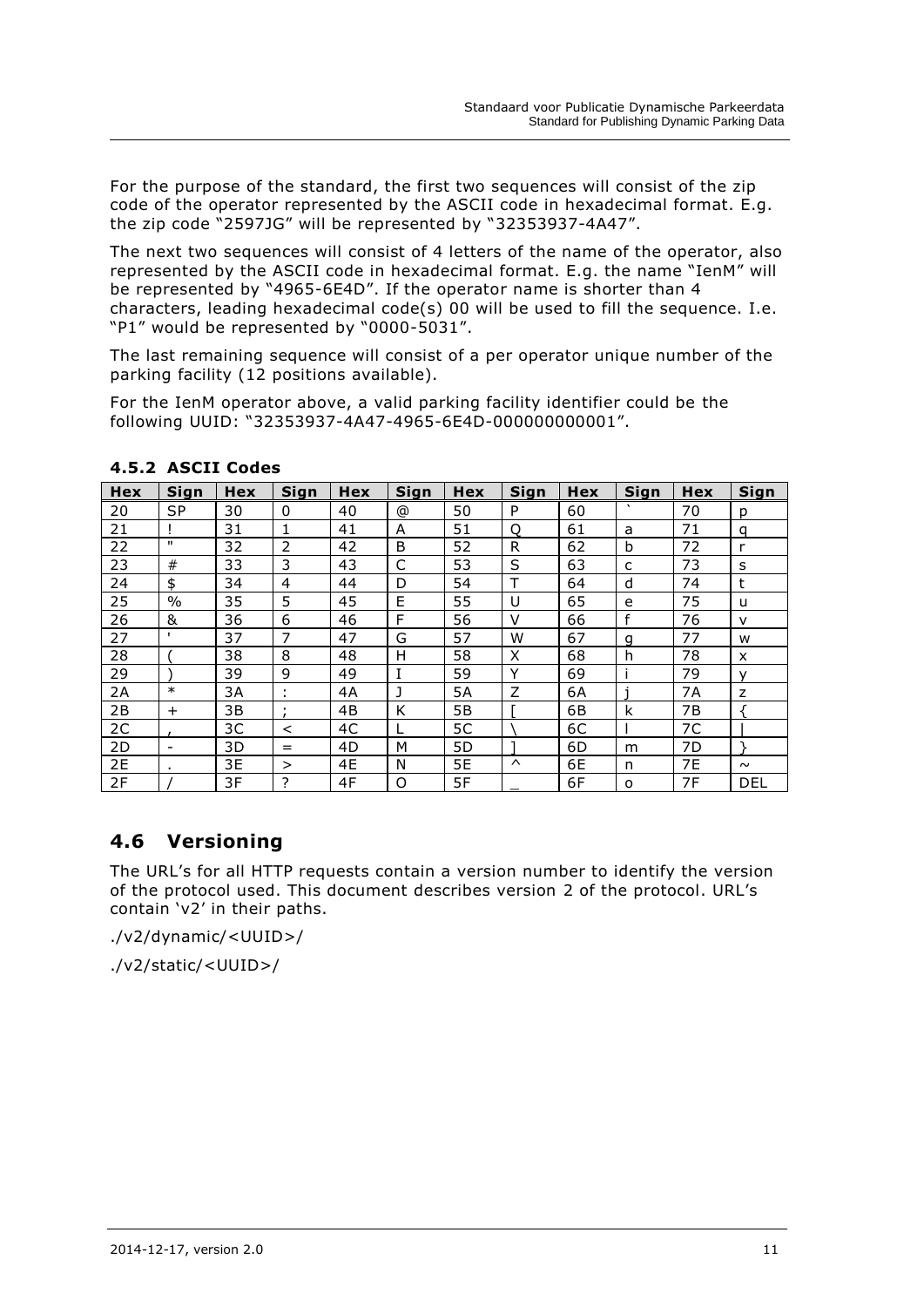# <span id="page-12-0"></span>**5. DOMAIN MODEL**

This chapter describes the domain model for transferring static and dynamic parking facility data. UML diagrams are used to show the structure and details of the model.

Optional attributes and relations are marked with [0..1]. Attributes and relations that can have more than one value are marked with [0..\*].

## <span id="page-12-1"></span>**5.1 Complex data types**

This chapter using some specific complex data types. They are explained below.

### <span id="page-12-2"></span>**5.1.1 DateTime**

A data type representing the number of seconds since Unix epoch. $^{\text{4}}$ 

#### <span id="page-12-3"></span>**5.1.2 Polygon**

Data type representing polygons for describing areas. Polygons must be built-up as specified in the GeoJSON specifications.

#### <span id="page-12-4"></span>**5.1.3 Time**

Object containing the hour, minutes and seconds on any day.

| <b>ATTRIBUTES</b>       |                   |
|-------------------------|-------------------|
| $\triangleright$ h: int |                   |
| Constraints:            | $\vert \gt = 0$   |
|                         | $\overline{<-23}$ |
| $\bullet$ m: int        |                   |
| Constraints:            | $\geq$ = 0        |
|                         | $\le$ = 59        |
| $\bullet$ s: int        |                   |
| Constraints:            | $\geq$ = 0        |
|                         | $\overline{59}$   |

#### <span id="page-12-5"></span>**5.1.4 TimeType**

Enumeration of strings, specifying a time interval.

| <b>ATTRIBUTES</b> |  |
|-------------------|--|
| ♥ "Days"          |  |
| Hours"            |  |
| Minutes"          |  |
| Seconds"          |  |
| ♥ "Weeks"         |  |

-

<sup>&</sup>lt;sup>4</sup> See [http://en.wikipedia.org/wiki/Unix\\_time.](http://en.wikipedia.org/wiki/Unix_time) This format is supported in all major programming languages, see<http://www.epochconverter.com/> for examples.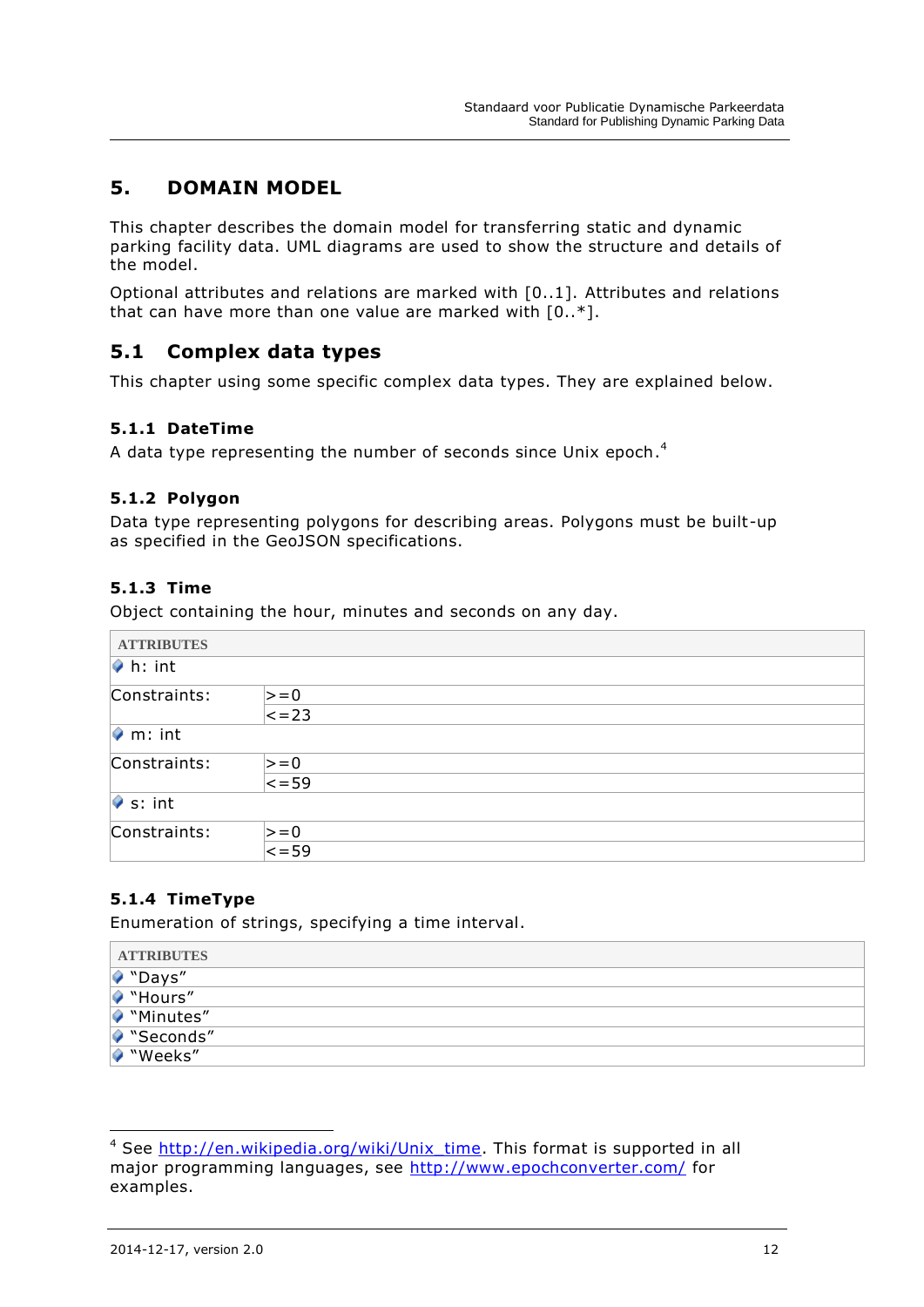# <span id="page-13-0"></span>**5.2 Static data**



**Figure 2. Static Data**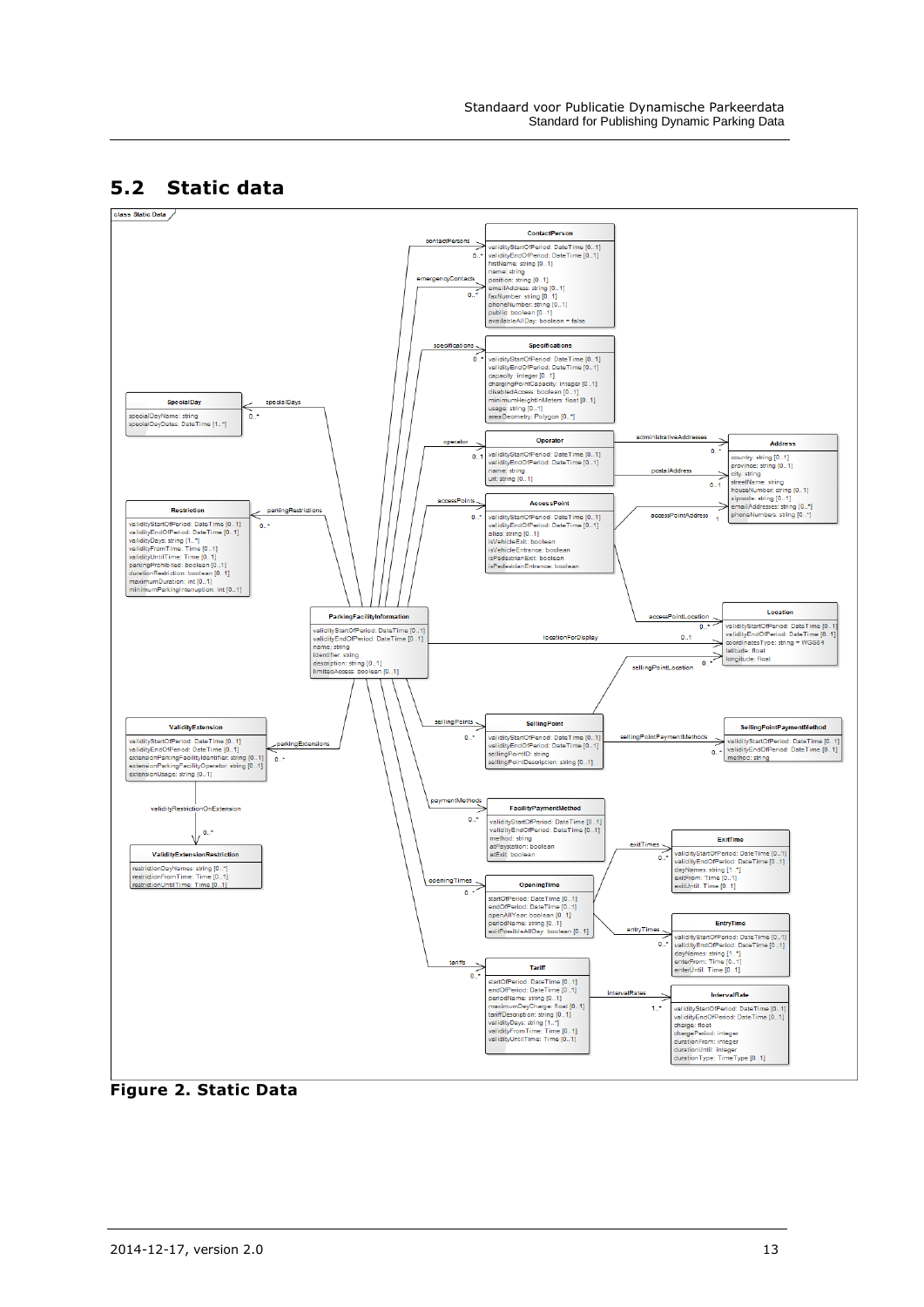## <span id="page-14-0"></span>**5.2.1 AccessPoint**

Specification of parking facility access point (entry and/or exit) information.

**ATTRIBUTES**

validityStartOfPeriod: DateTime

Multiplicity: ([0..1])

Indicates the start of the validity period of the access point. No value or null means unlimited.

validityEndOfPeriod: DateTime

Multiplicity: ([0..1])

Indicates the end of the validity period of the access point. No value or null means unlimited.

alias: string

Multiplicity: ([0..1])

Name of the access point

● isVehicleExit: boolean

Multiplicity: ([1..1])

Indicates whether it is possible for vehicles to exit the parking facility via the access point

◆ isVehicleEntrance: boolean

Multiplicity: ([1..1])

Indicates whether it is possible for vehicles to enter the parking facility via the access point

◆ isPedestrianExit: boolean

Multiplicity: ([1..1])

Indicates whether it is possible for pedestrians to exit the parking facility via the access point

◆ isPedestrianEntrance: boolean

Multiplicity: ([1..1])

Indicates whether it is possible for pedestrians to enter the parking facility via the access point

**ASSOCIATIONS** Association (direction: Source -> Destination) accessPointAddress The address of an AccessPoint (Entry/Exit) of a parking facility Source: (Class) AccessPoint Target: (Class) Address Cardinality: [1]

Association (direction: Source -> Destination) accessPointLocation

The location of an AccessPoint. Because the accessPointLocation has a validity, it is possible in the domain model for an AccessPoint to have multiple locations. It is the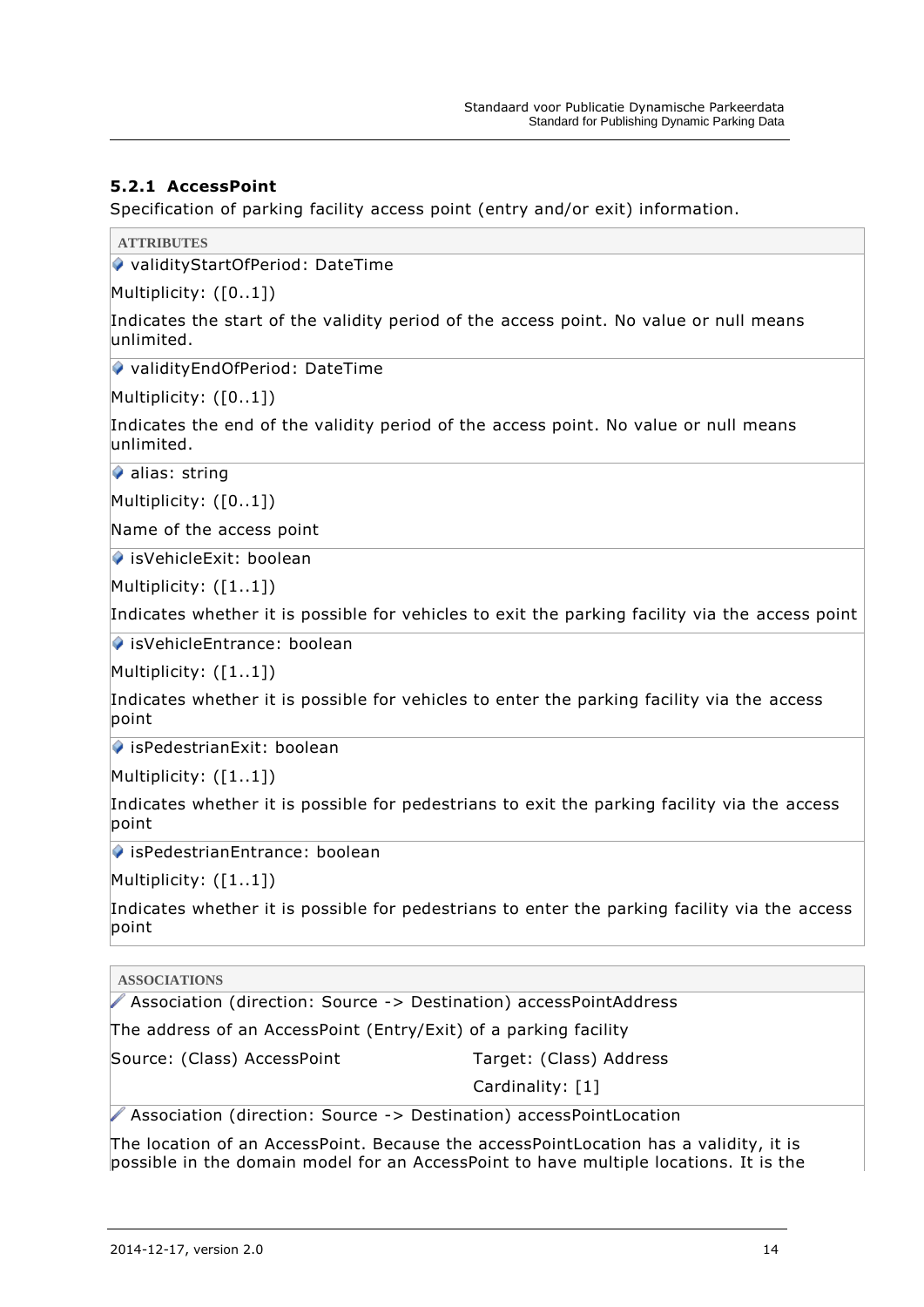| <b>ASSOCIATIONS</b>                                                     |                                                                                         |
|-------------------------------------------------------------------------|-----------------------------------------------------------------------------------------|
|                                                                         | responsibility of the data owner that the content of the data can be clear to the user. |
| Source: (Class) AccessPoint                                             | Target: (Class) Location                                                                |
|                                                                         | Cardinality: $[0*]$                                                                     |
| ▶ Association (direction: Source -> Destination) accessPoints           |                                                                                         |
| List of access points (entrances and/or exits) to the parking facility. |                                                                                         |
| Source: (Class) ParkingFacilityInformation Target: (Class) AccessPoint  |                                                                                         |
|                                                                         | Cardinality: $[0*]$                                                                     |
|                                                                         |                                                                                         |

# <span id="page-15-0"></span>**5.2.2 Address**

Specification of address information

| <b>ATTRIBUTES</b>                                                                               |
|-------------------------------------------------------------------------------------------------|
| Country: string                                                                                 |
| Multiplicity: $([01])$                                                                          |
| Country of the address                                                                          |
| $\triangleright$ province: string                                                               |
| Multiplicity: $([01])$                                                                          |
| Province of the address                                                                         |
| $\bullet$ city: string                                                                          |
| Multiplicity: $([11])$                                                                          |
| City of the address                                                                             |
| ↓ streetName: string                                                                            |
| Multiplicity: $([11])$                                                                          |
| Street name of address (for postal address this could also be PO Box or Postbus)                |
| ♦ houseNumber: string                                                                           |
| Multiplicity: $([01])$                                                                          |
| House number of address (for postal address this could also be the PO Box or Postbus<br>number) |
| $\triangleright$ zipcode: string                                                                |
| Multiplicity: $([01])$                                                                          |
| Zip code of the address                                                                         |
| ♦ emailAddresses: string                                                                        |
| Multiplicity: $([0, *])$                                                                        |
| List of E-mail addresses linked to the specific address                                         |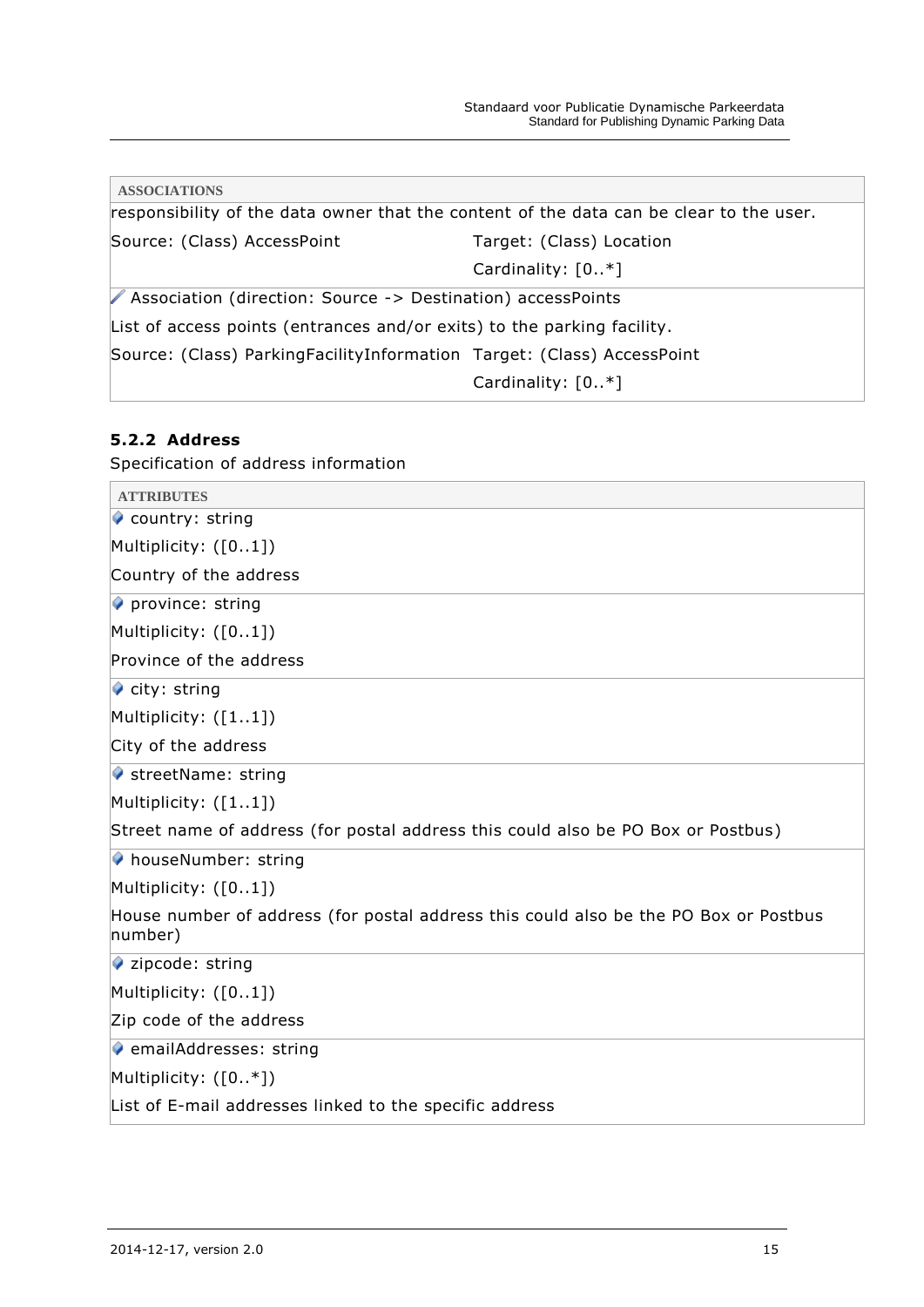| <b>ATTRIBUTES</b>                                                                                 |                         |  |  |  |  |
|---------------------------------------------------------------------------------------------------|-------------------------|--|--|--|--|
| phoneNumbers: string                                                                              |                         |  |  |  |  |
| Multiplicity: $([0, *])$                                                                          |                         |  |  |  |  |
| List of phone numbers of the specific address                                                     |                         |  |  |  |  |
| <b>ASSOCIATIONS</b>                                                                               |                         |  |  |  |  |
| Association (direction: Source -> Destination) administrativeAddresses                            |                         |  |  |  |  |
| List of administrative addresses of the operator of the parking facility                          |                         |  |  |  |  |
| Source: (Class) Operator                                                                          | Target: (Class) Address |  |  |  |  |
|                                                                                                   | Cardinality: $[0.*]$    |  |  |  |  |
| Association (direction: Source -> Destination) postalAddress                                      |                         |  |  |  |  |
| Postal address of the operator of the parking facility. There can be only one postal<br>laddress. |                         |  |  |  |  |
| Source: (Class) Operator                                                                          | Target: (Class) Address |  |  |  |  |
|                                                                                                   | Cardinality: [01]       |  |  |  |  |
| Association (direction: Source -> Destination) accessPointAddress                                 |                         |  |  |  |  |
| The address of an AccessPoint (Entry/Exit) of a parking facility                                  |                         |  |  |  |  |
| Source: (Class) AccessPoint                                                                       | Target: (Class) Address |  |  |  |  |
|                                                                                                   | Cardinality: [1]        |  |  |  |  |
|                                                                                                   |                         |  |  |  |  |

## <span id="page-16-0"></span>**5.2.3 ContactPerson**

Information about the contact person of a parking facility

**ATTRIBUTES** ◆ validityStartOfPeriod: DateTime Multiplicity: ([0..1]) Indicates the start of the validity period of the contact person. No value or null means unlimited. validityEndOfPeriod: DateTime Multiplicity: ([0..1]) Indicates the end of the validity period of the contact person. No value or null means unlimited.  $\blacklozenge$  firstName: string Multiplicity: ([0..1]) First name of the contact person name: string Multiplicity: ([1..1]) Name of the contact person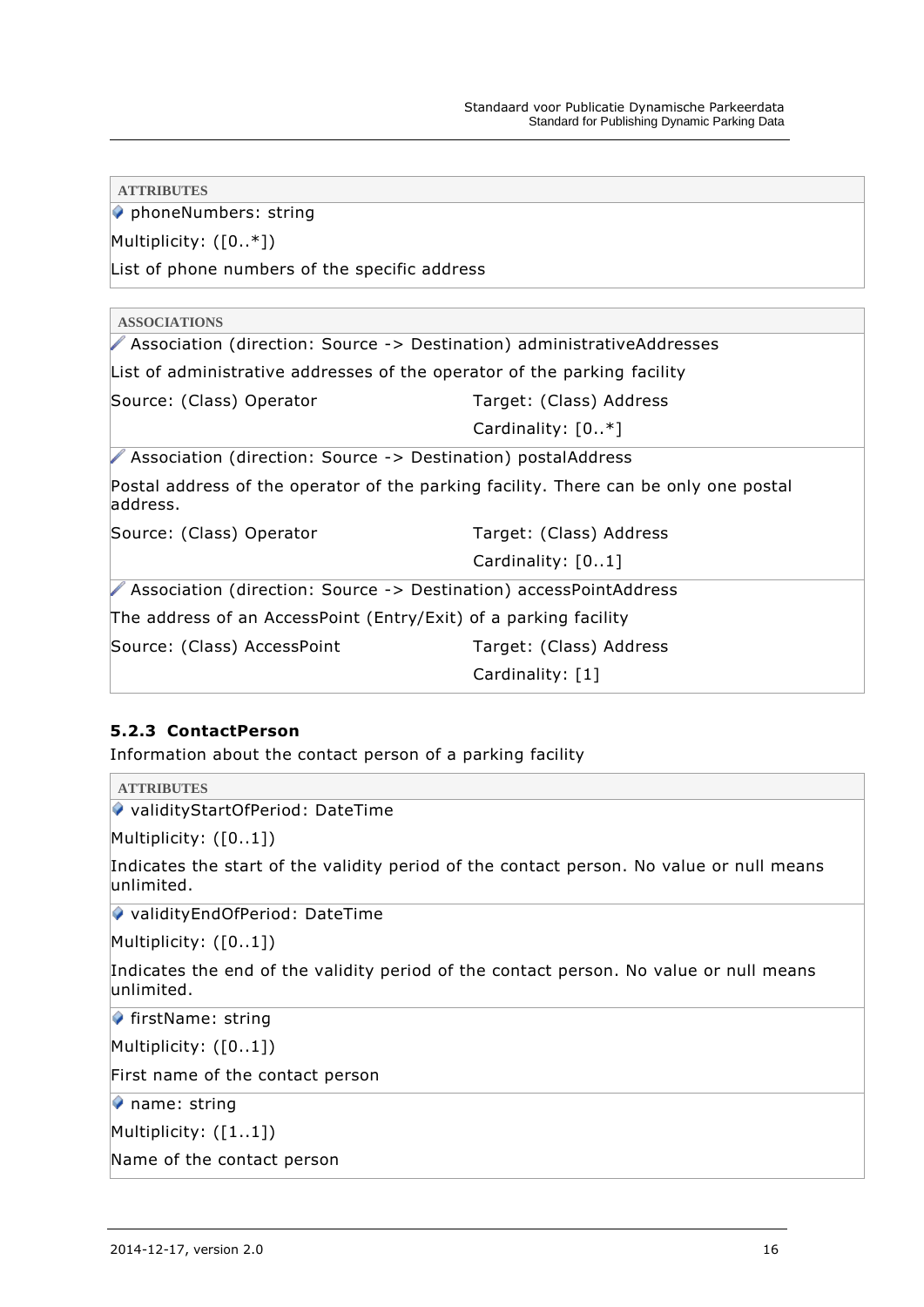position: string

Multiplicity: ([0..1])

Function of the contact person

 $\bullet$  emailAddress: string

Multiplicity: ([0..1])

E-mail address of the contact person

 $\blacklozenge$  faxNumber: string

Multiplicity: ([0..1])

Fax number of the contact person

◆ phoneNumber: string

Multiplicity: ([0..1])

Telephone number of the contact person

public: boolean

Multiplicity: ([0..1])

Indicates whether the contact details of the contact person can be made public or not

 $\bullet$  availableAllDay: boolean = false

Multiplicity: ([0..1])

This property indicates whether or not the ContactPerson can be contacted 24 hrs per day. By default this is false.

**ASSOCIATIONS**

Association (direction: Source -> Destination) emergencyContacts

List of emergency contacts for the facility. Generally, the emergency contacts can be contacted 24 hrs per day, for real emergencies or for access to the facility outside opening hours.

Source: (Class) ParkingFacilityInformation Target: (Class) ContactPerson

Cardinality: [0..\*]

Association (direction: Source -> Destination) contactPersons

List of contact persons for the parking facility.

Source: (Class) ParkingFacilityInformation Target: (Class) ContactPerson

Cardinality: [0..\*]

### <span id="page-17-0"></span>**5.2.4 EntryTime**

Specification of entry time(s) of a parking facility

**ATTRIBUTES**

◆ validityStartOfPeriod: DateTime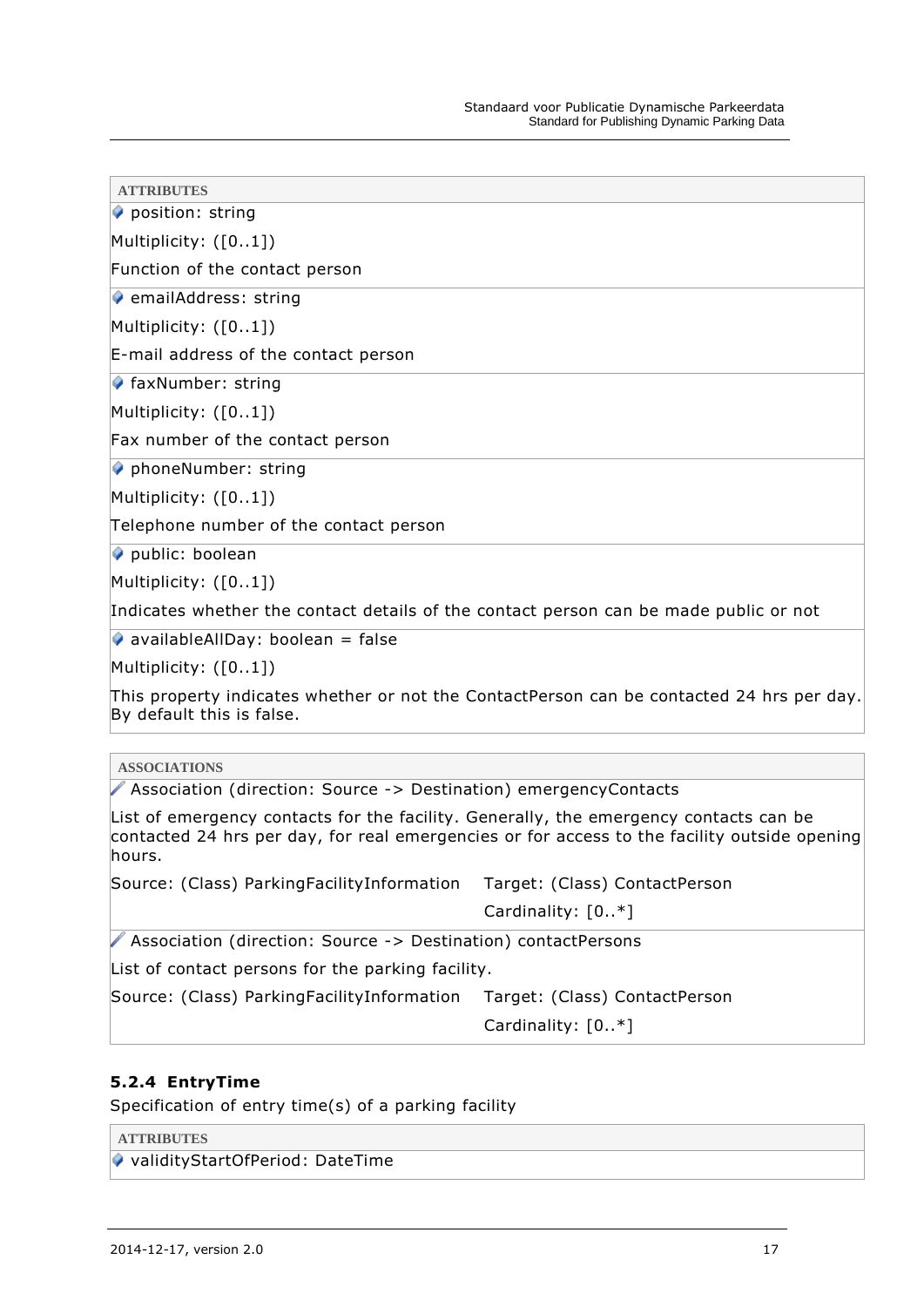Multiplicity: ([0..1])

Indicates the start of the validity period of the entry time. No value or null means unlimited.

◆ validityEndOfPeriod: DateTime

Multiplicity: ([0..1])

Indicates the end of the validity period of the entry time. No value or null means unlimited.

◆ dayNames: string

Multiplicity: ([1..\*])

A list of the days of the week that the entry time is valid. This could be any of the days of the week or a specialDay.

It is recommended that the following strings are used for the days of the week:

• "Mon", "Tue", "Wed", "Thu", "Fri", "Sat", "Sun".<sup>5</sup>

If any other string than one of the above is used, this indicates a SpecialDay, which is expected to be specified in the list of specialDays for the facility.

 $\bullet$  enterFrom: Time

Multiplicity: ([0..1])

Start time (of day) from which it is possible to enter the parking facility

 $\bullet$  enterUntil: Time

Multiplicity: ([0..1])

End time (of day) until which it is possible to enter the parking facility

| Association (direction: Source -> Destination) entryTimes |  |
|-----------------------------------------------------------|--|
| List of entry times                                       |  |
| Target: (Class) EntryTime                                 |  |
| Cardinality: $[0*]$                                       |  |
|                                                           |  |

#### <span id="page-18-0"></span>**5.2.5 ExitTime**

Specification of exit time(s) of a parking facility

**ATTRIBUTES**

◆ validityStartOfPeriod: DateTime

Multiplicity: ([0..1])

Indicates the start of the validity period of the exit time. No value or null means unlimited.

<sup>&</sup>lt;sup>5</sup> Names in the list have been chosen in accordance with the HTTP standard (see IETF RFC 0822, Standard for ARPA Internet Text Messages, paragraph 5.1).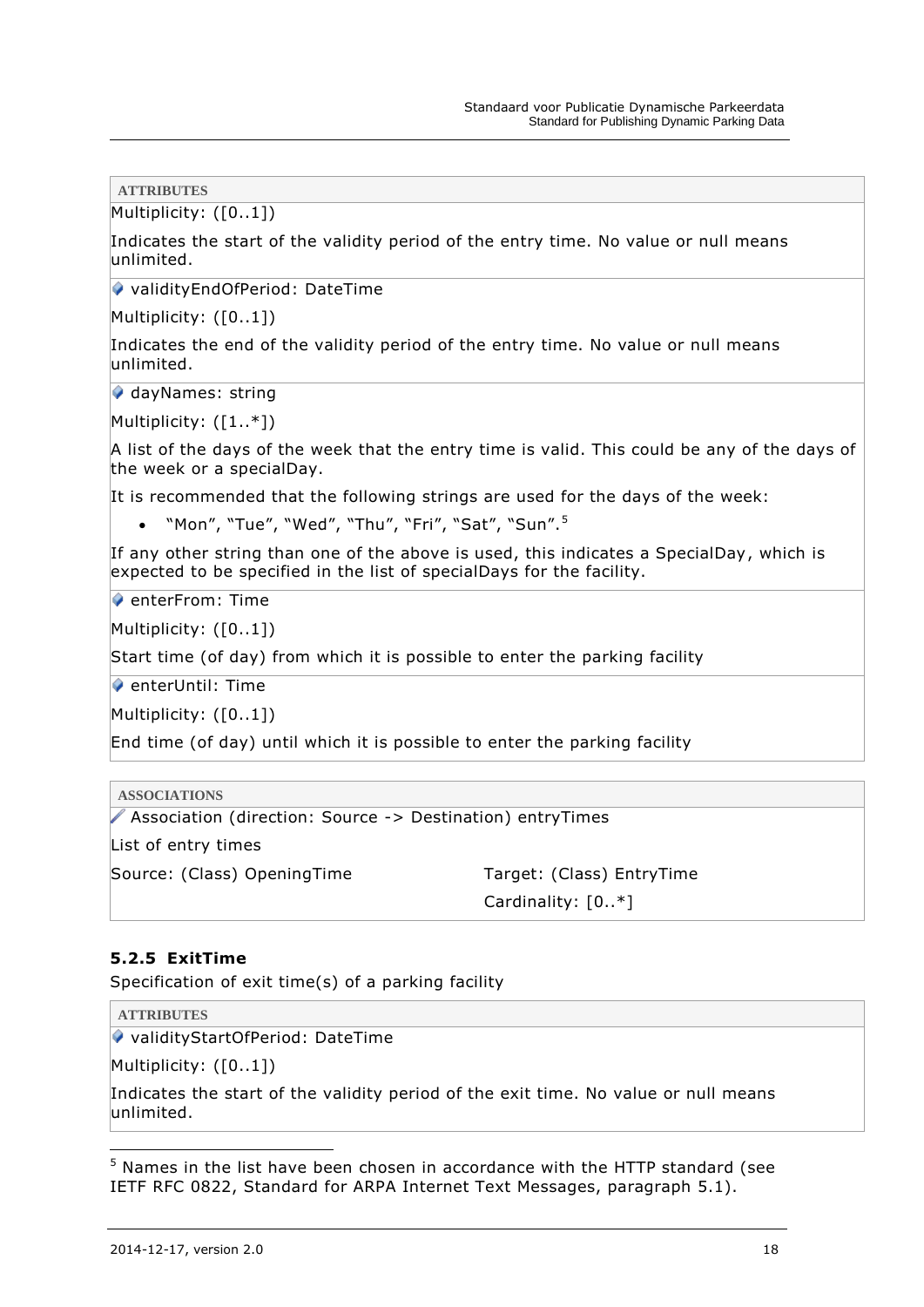◆ validityEndOfPeriod: DateTime

Multiplicity: ([0..1])

Indicates the end of the validity period of the exit time. No value or null means unlimited.

dayNames: string

Multiplicity: ([1..\*])

A list of the days of the week that the exit time is valid. This could be any of the days of the week or a specialDay.

It is recommended that the following strings are used for the days of the week:

• "Mon", "Tue", "Wed", "Thu", "Fri", "Sat", "Sun"<sup>6</sup>

If any other string than one of the above is used, this indicates a SpecialDay, which is expected to be specified in the list of specialDays for the facility.

exitFrom: Time

Multiplicity: ([0..1])

Start time (of day) from which it is possible to exit from the parking facility

 $\bullet$  exitUntil: Time

Multiplicity: ([0..1])

End time (of day) from which it is possible to exit from the parking facility

**ASSOCIATIONS**

Association (direction: Source -> Destination) exitTimes

List of exit times

Source: (Class) OpeningTime Target: (Class) ExitTime

```
Cardinality: [0..*]
```
#### <span id="page-19-0"></span>**5.2.6 FacilityPaymentMethod**

Specification which methods can be used to pay at the parking facility

**ATTRIBUTES**

◆ validityStartOfPeriod: DateTime

Multiplicity: ([0..1])

Indicates the start of the validity period of the payment method. No value or null means unlimited.

◆ validityEndOfPeriod: DateTime

Multiplicity: ([0..1])

Indicates the end of the validity period of the payment method. No value or null means

 $6$  Names in the list have been chosen in accordance with the HTTP standard (see IETF RFC 0822, Standard for ARPA Internet Text Messages, paragraph 5.1).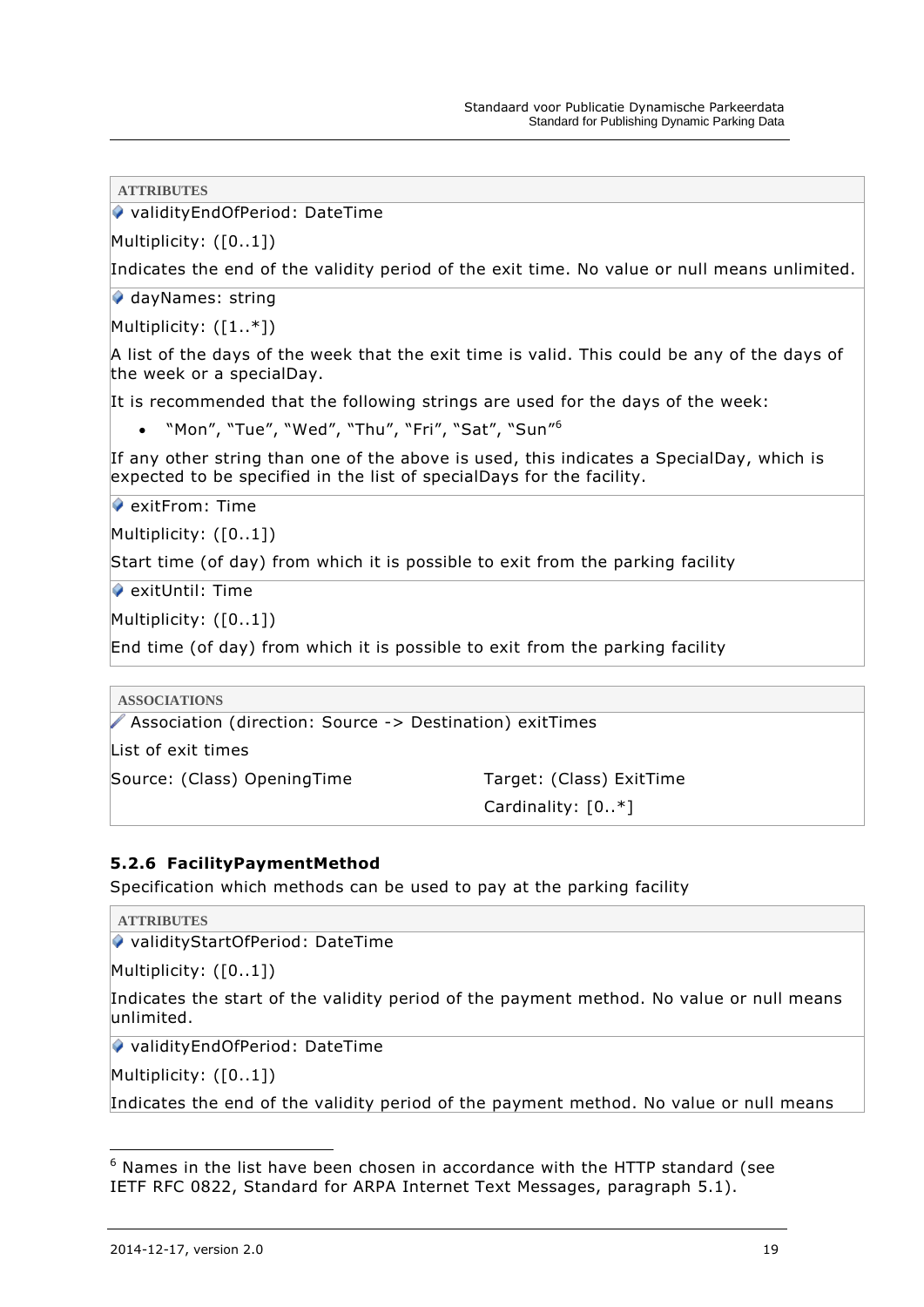## unlimited.

method: string

Multiplicity: ([1..1])

Description of the payment method

The following standard payment methods should at the minimum be recognized:

- "Coins",
- "Banknotes",<br>• "Maestro"
- "Maestro",
- "VPay",
- "MasterCard",
- "AMEX",
- "Visa"

It is allowed to use other payment method names, however these might not be recognized by users of the data.

◆ atPaystation: boolean

Multiplicity: ([1..1])

Indicates whether this payment method is available at the pay stations

atExit: boolean

Multiplicity: ([1..1])

Indicates whether this payment method is available at the exits

| <b>ASSOCIATIONS</b>                                           |                                       |
|---------------------------------------------------------------|---------------------------------------|
| Association (direction: Source -> Destination) paymentMethods |                                       |
| List of accepted payment methods                              |                                       |
| Source: (Class) Parking Facility Information                  | Target: (Class) FacilityPaymentMethod |
|                                                               | Cardinality: $[0. *]$                 |

### <span id="page-20-0"></span>**5.2.7 IntervalRate**

Specification of the rate per interval for the parking facility

**ATTRIBUTES**

◆ validityStartOfPeriod: DateTime

Multiplicity: ([0..1])

Indicates the start of the validity period of the interval rate. No value or null means unlimited.

◆ validityEndOfPeriod: DateTime

Multiplicity: ([0..1])

Indicates the end of the validity period of the interval rate. No value or null means unlimited.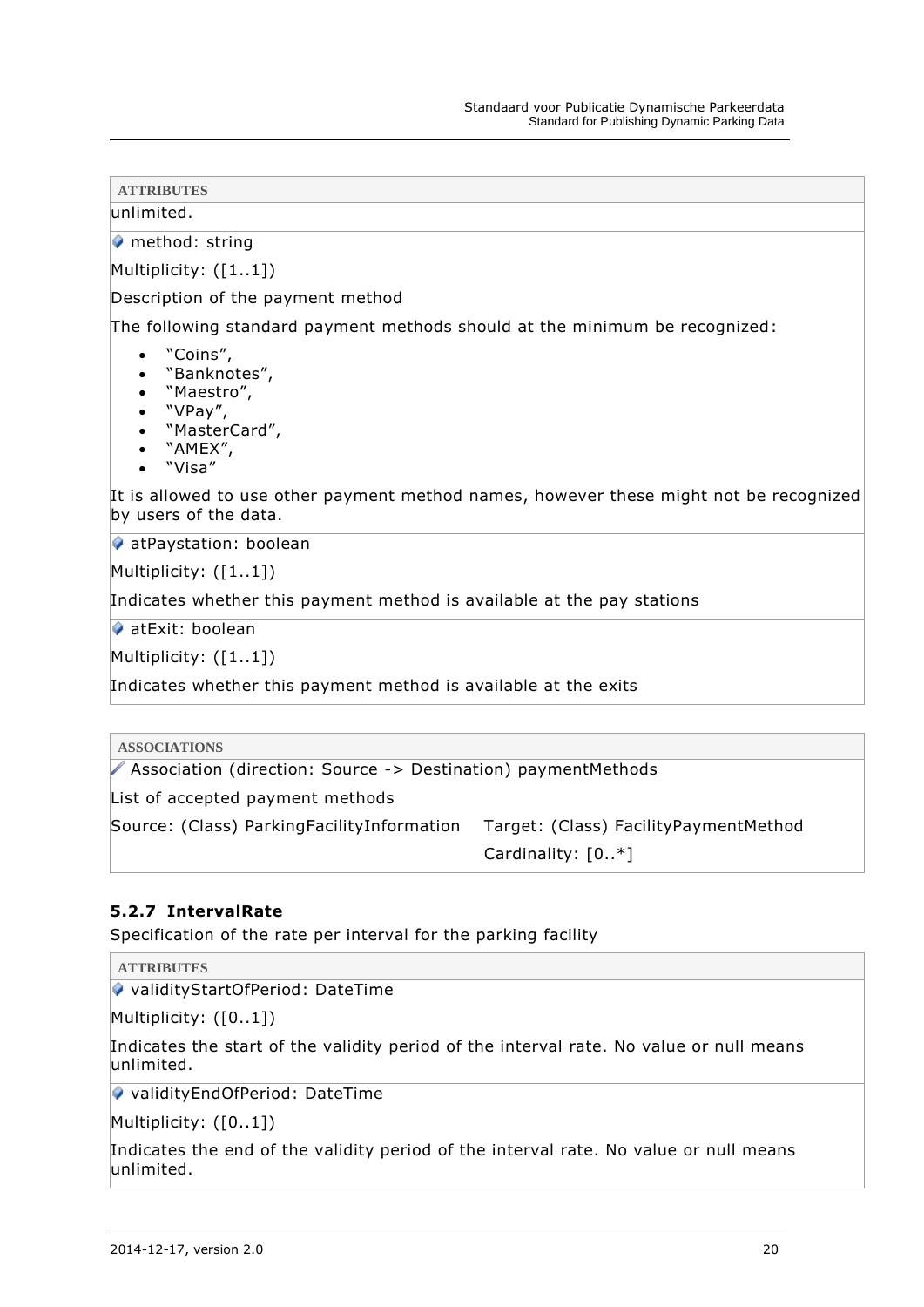charge: float

Multiplicity: ([1..1])

Rate in euros for the interval

chargePeriod: integer

Multiplicity: ([1..1])

Specification of the length of the period for the given charge

◆ durationFrom: integer

Multiplicity: ([1..1])

Interval start indicator (minimum 0)

◆ durationUntil: integer

Multiplicity: ([1..1])

Interval end indicator (-1 means unlimited)

♦ durationType: TimeType

Multiplicity: ([0..1])

Time specification for this interval, of type TimeType (i.e. could be any of "Seconds", "Minutes", "Hours", "Days" or "Weeks")

**ASSOCIATIONS**

Association (direction: Source -> Destination) intervalRates

Rate of the tariff period

Source: (Class) Tariff Target: (Class) IntervalRate

Cardinality: [1..\*]

### <span id="page-21-0"></span>**5.2.8 Location**

Specification of location data

```
ATTRIBUTES
```
◆ validityStartOfPeriod: DateTime

Multiplicity: ([0..1])

Indicates the start of the validity period of the location. No value or null means unlimited.

◆ validityEndOfPeriod: DateTime

Multiplicity: ([0..1])

Indicates the end of the validity period of the location. No value or null means unlimited.

◆ coordinatesType: string = WGS84

Multiplicity: ([1..1])

Type of coordinate system, "WGS84"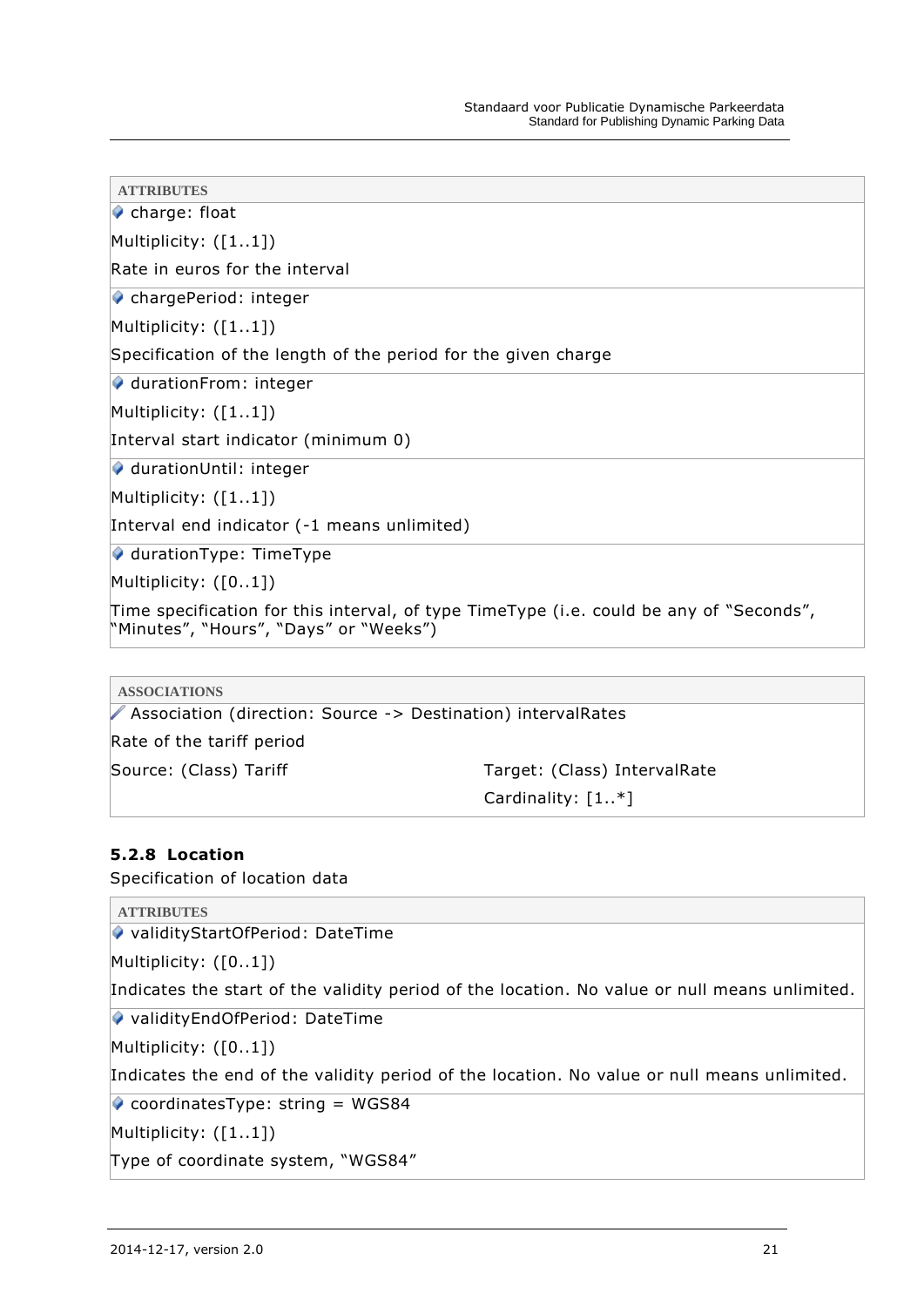latitude: float

Multiplicity: ([1..1])

Latitude of coordinate in decimal degrees

**Iongitude: float** 

Multiplicity: ([1..1])

Longitude of coordinate in decimal degrees

**ASSOCIATIONS**

Association (direction: Source -> Destination) sellingPointLocation

The location of a SellingPoint. Because the sellingPointLocation has a validity, it is possible in the domain model for a SellingPoint to have multiple locations. It is the responsibility of the data owner that the content of the data can be clear to the user.

Source: (Class) SellingPoint Target: (Class) Location

Cardinality: [0..\*]

Association (direction: Source -> Destination) locationForDisplay

Location of the parking facility for displaying on maps

Source: (Class) ParkingFacilityInformation Target: (Class) Location

Cardinality: [0..1]

Association (direction: Source -> Destination) accessPointLocation

The location of an AccessPoint. Because the accessPointLocation has a validity, it is possible in the domain model for an AccessPoint to have multiple locations. It is the responsibility of the data owner that the content of the data can be clear to the user.

Source: (Class) AccessPoint Target: (Class) Location

Cardinality: [0..\*]

Association (direction: Source -> Destination) locationForDisplay

Location of the parking facility for displaying on maps

Source: (Class) ParkingIndexEntry Target: (Class) Location

Cardinality: [0..1]

## <span id="page-22-0"></span>**5.2.9 OpeningTime**

Specification of the opening time(s) of a parking facility

**ATTRIBUTES**

◆ startOfPeriod: DateTime

Multiplicity: ([0..1])

Start date and time of the opening time period. No value or null means unlimited.

◆ endOfPeriod: DateTime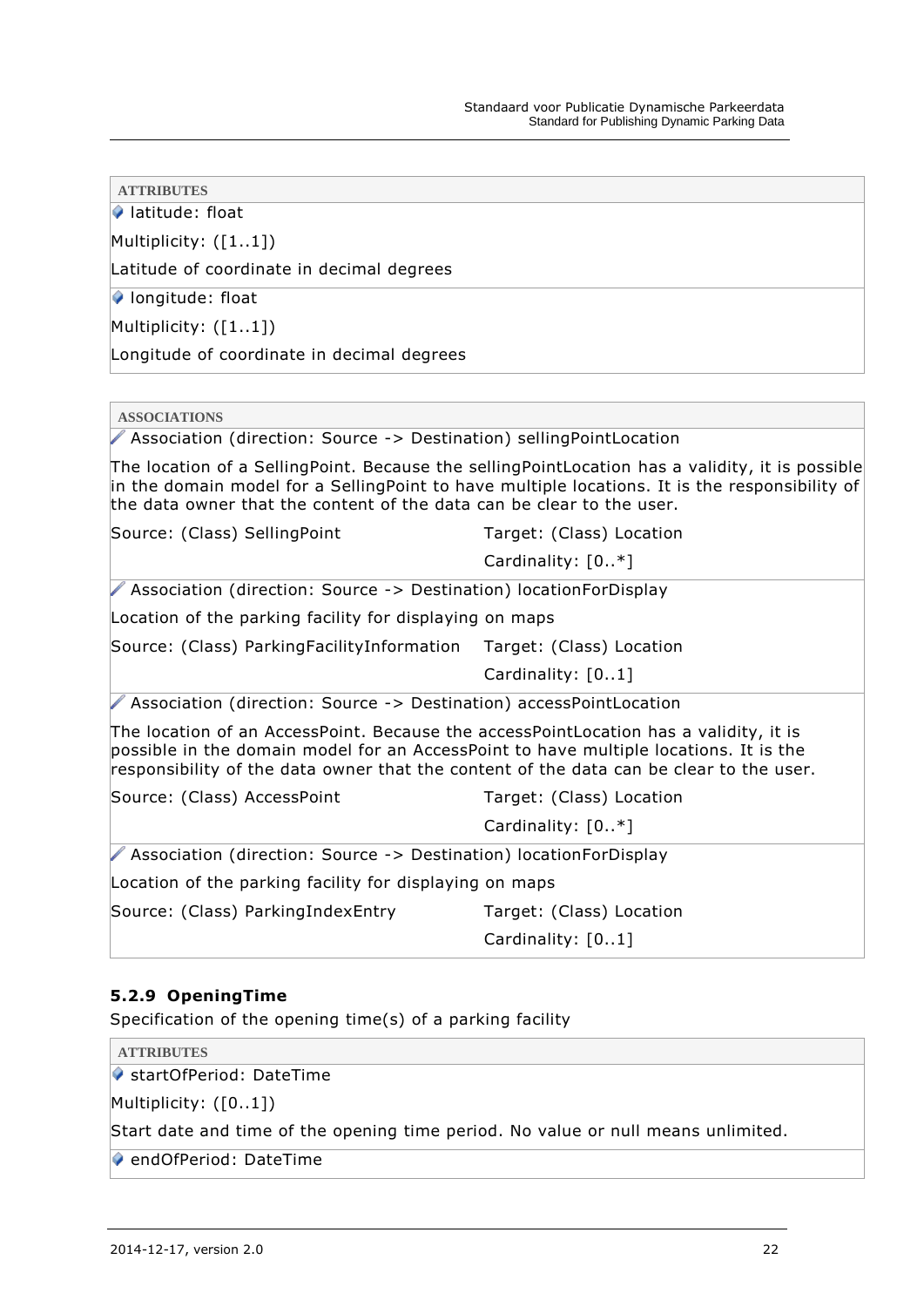| <b>ATTRIBUTES</b>                                                                                                                                                                                                          |                             |  |  |  |
|----------------------------------------------------------------------------------------------------------------------------------------------------------------------------------------------------------------------------|-----------------------------|--|--|--|
| Multiplicity: ([01])                                                                                                                                                                                                       |                             |  |  |  |
| End date and time of the opening time period. No value or null means unlimited.                                                                                                                                            |                             |  |  |  |
| ♦ openAllYear: boolean                                                                                                                                                                                                     |                             |  |  |  |
| Multiplicity: $([01])$                                                                                                                                                                                                     |                             |  |  |  |
| Indicates whether the parking facility is open all year                                                                                                                                                                    |                             |  |  |  |
| periodName: string                                                                                                                                                                                                         |                             |  |  |  |
| Multiplicity: $([01])$                                                                                                                                                                                                     |                             |  |  |  |
| Name of opening time period                                                                                                                                                                                                |                             |  |  |  |
| exitPossibleAllDay: boolean                                                                                                                                                                                                |                             |  |  |  |
| Multiplicity: $([01])$                                                                                                                                                                                                     |                             |  |  |  |
| Indicates whether it is possible to exit the parking facility all day. Implicitly, when it is not<br>possible to exit all day, exiting is possible in the same times as entry (as specified in the<br>list of entry times. |                             |  |  |  |
|                                                                                                                                                                                                                            |                             |  |  |  |
| <b>ASSOCIATIONS</b>                                                                                                                                                                                                        |                             |  |  |  |
| ▶ Association (direction: Source -> Destination) entryTimes                                                                                                                                                                |                             |  |  |  |
| List of entry times                                                                                                                                                                                                        |                             |  |  |  |
| Source: (Class) OpeningTime                                                                                                                                                                                                | Target: (Class) EntryTime   |  |  |  |
|                                                                                                                                                                                                                            | Cardinality: [0*]           |  |  |  |
| Association (direction: Source -> Destination) exitTimes                                                                                                                                                                   |                             |  |  |  |
| List of exit times                                                                                                                                                                                                         |                             |  |  |  |
| Source: (Class) OpeningTime                                                                                                                                                                                                | Target: (Class) ExitTime    |  |  |  |
|                                                                                                                                                                                                                            | Cardinality: $[0, *]$       |  |  |  |
| Association (direction: Source -> Destination) openingTimes                                                                                                                                                                |                             |  |  |  |
| List of availability hours to enter by car                                                                                                                                                                                 |                             |  |  |  |
| Source: (Class) ParkingFacilityInformation                                                                                                                                                                                 | Target: (Class) OpeningTime |  |  |  |

### <span id="page-23-0"></span>**5.2.10 Operator**

Specification of operator data

| <b>ATTRIBUTES</b>                                                                             |
|-----------------------------------------------------------------------------------------------|
| ● validityStartOfPeriod: DateTime                                                             |
| Multiplicity: $([01])$                                                                        |
| Indicates the start of the validity period of the operator. No value or null means unlimited. |

Cardinality: [0..\*]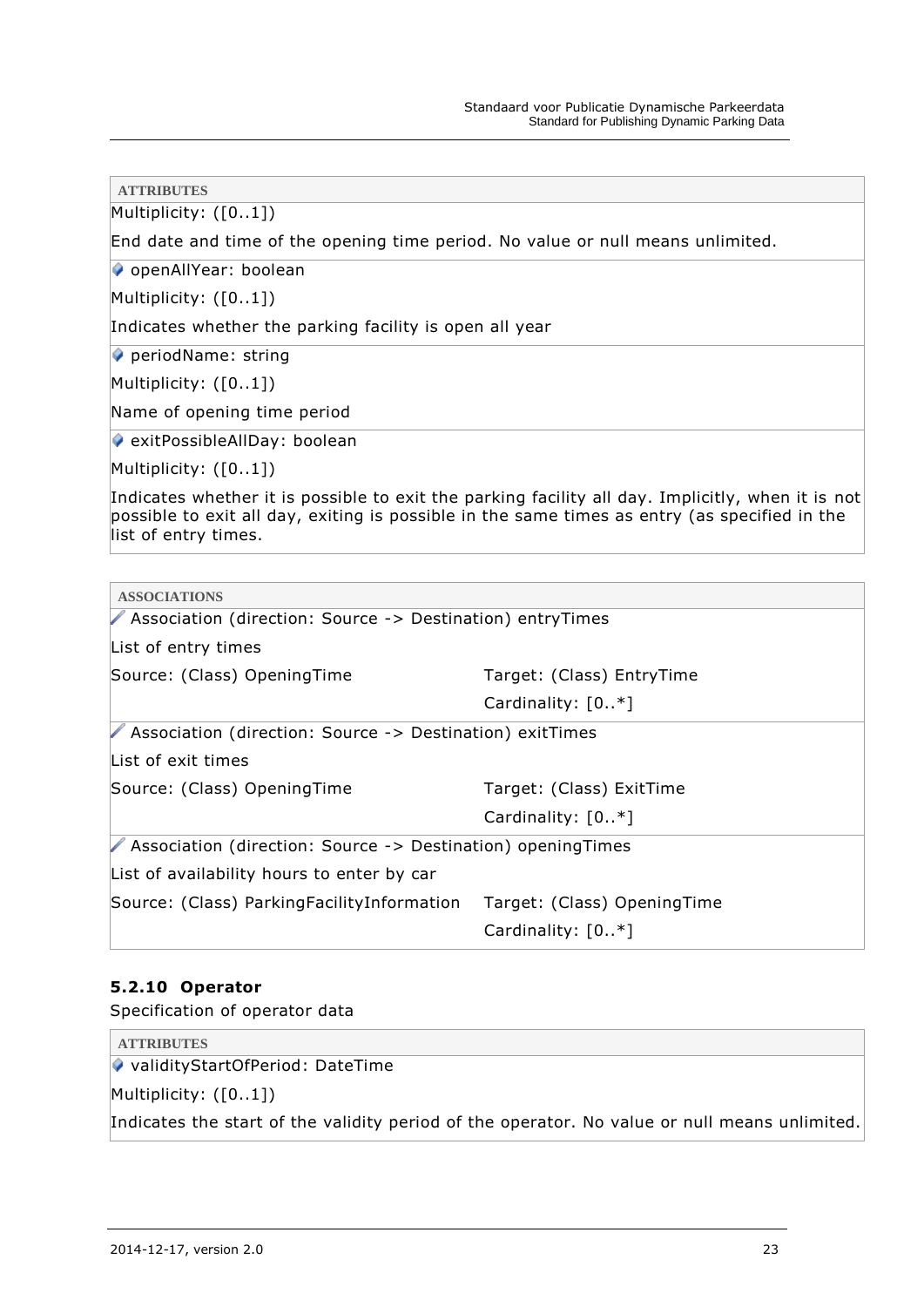| ◆ validityEndOfPeriod: DateTime                                                                  |                                                                                             |  |  |
|--------------------------------------------------------------------------------------------------|---------------------------------------------------------------------------------------------|--|--|
| Multiplicity: $([01])$                                                                           |                                                                                             |  |  |
|                                                                                                  | Indicates the end of the validity period of the operator. No value or null means unlimited. |  |  |
| name: string                                                                                     |                                                                                             |  |  |
| Multiplicity: $([11])$                                                                           |                                                                                             |  |  |
| Name of the operator of the parking facility                                                     |                                                                                             |  |  |
| url: string                                                                                      |                                                                                             |  |  |
| Multiplicity: $([01])$                                                                           |                                                                                             |  |  |
| Web site address of the operator of the parking facility                                         |                                                                                             |  |  |
|                                                                                                  |                                                                                             |  |  |
| <b>ASSOCIATIONS</b>                                                                              |                                                                                             |  |  |
| Association (direction: Source -> Destination) administrativeAddresses                           |                                                                                             |  |  |
| List of administrative addresses of the operator of the parking facility                         |                                                                                             |  |  |
| Source: (Class) Operator                                                                         | Target: (Class) Address                                                                     |  |  |
|                                                                                                  | Cardinality: $[0, *]$                                                                       |  |  |
| Association (direction: Source -> Destination) postalAddress                                     |                                                                                             |  |  |
| Postal address of the operator of the parking facility. There can be only one postal<br>address. |                                                                                             |  |  |
| Source: (Class) Operator                                                                         | Target: (Class) Address                                                                     |  |  |
|                                                                                                  | Cardinality: [01]                                                                           |  |  |
| Association (direction: Source -> Destination) operator                                          |                                                                                             |  |  |
| Responsible operator of the parking facility                                                     |                                                                                             |  |  |
| Source: (Class) ParkingFacilityInformation                                                       | Target: (Class) Operator                                                                    |  |  |
|                                                                                                  | Cardinality: [01]                                                                           |  |  |

## <span id="page-24-0"></span>**5.2.11 ParkingFacilityInformation**

Container for all information about a parking facility.

**ATTRIBUTES**

**ATTRIBUTES**

◆ validityStartOfPeriod: DateTime

Multiplicity: ([0..1])

Indicates the start of the validity period of the parking facility. No value or null means unlimited.

validityEndOfPeriod: DateTime

Multiplicity: ([0..1])

Indicates the end of the validity period of the parking facility. No value or null means unlimited.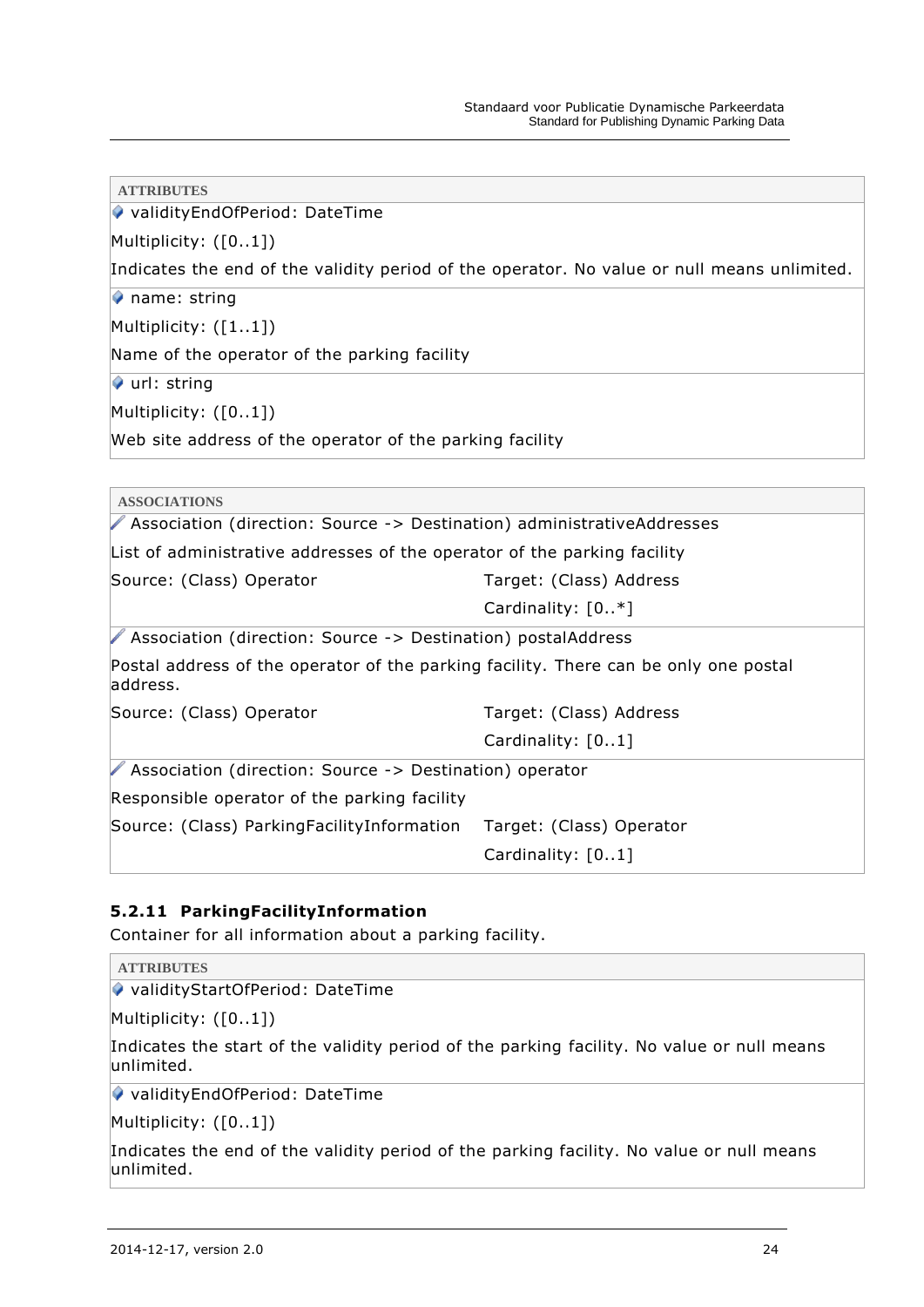name: string

Multiplicity: ([1..1])

Name of the parking facility

 $\bullet$  identifier: string

Multiplicity: ([1..1])

UUID of the parking facility

 $\blacklozenge$  description: string

Multiplicity: ([0..1])

Text field containing a description of the parking facility

◆ limitedAccess: boolean

Multiplicity: ([0..1])

Indicates whether authentication is necessary to request data for this parking facility. This field should only be used when sending parking facility data to servers that redistribute data to others.

#### **ASSOCIATIONS**

Association (direction: Source -> Destination) specifications

Specifications and limitations of the parking facility. Specifications may have a limited validity and the data source can publish multiple specifications indicating the validity of the published data.

Source: (Class) ParkingFacilityInformation Target: (Class) Specifications

Cardinality: [0..\*]

Association (direction: Source -> Destination) locationForDisplay

Location of the parking facility for displaying on maps

Source: (Class) ParkingFacilityInformation Target: (Class) Location

Cardinality: [0..1]

Association (direction: Source -> Destination) accessPoints

List of access points (entrances and/or exits) to the parking facility.

Source: (Class) ParkingFacilityInformation Target: (Class) AccessPoint

Cardinality: [0..\*]

Association (direction: Source -> Destination) specialDays

List of special days applicable for the parking facility

Source: (Class) ParkingFacilityInformation Target: (Class) SpecialDay

Cardinality: [0..\*]

Association (direction: Source -> Destination) tariffs

List of tariffs applicable for parking at the parking facility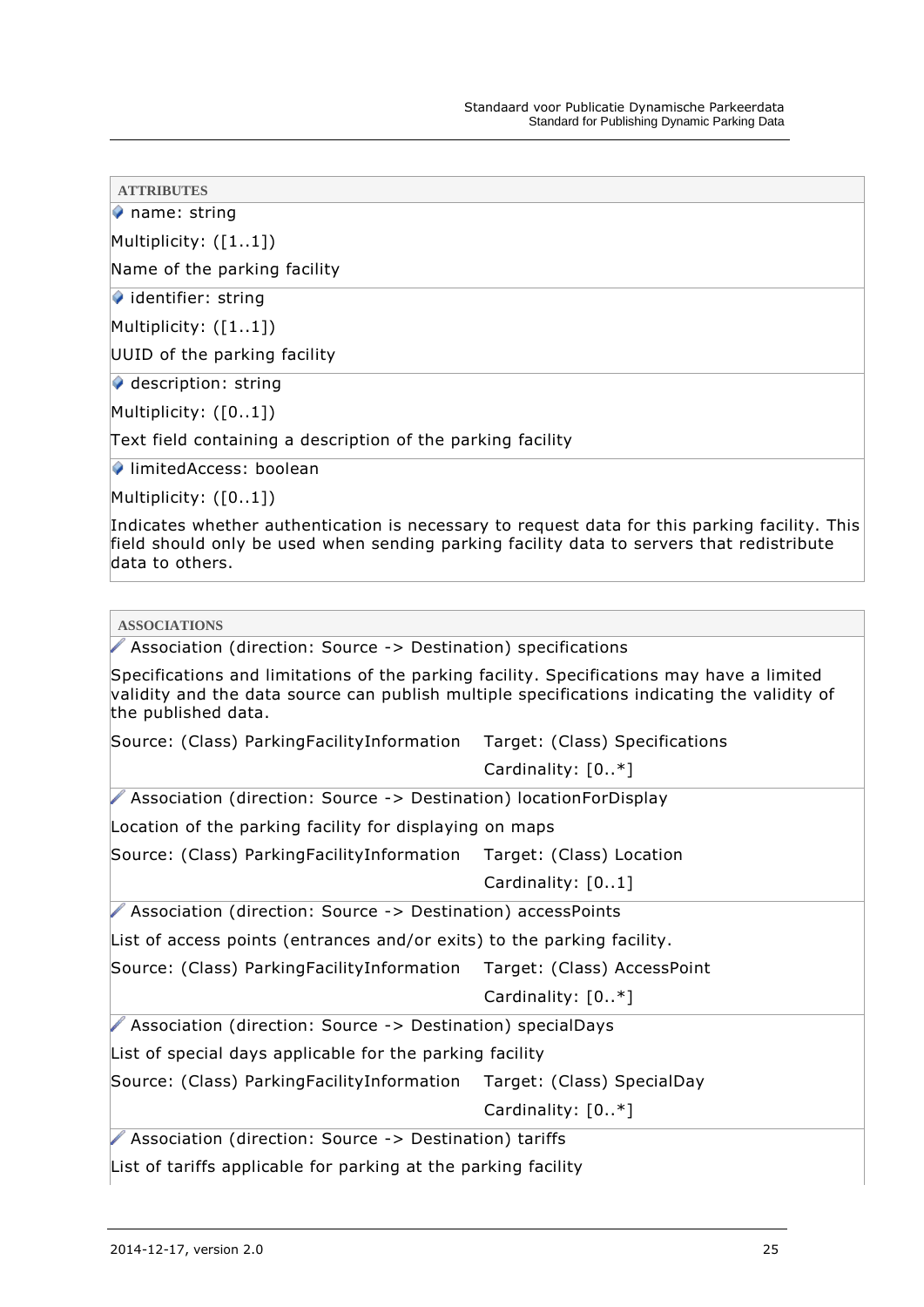| <b>ASSOCIATIONS</b>                                                                             |                                                                                              |  |
|-------------------------------------------------------------------------------------------------|----------------------------------------------------------------------------------------------|--|
| Source: (Class) ParkingFacilityInformation                                                      | Target: (Class) Tariff                                                                       |  |
|                                                                                                 | Cardinality: $[0, *]$                                                                        |  |
| Association (direction: Source -> Destination) paymentMethods                                   |                                                                                              |  |
| List of accepted payment methods                                                                |                                                                                              |  |
| Source: (Class) ParkingFacilityInformation Target: (Class) FacilityPaymentMethod                |                                                                                              |  |
|                                                                                                 | Cardinality: $[0*]$                                                                          |  |
| Association (direction: Source -> Destination) parking Restrictions                             |                                                                                              |  |
| List of restrictions applicable for parking at the parking facility                             |                                                                                              |  |
| Source: (Class) Parking Facility Information Target: (Class) Restriction                        |                                                                                              |  |
|                                                                                                 | Cardinality: $[0*]$                                                                          |  |
| Association (direction: Source -> Destination) sellingPoints                                    |                                                                                              |  |
| List of points where tickets for the parking facility can be obtained                           |                                                                                              |  |
| Source: (Class) ParkingFacilityInformation Target: (Class) SellingPoint                         |                                                                                              |  |
|                                                                                                 | Cardinality: $[0, *]$                                                                        |  |
| Association (direction: Source -> Destination) emergencyContacts                                |                                                                                              |  |
| List of emergency contacts for the facility. Generally, the emergency contacts can be<br>hours. | contacted 24 hrs per day, for real emergencies or for access to the facility outside opening |  |
| Source: (Class) Parking Facility Information Target: (Class) Contact Person                     |                                                                                              |  |
|                                                                                                 | Cardinality: $[0. *]$                                                                        |  |
| Association (direction: Source -> Destination) contactPersons                                   |                                                                                              |  |
| List of contact persons for the parking facility.                                               |                                                                                              |  |
| Source: (Class) Parking Facility Information                                                    | Target: (Class) ContactPerson                                                                |  |
|                                                                                                 | Cardinality: [0*]                                                                            |  |
| Association (direction: Source -> Destination) opening Times                                    |                                                                                              |  |
| List of availability hours to enter by car                                                      |                                                                                              |  |
| Source: (Class) ParkingFacilityInformation                                                      | Target: (Class) OpeningTime                                                                  |  |
|                                                                                                 | Cardinality: [0*]                                                                            |  |
| Association (direction: Source -> Destination) operator                                         |                                                                                              |  |
| Responsible operator of the parking facility                                                    |                                                                                              |  |
| Source: (Class) ParkingFacilityInformation                                                      | Target: (Class) Operator                                                                     |  |
|                                                                                                 | Cardinality: [01]                                                                            |  |
| Association (direction: Source -> Destination) parkingExtensions                                |                                                                                              |  |
| List of extensions of the right to park at this parking facility at other parking facilities    |                                                                                              |  |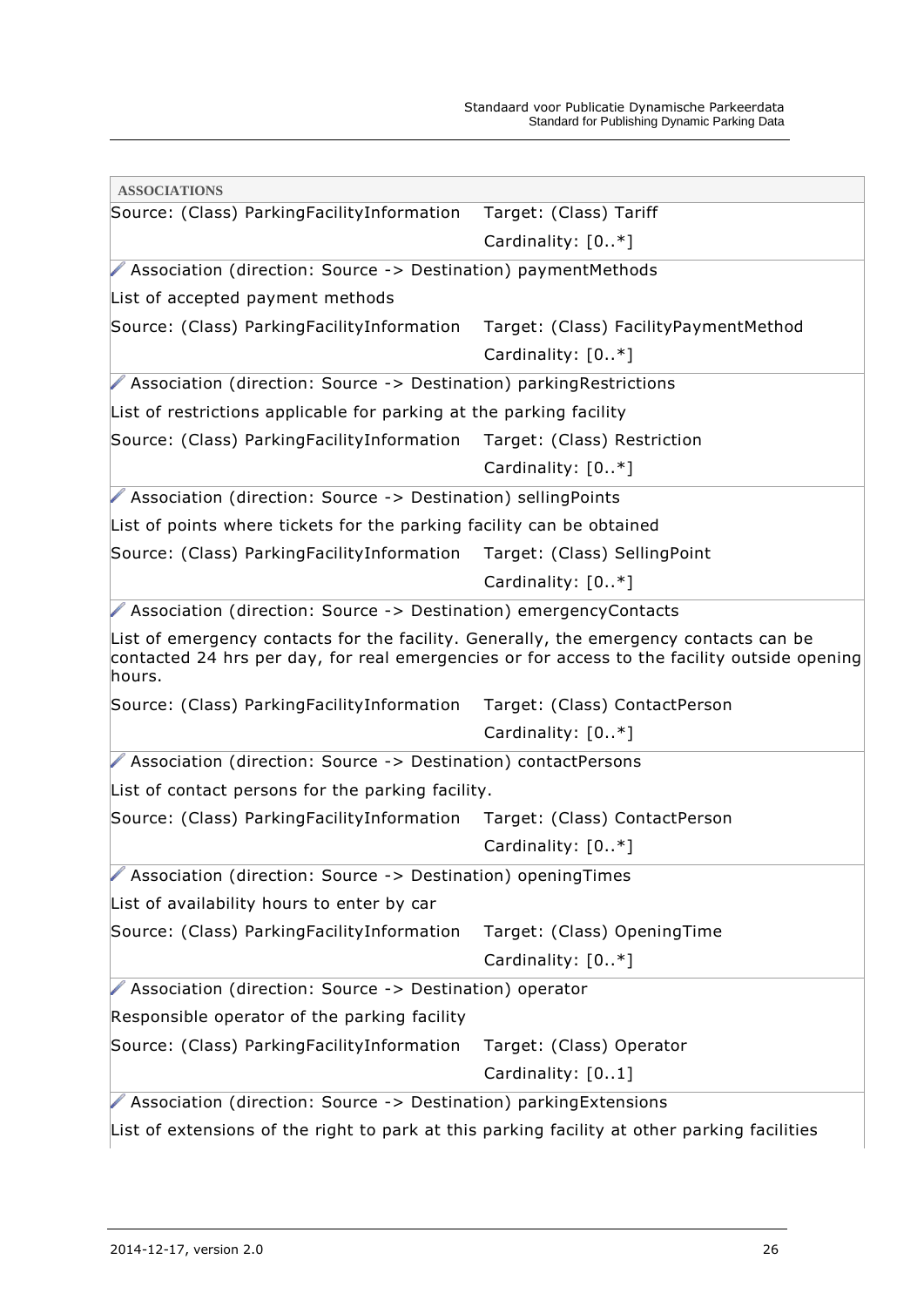**ASSOCIATIONS**

Source: (Class) ParkingFacilityInformation Target: (Class) ValidityExtension

Cardinality: [0..\*]

## <span id="page-27-0"></span>**5.2.12 Restriction**

Specification of parking restrictions

**ATTRIBUTES**

◆ validityStartOfPeriod: DateTime

Multiplicity: ([0..1])

Indicates the start of the validity period of the restrictions. No value or null means unlimited.

◆ validityEndOfPeriod: DateTime

Multiplicity: ([0..1])

Indicates the end of the validity period of the restrictions. No value or null means unlimited.

◆ validityDays: string

Multiplicity:  $([1..*])$ 

A list of day names for which the restriction is valid. This could be any of the days of the week but also a specialDay.

It is recommended that the following strings are used for the days of the week:

• "Mon", "Tue", "Wed", "Thu", "Fri", "Sat", "Sun".<sup>7</sup>

If any other string than one of the above is used, this indicates a SpecialDay, which is expected to be specified in the list of specialDays for the facility.

◆ validityFromTime: Time

Multiplicity: ([0..1])

The time of day from which the restriction is valid.

validityUntilTime: Time

Multiplicity: ([0..1])

The time of day until which the restriction is valid.

◆ parkingProhibited: boolean

Multiplicity: ([0..1])

Indicates whether or not parking is prohibited during the validity of the restriction

durationRestriction: boolean

Multiplicity: ([0..1])

Indicates whether or not a restriction of the parking duration is applicable

 $7$  Names in the list have been chosen in accordance with the HTTP standard (see IETF RFC 0822, Standard for ARPA Internet Text Messages, paragraph 5.1).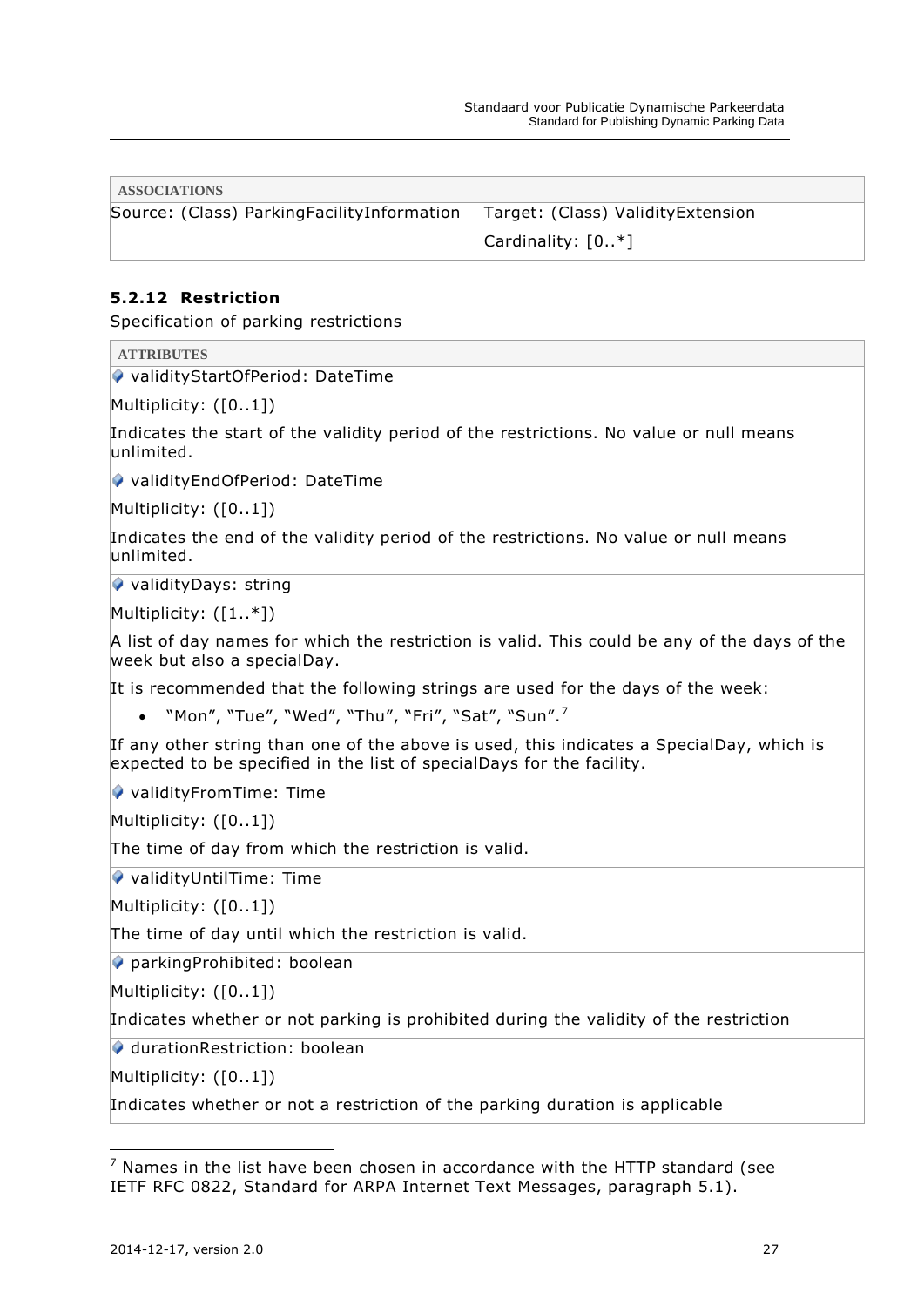◆ maximumDuration: long

Multiplicity: ([0..1])

Indicates the number of minutes of the maximum parking duration

◆ minimumParkingInterruption: long

Multiplicity: ([0..1])

Indicates the number of minutes between two subsequent times when a vehicle is parked or payment is made

**ASSOCIATIONS**

Association (direction: Source -> Destination) parkingRestrictions

List of restrictions applicable for parking at the parking facility

Source: (Class) ParkingFacilityInformation Target: (Class) Restriction

Cardinality: [0..\*]

#### <span id="page-28-0"></span>**5.2.13 SellingPoint**

A selling point is a point where the user of a parking facility can get a parking ticket and/or pay for a ticket.

**ATTRIBUTES**

validityStartOfPeriod: DateTime

Multiplicity: ([0..1])

Indicates the start of the validity period of the selling point. No value or null means unlimited.

◆ validityEndOfPeriod: DateTime

Multiplicity: ([0..1])

Indicates the end of the validity period of the selling point. No value or null means unlimited.

◆ sellingPointID: string

Multiplicity: ([1..1])

Identifier of the SellingPoint

◆ sellingPointDescription: string

Multiplicity: ([0..1])

A text description of the selling point

**ASSOCIATIONS**

Association (direction: Source -> Destination) sellingPointLocation

The location of a SellingPoint. Because the sellingPointLocation has a validity, it is possible in the domain model for a SellingPoint to have multiple locations. It is the responsibility of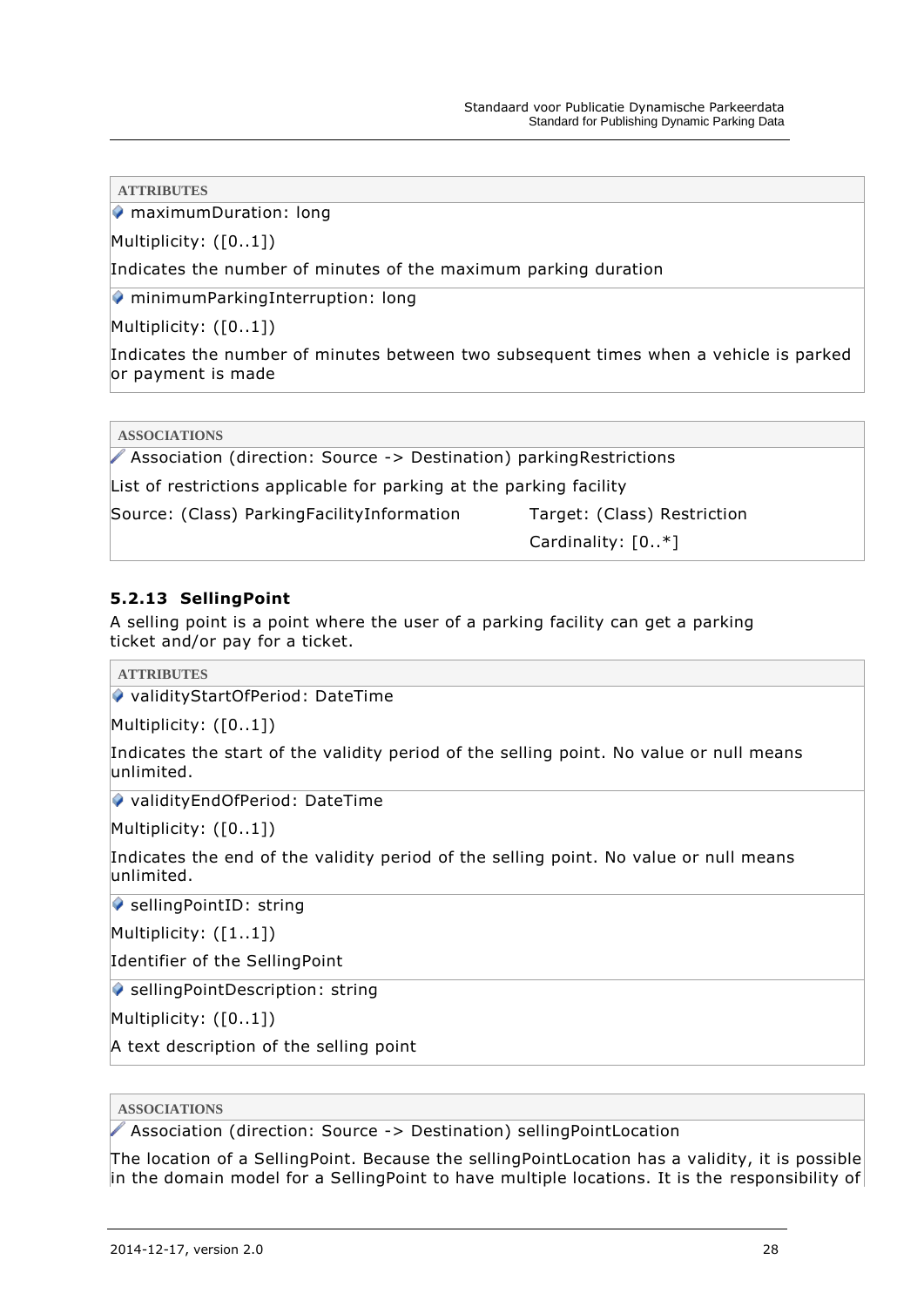| the data owner that the content of the data can be clear to the user.       |  |
|-----------------------------------------------------------------------------|--|
| Target: (Class) Location                                                    |  |
| Cardinality: $[0*]$                                                         |  |
| √ Association (direction: Source -> Destination) sellingPointPaymentMethods |  |
| List of SellingPointPaymentMethods available at the selling point           |  |
| Target: (Class) SellingPointPaymentMethod                                   |  |
| Cardinality: $[0, *]$                                                       |  |
| Association (direction: Source -> Destination) sellingPoints                |  |
| List of points where tickets for the parking facility can be obtained       |  |
| Source: (Class) Parking Facility Information Target: (Class) Selling Point  |  |
| Cardinality: $[0, *]$                                                       |  |
|                                                                             |  |

## <span id="page-29-0"></span>**5.2.14 SellingPointPaymentMethod**

Payment method definition for selling points

**ATTRIBUTES**

```
◆ validityStartOfPeriod: DateTime
```
Multiplicity: ([0..1])

Indicates the start of the validity period of the selling point payment information. No value or null means unlimited.

◆ validityEndOfPeriod: DateTime

Multiplicity: ([0..1])

Indicates the end of the validity period of the selling point payment information. No value or null means unlimited.

**M** method: string

Multiplicity: ([1..1])

Description of the payment method

The following standard payment methods should at the minimum be recognized:

- "Coins",
- "Banknotes",
- "Maestro",
- "VPay",
- "MasterCard",
- "AMEX",
- "Visa"

It is allowed to give other payment method names, however these might not be recognized by users of the data.

**ASSOCIATIONS**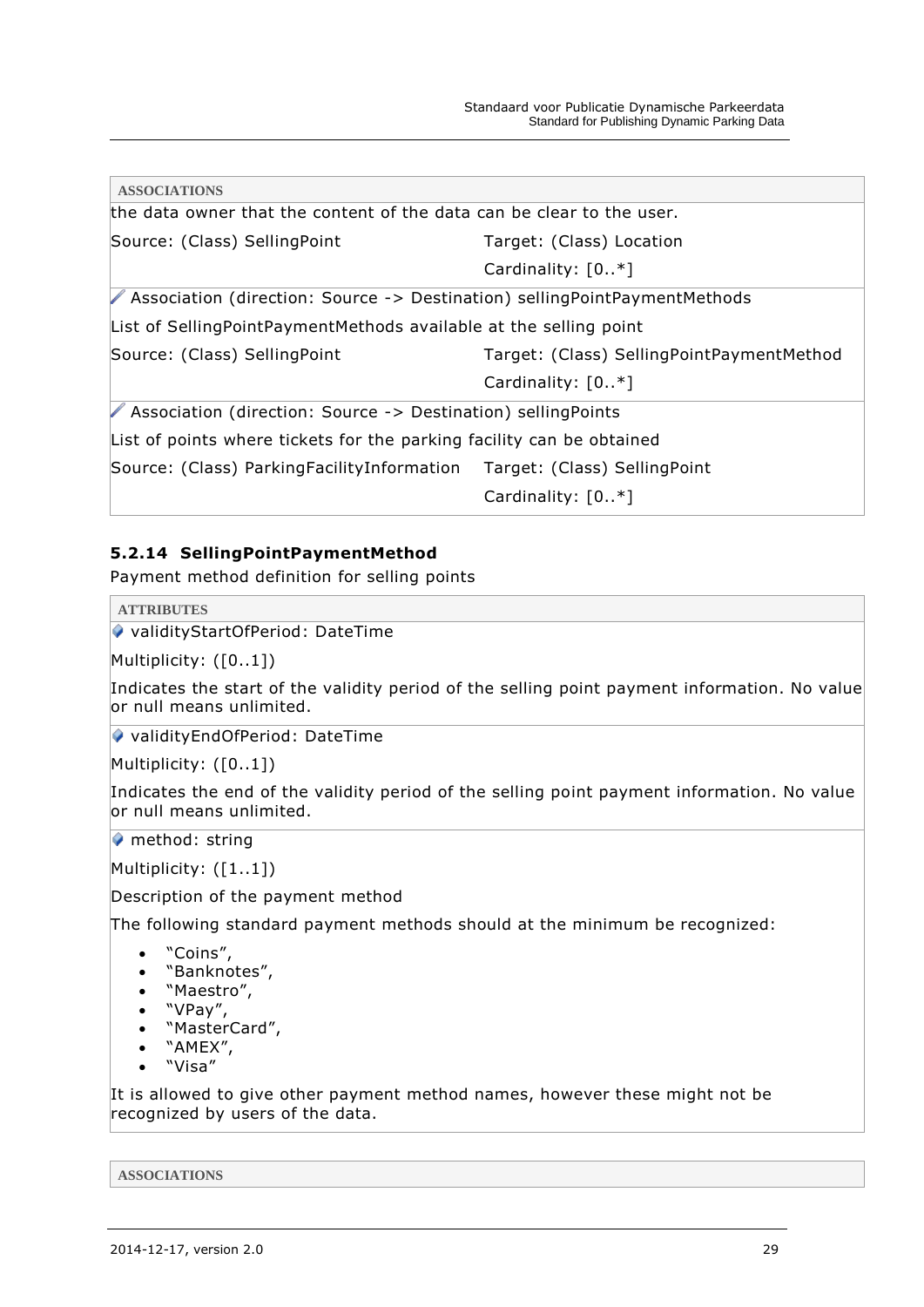|                                                                   | <b>ASSOCIATIONS</b><br>Association (direction: Source -> Destination) sellingPointPaymentMethods |  |
|-------------------------------------------------------------------|--------------------------------------------------------------------------------------------------|--|
|                                                                   |                                                                                                  |  |
| List of SellingPointPaymentMethods available at the selling point |                                                                                                  |  |
|                                                                   | Source: (Class) SellingPoint<br>Target: (Class) SellingPointPaymentMethod                        |  |
|                                                                   | Cardinality: $[0*]$                                                                              |  |

## <span id="page-30-0"></span>**5.2.15 SpecialDay**

Defines the relation between a special day (name) to a specific date

**ATTRIBUTES**

◆ specialDayName: string

Multiplicity: ([1..1])

The name of the special day which is defined. E.g. "Christmas Day" or "Market Day".

◆ specialDayDates: DateTime

Multiplicity: ([1..\*])

A list of the dates on which the special day name is applicable

**ASSOCIATIONS**

Association (direction: Source -> Destination) specialDays

List of special days applicable for the parking facility

Source: (Class) ParkingFacilityInformation Target: (Class) SpecialDay

Cardinality: [0..\*]

## <span id="page-30-1"></span>**5.2.16 Specifications**

Miscellaneous specifications of a parking facility

**ATTRIBUTES**

◆ validityStartOfPeriod: DateTime

Multiplicity: ([0..1])

Indicates the start of the validity period of the specifications. No value or null means unlimited.

◆ validityEndOfPeriod: DateTime

Multiplicity: ([0..1])

Indicates the end of the validity period of the specifications. No value or null means unlimited.

capacity: integer

Multiplicity: ([0..1])

Total number of available parking spaces in the parking facility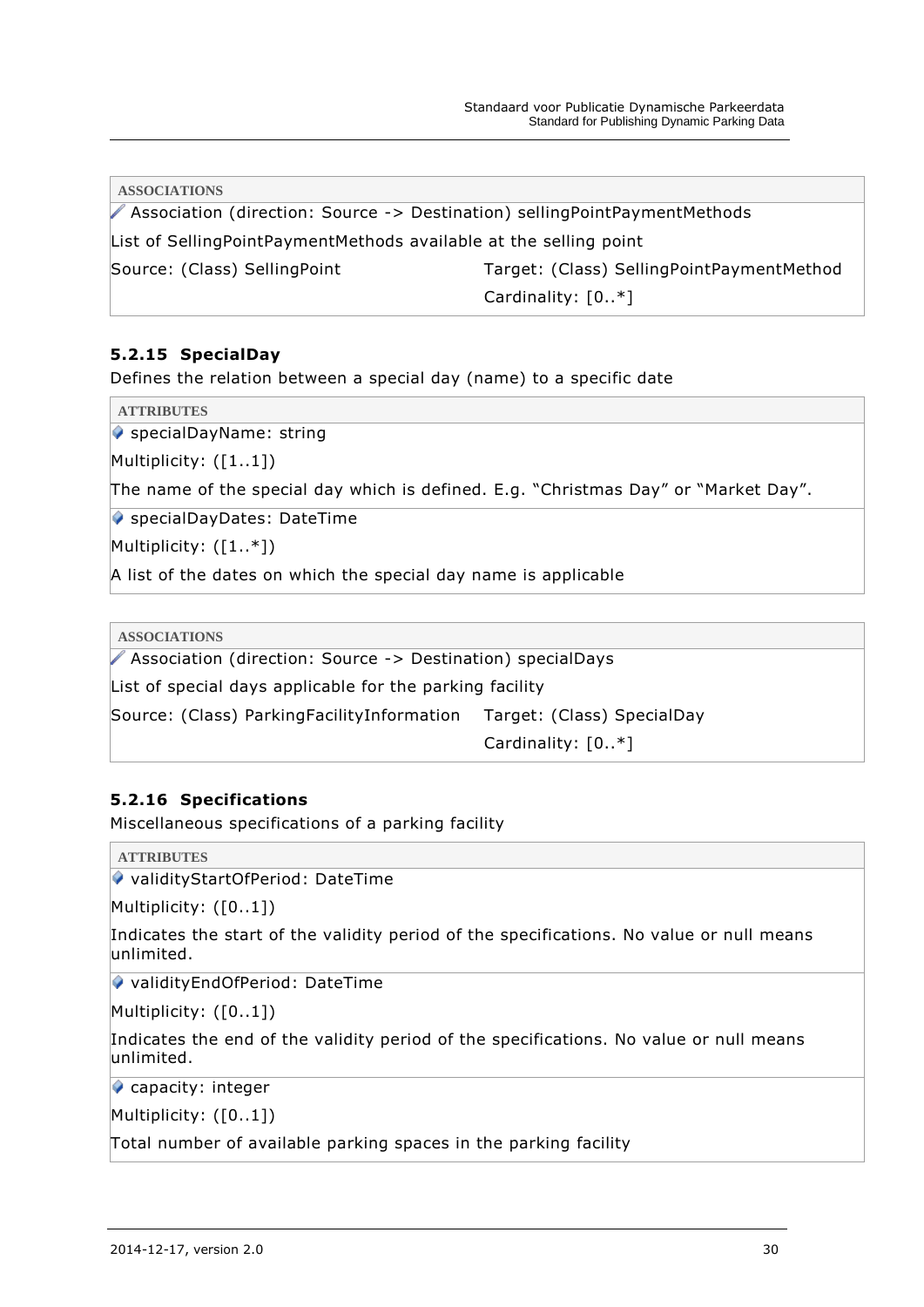◆ chargingPointCapacity: integer

Multiplicity: ([0..1])

Total number of available parking spaces in the parking facility equipped with a charging point

◆ disabledAccess: boolean

Multiplicity: ([0..1])

Indicates whether there is access for disabled people

◆ minimumHeightInMeters: float

Multiplicity: ([0..1])

Lowest height in the facility in meters

usage: string

Multiplicity: ([0..1])

Indicates what type of parking facility this concerns. E.g. on-street parking, parking garage, Park&Ride, etc.

◆ areaGeometry: Polygon

Multiplicity: ([0..\*])

An array of polygons defining the geometry of the parking facility. This is especially useful (and generally only offered) for on-street parking. Polygons must be built-up as specified in the GeoJSON specifications.

**ASSOCIATIONS**

Association (direction: Source -> Destination) specifications

Specifications and limitations of the parking facility. Specifications may have a limited validity and the data source can publish multiple specifications indicating the validity of the published data.

Source: (Class) ParkingFacilityInformation Target: (Class) Specifications

Cardinality: [0..\*]

#### <span id="page-31-0"></span>**5.2.17 Tariff**

Tariff specification

**ATTRIBUTES**

startOfPeriod: DateTime

Multiplicity: ([0..1])

Start date and time of the validity of the period for a tariff. No value or null means unlimited.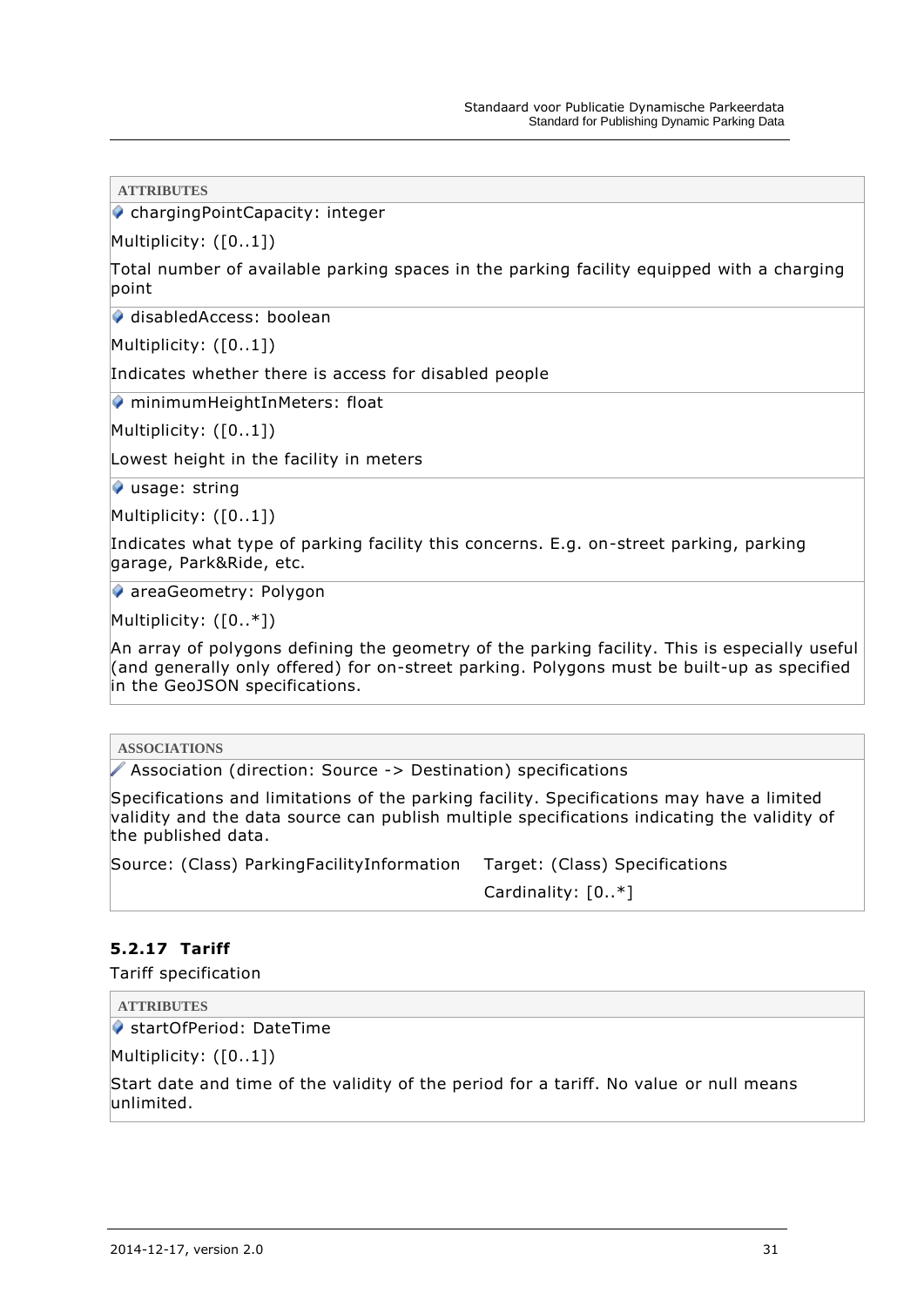◆ endOfPeriod: DateTime

Multiplicity: ([0..1])

End date and time of the validity of the period for a tariff. No value or null means unlimited.

periodName: string

Multiplicity: ([0..1])

Name of tariff period

◆ maximumDayCharge: float

Multiplicity: ([0..1])

Maximum charge for a day's parking

◆ tariffDescription: string

Multiplicity: ([0..1])

Textual description of the tariff period

validityDays: string

Multiplicity: ([1..\*])

A list of day names for which the tariff is valid. This could be any of the days of the week but also a specialDay.

It is recommended that the following strings are used for the days of the week:

• "Mon", "Tue", "Wed", "Thu", "Fri", "Sat", "Sun".<sup>8</sup>

If any other string than one of the above is used, this indicates a SpecialDay, which is expected to be specified in the list of specialDays for the facility.

◆ validityFromTime: Time

Multiplicity: ([0..1])

Start time (of day) of the tariff

◆ validityUntilTime: Time

Multiplicity: ([0..1])

End time (of day) of the tariff

**ASSOCIATIONS**

Association (direction: Source -> Destination) intervalRates

Rate of the tariff period

Source: (Class) Tariff Target: (Class) IntervalRate Cardinality: [1..\*]

 $8$  Names in the list have been chosen in accordance with the HTTP standard (see IETF RFC 0822, Standard for ARPA Internet Text Messages, paragraph 5.1).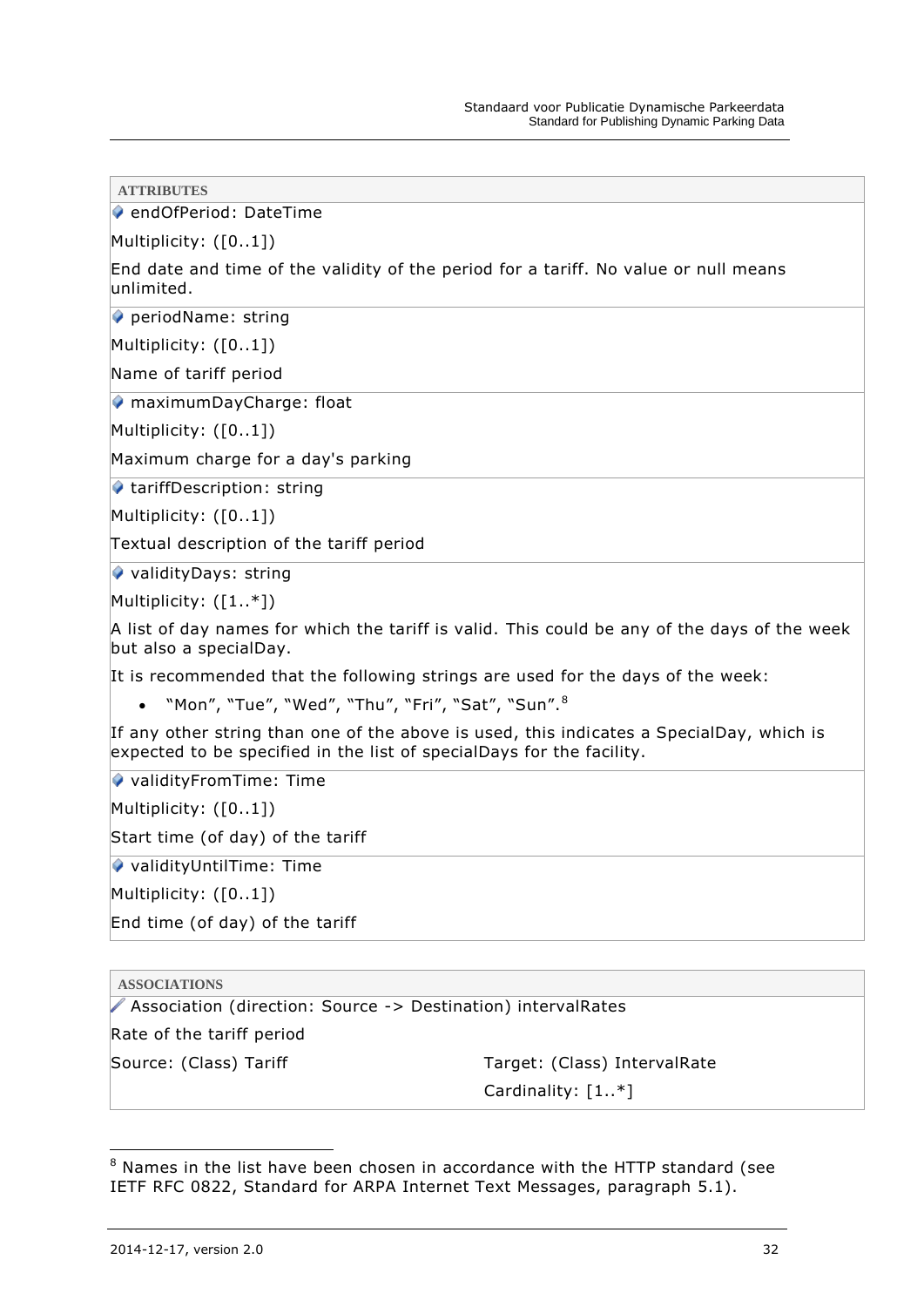| <b>ASSOCIATIONS</b>                                            |                        |
|----------------------------------------------------------------|------------------------|
| ▶ Association (direction: Source -> Destination) tariffs       |                        |
| List of tariffs applicable for parking at the parking facility |                        |
| Source: (Class) Parking Facility Information                   | Target: (Class) Tariff |
|                                                                | Cardinality: $[0. *]$  |

## <span id="page-33-0"></span>**5.2.18 ValidityExtension**

Specification of extensions of parking rights to other parking facilities from a parking facility.

**ATTRIBUTES**

validityStartOfPeriod: DateTime

Multiplicity: ([0..1])

Indicates the start of the validity period of the extension. No value or null means unlimited.

◆ validityEndOfPeriod: DateTime

Multiplicity: ([0..1])

Indicates the end of the validity period of the extension. No value or null means unlimited.

 $\bullet$  extensionParkingFacilityIdentifier: string

Multiplicity: ([0..1])

The identifier of the parking facility to which the parking is extended

 $\bullet$  extensionParkingFacilityOperator: string

Multiplicity: ([0..1])

The operator of the parking facility to which the parking is extended

 $\blacklozenge$  extensionUsage: string

Multiplicity: ([0..1])

Indicates what type of parking facility this extension refers to. E.g. on-street parking, parking garage, Park&Ride, etc.

**ASSOCIATIONS**

Association (direction: Source -> Destination) validityRestrictionOnExtension

List of restrictions to the extension of parking rights.

Source: (Class) ValidityExtension Target: (Class) ValidityExtensionRestriction

Cardinality: [0..\*]

Association (direction: Source -> Destination) parkingExtensions

List of extensions of the right to park at this parking facility at other parking facilities

Source: (Class) ParkingFacilityInformation Target: (Class) ValidityExtension

Cardinality: [0..\*]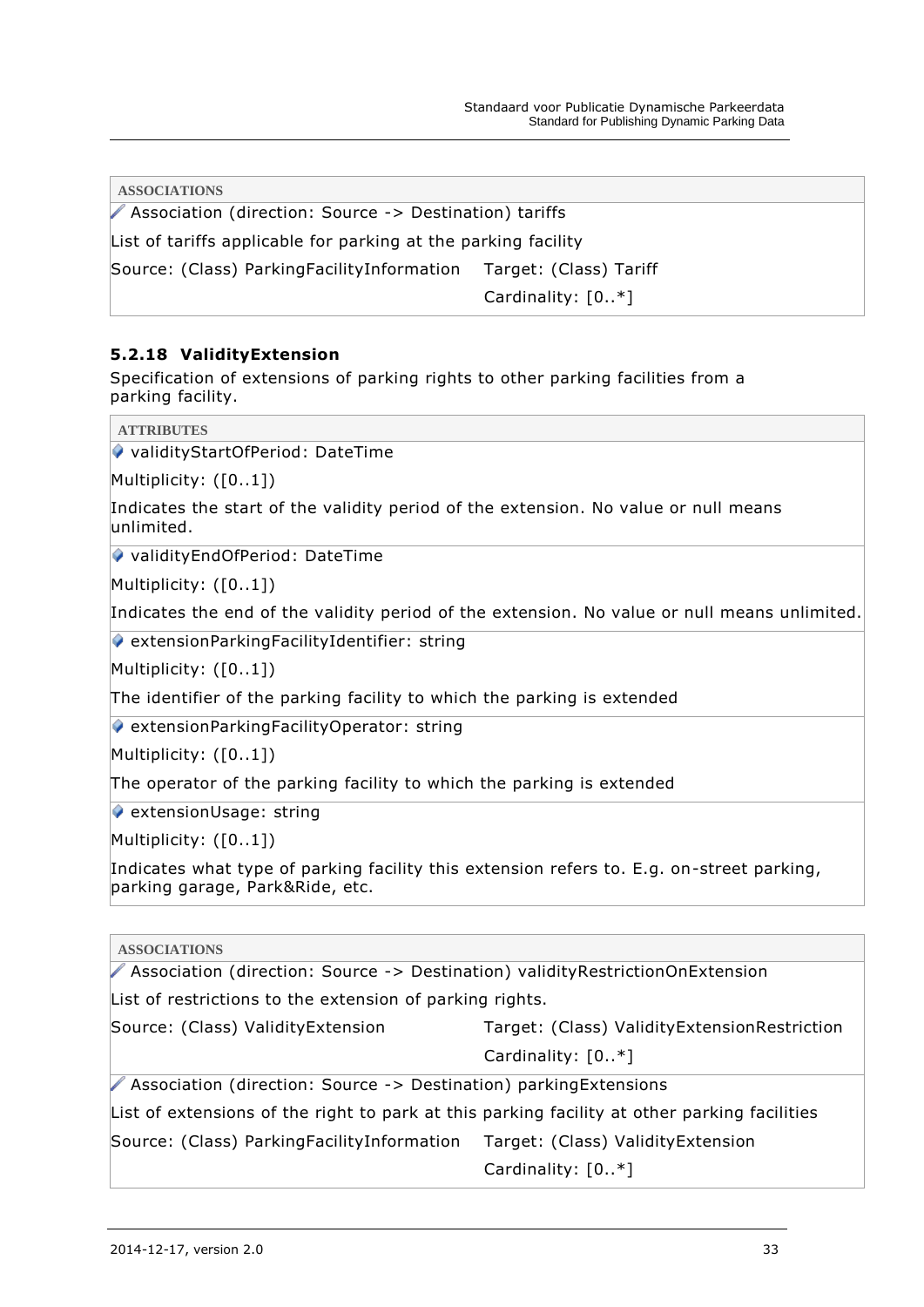## <span id="page-34-0"></span>**5.2.19 ValidityExtensionRestriction**

Defines the restrictions applicable to parking extensions.

```
ATTRIBUTES
```
◆ restrictionDayNames: string

Multiplicity: ([0..\*])

An list of the days that the restriction of the extension is valid. This could be a day of the week or a specialDay.

It is recommended that the following strings are used for the days of the week:

• "Mon", "Tue", "Wed", "Thu", "Fri", "Sat", "Sun". $9$ 

If any other string than one of the above is used, this indicates a SpecialDay, which is expected to be specified in the list of specialDays for the facility.

◆ restrictionFromTime: Time

Multiplicity: ([0..1])

The time from which the restriction of the extension is valid.

◆ restrictionUntilTime: Time

Multiplicity: ([0..1])

The time until which the restriction of the extension is valid.

**ASSOCIATIONS**

Association (direction: Source -> Destination) validityRestrictionOnExtension

List of restrictions to the extension of parking rights.

Source: (Class) ValidityExtension Target: (Class) ValidityExtensionRestriction

Cardinality: [0..\*]

# <span id="page-34-1"></span>**5.3 Dynamic data**



## **Figure 3. Dynamic data**

<sup>&</sup>lt;sup>9</sup> Names in the list have been chosen in accordance with the HTTP standard (see IETF RFC 0822, Standard for ARPA Internet Text Messages, paragraph 5.1).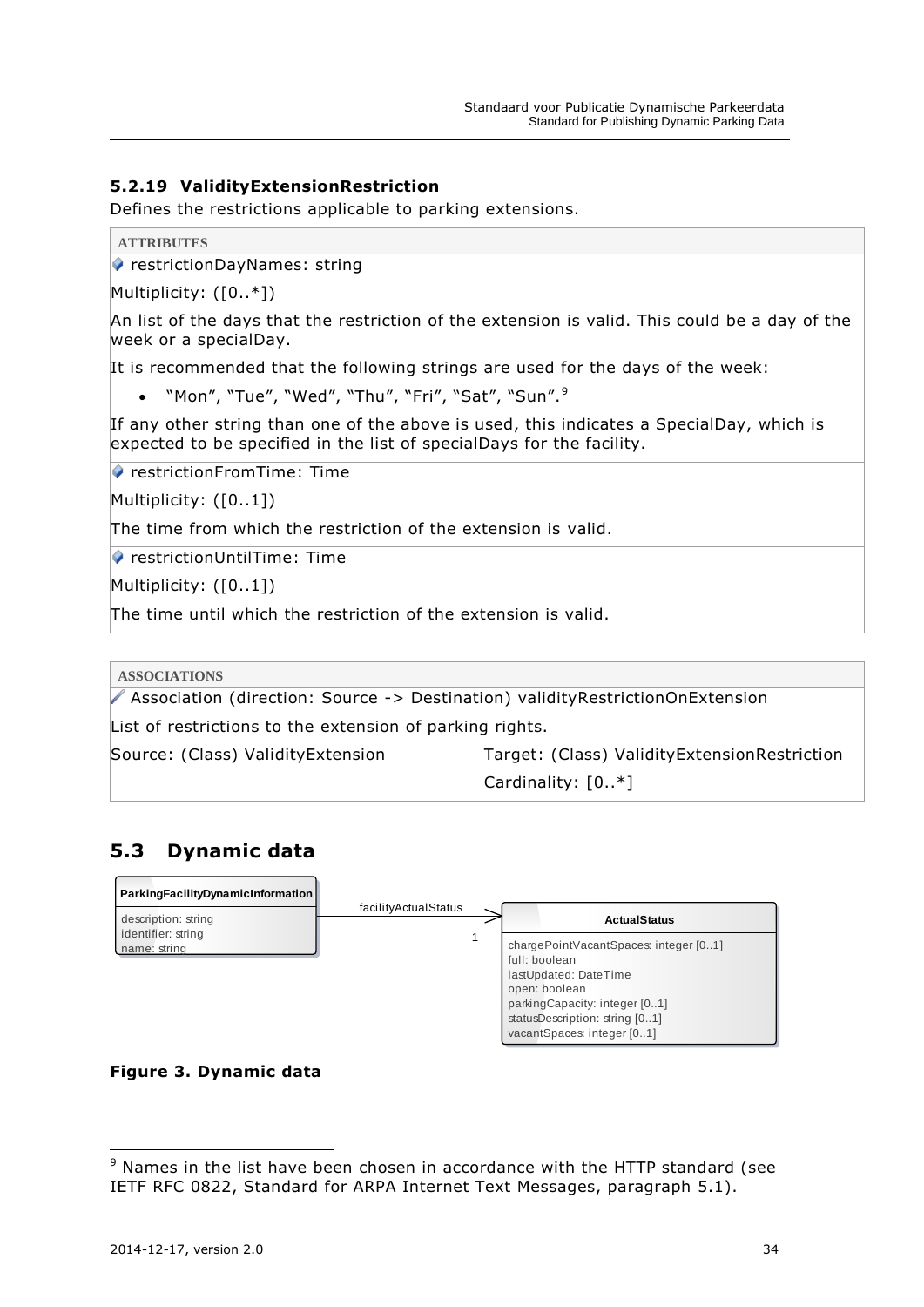## <span id="page-35-0"></span>**5.3.1 ActualStatus**

Specification of the actual status of a parking facility.

chargePointVacantSpaces: integer

Multiplicity: ([0..1])

Number of vacant parking spaces with a charge point

◆ full: boolean

Multiplicity: ([1..1])

Indicates whether the facility currently has vacant spaces for visitors or not

● lastUpdated: DateTime

Multiplicity: ([1..1])

Timestamp of last update

open: boolean

Multiplicity: ([1..1])

Indicates whether the facility is currently open for visitors

parkingCapacity: integer

Multiplicity: ([0..1])

Number of parking spaces for area, facility of assigned parking. This capacity may be dynamic, e.g. when a dynamic allocation is made for subscription holders. This number therefore signifies the total number of parking spaces (occupied and non-occupied) for visitors.

◆ statusDescription: string

Multiplicity: ([0..1])

Textual explanation for the current actual status

◆ vacantSpaces: integer

Multiplicity: ([0..1])

Number of vacant spaces for area, facility or assigned parking

#### **ASSOCIATIONS**

Association (direction: Source -> Destination) facilityActualStatus

Actual status of parking facility

Source: (Class) ParkingFacilityDynamicInformation Target: (Class) ActualStatus

Cardinality: [1]

#### <span id="page-35-1"></span>**5.3.2 ParkingFacilityDynamicInformation**

Container for all dynamic information about a parking facility

**ATTRIBUTES**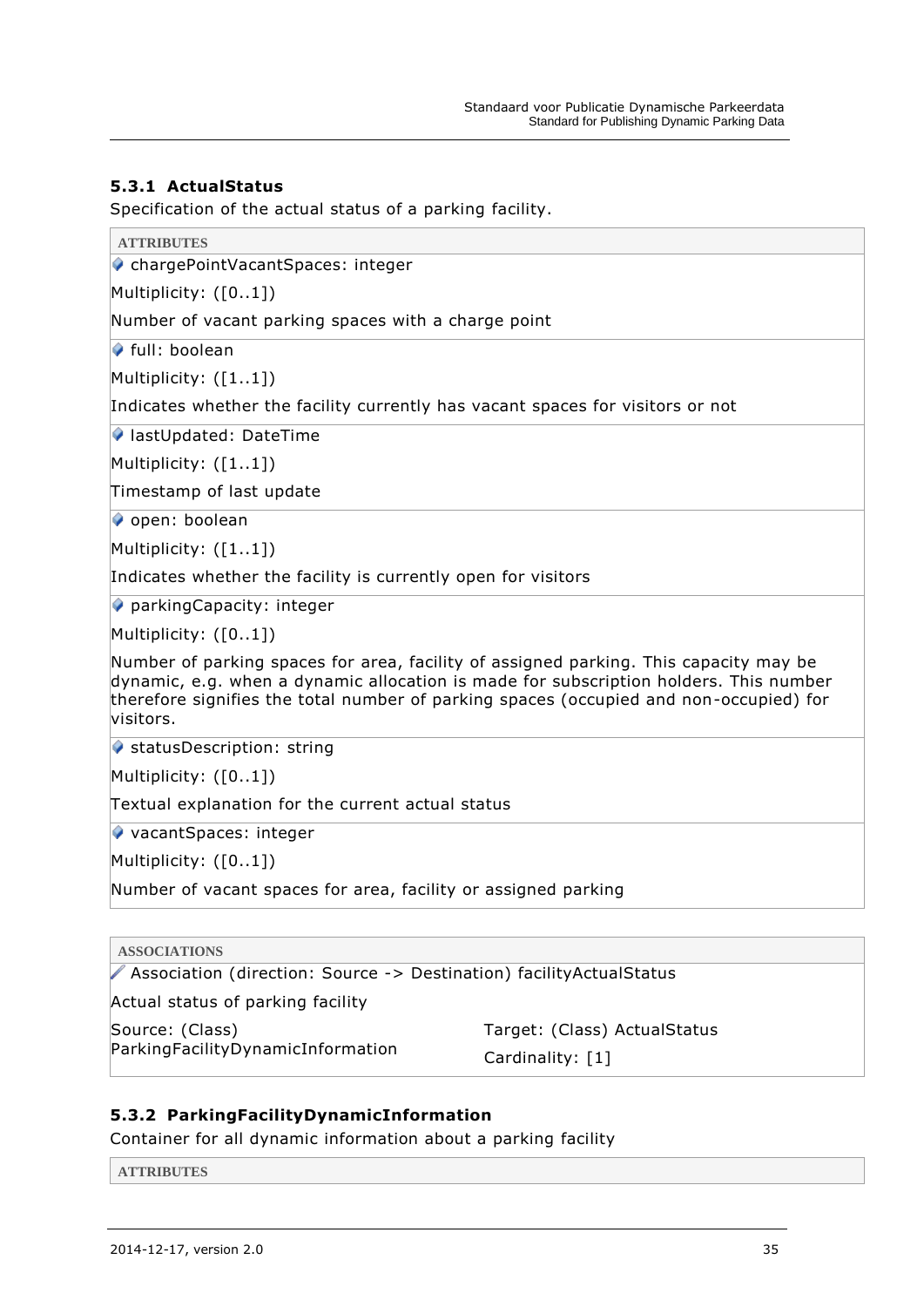| <b>ATTRIBUTES</b>                                           |
|-------------------------------------------------------------|
| description: string                                         |
| Multiplicity: $([11])$                                      |
| Text field containing a description of the parking facility |
| $\blacktriangleright$ identifier: string                    |
| Multiplicity: $([11])$                                      |
| UUID of the parking facility                                |
| $\triangleright$ name: string                               |
| Multiplicity: $([11])$                                      |
| Name of the parking facility                                |
|                                                             |

| <b>ASSOCIATIONS</b>                                                   |                              |  |
|-----------------------------------------------------------------------|------------------------------|--|
| Association (direction: Source -> Destination) facility Actual Status |                              |  |
| Actual status of parking facility                                     |                              |  |
| Source: (Class)                                                       | Target: (Class) ActualStatus |  |
| ParkingFacilityDynamicInformation                                     | Cardinality: [1]             |  |

# <span id="page-36-0"></span>**5.4 Index data**

| ParkingIndexEntry                                                         |                                  |    |                                                                                                               |
|---------------------------------------------------------------------------|----------------------------------|----|---------------------------------------------------------------------------------------------------------------|
| name: string<br>identifier: string                                        | <i><b>IocationForDisplay</b></i> |    | DataTypes::Location                                                                                           |
| limitedAccess: boolean<br>staticDataUrl: string<br>dynamicDataUrl: string |                                  | 01 | validityStartOfPeriod: DateTime [01]<br>validityEndOfPeriod: DateTime [01]<br>coordinatesType: string = WGS84 |
|                                                                           |                                  |    | latitude: float<br>longitude: float                                                                           |

# <span id="page-36-1"></span>**Figure 4. Index data**

## **5.4.1 Location**

Specification of location data

| <b>ATTRIBUTES</b>                                                                             |
|-----------------------------------------------------------------------------------------------|
| ↓ validityStartOfPeriod: DateTime                                                             |
| Multiplicity: $([01])$                                                                        |
| Indicates the start of the validity period of the location. No value or null means unlimited. |
| ↓ validityEndOfPeriod: DateTime                                                               |
| Multiplicity: $([01])$                                                                        |
| Indicates the end of the validity period of the location. No value or null means unlimited.   |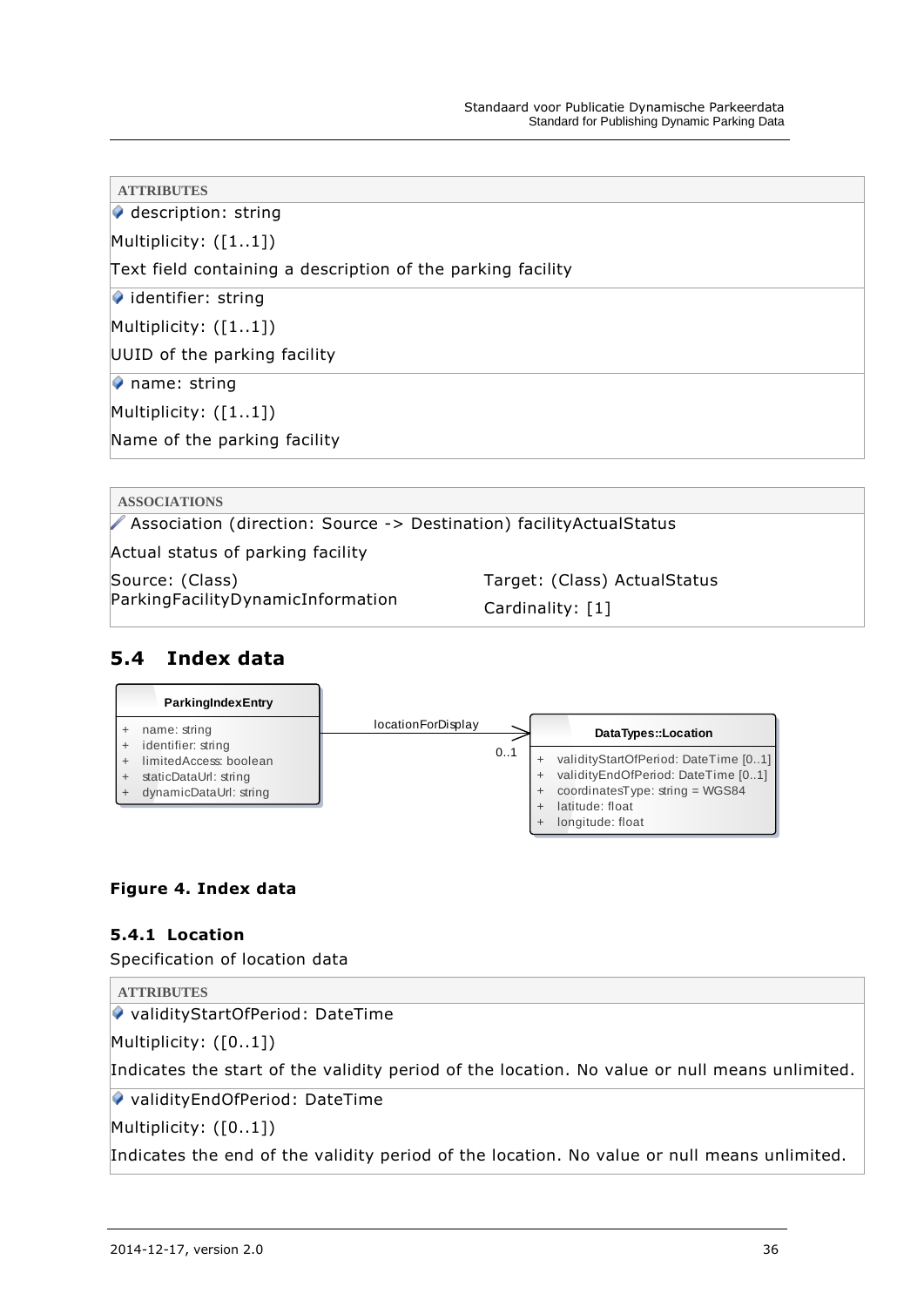$\bullet$  coordinatesType: string = WGS84

Multiplicity: ([1..1])

Type of coordinate system, "WGS84"

latitude: float

Multiplicity: ([1..1])

Latitude of coordinate in decimal degrees

longitude: float

Multiplicity: ([1..1])

Longitude of coordinate in decimal degrees

**ASSOCIATIONS**

Association (direction: Source -> Destination) sellingPointLocation

The location of a SellingPoint. Because the sellingPointLocation has a validity, it is possible in the domain model for a SellingPoint to have multiple locations. It is the responsibility of the data owner that the content of the data can be clear to the user.

| Source: (Class) SellingPoint                                                                                                                                                                                                                                              | Target: (Class) Location |
|---------------------------------------------------------------------------------------------------------------------------------------------------------------------------------------------------------------------------------------------------------------------------|--------------------------|
|                                                                                                                                                                                                                                                                           | Cardinality: [0*]        |
| Association (direction: Source -> Destination) locationForDisplay                                                                                                                                                                                                         |                          |
| Location of the parking facility for displaying on maps                                                                                                                                                                                                                   |                          |
| Source: (Class) Parking Facility Information Target: (Class) Location                                                                                                                                                                                                     |                          |
|                                                                                                                                                                                                                                                                           | Cardinality: [01]        |
| Association (direction: Source -> Destination) accessPointLocation                                                                                                                                                                                                        |                          |
| The location of an AccessPoint. Because the accessPointLocation has a validity, it is<br>possible in the domain model for an AccessPoint to have multiple locations. It is the<br>responsibility of the data owner that the content of the data can be clear to the user. |                          |
| Source: (Class) AccessPoint                                                                                                                                                                                                                                               | Target: (Class) Location |
|                                                                                                                                                                                                                                                                           | Cardinality: $[0. *]$    |
| ▶ Association (direction: Source -> Destination) locationForDisplay                                                                                                                                                                                                       |                          |
| Location of the parking facility for displaying on maps                                                                                                                                                                                                                   |                          |
| Source: (Class) ParkingIndexEntry                                                                                                                                                                                                                                         | Target: (Class) Location |

#### <span id="page-37-0"></span>**5.4.2 ParkingIndexEntry**

Container for index data of a parking facility

| <b>ATTRIBUTES</b>             |  |
|-------------------------------|--|
| $\triangleright$ name: string |  |

Cardinality: [0..1]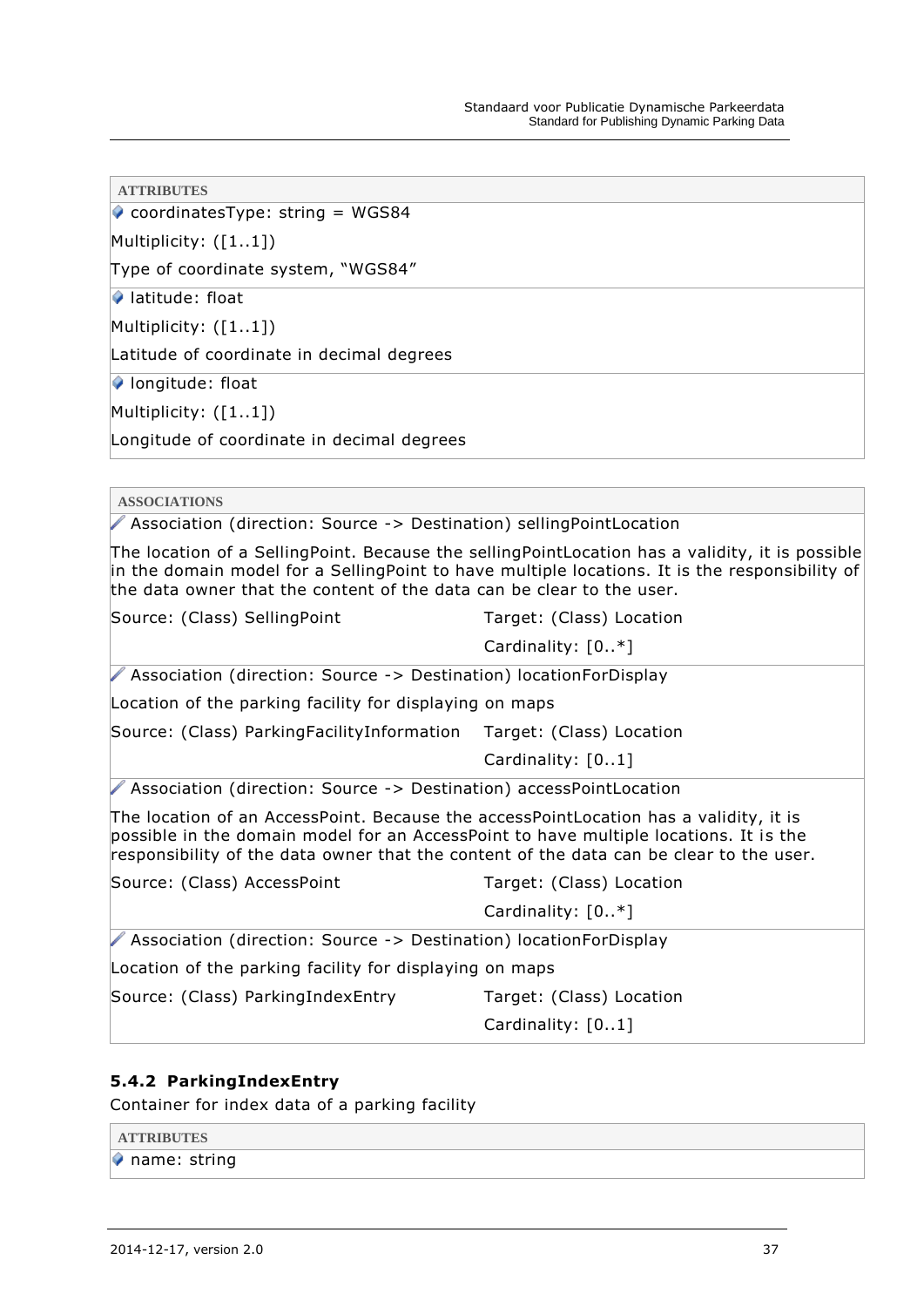| <b>ATTRIBUTES</b>                                                                       |
|-----------------------------------------------------------------------------------------|
| Multiplicity: $([11])$                                                                  |
| Name of the parking facility                                                            |
| $\blacktriangleright$ identifier: string                                                |
| Multiplicity: $([11])$                                                                  |
| UUID of the parking facility                                                            |
| limitedAccess: boolean                                                                  |
| Multiplicity: $([11])$                                                                  |
| Indicates whether authentication is necessary to request data for this parking facility |
| ♦ staticDataUrl: string                                                                 |
| Multiplicity: $([11])$                                                                  |
| URL that must be used to retrieve the static data of the parking facility               |
| ◆ dynamicDataUrl: string                                                                |
| Multiplicity: $([11])$                                                                  |
| URL that must be used to retrieve the dynamic data of the parking facility              |
|                                                                                         |
| <b>ASSOCIATIONS</b>                                                                     |
| Association (direction: Source -> Destination) locationForDisplay                       |

Location of the parking facility for displaying on maps

Source: (Class) ParkingIndexEntry Target: (Class) Location

Cardinality: [0..1]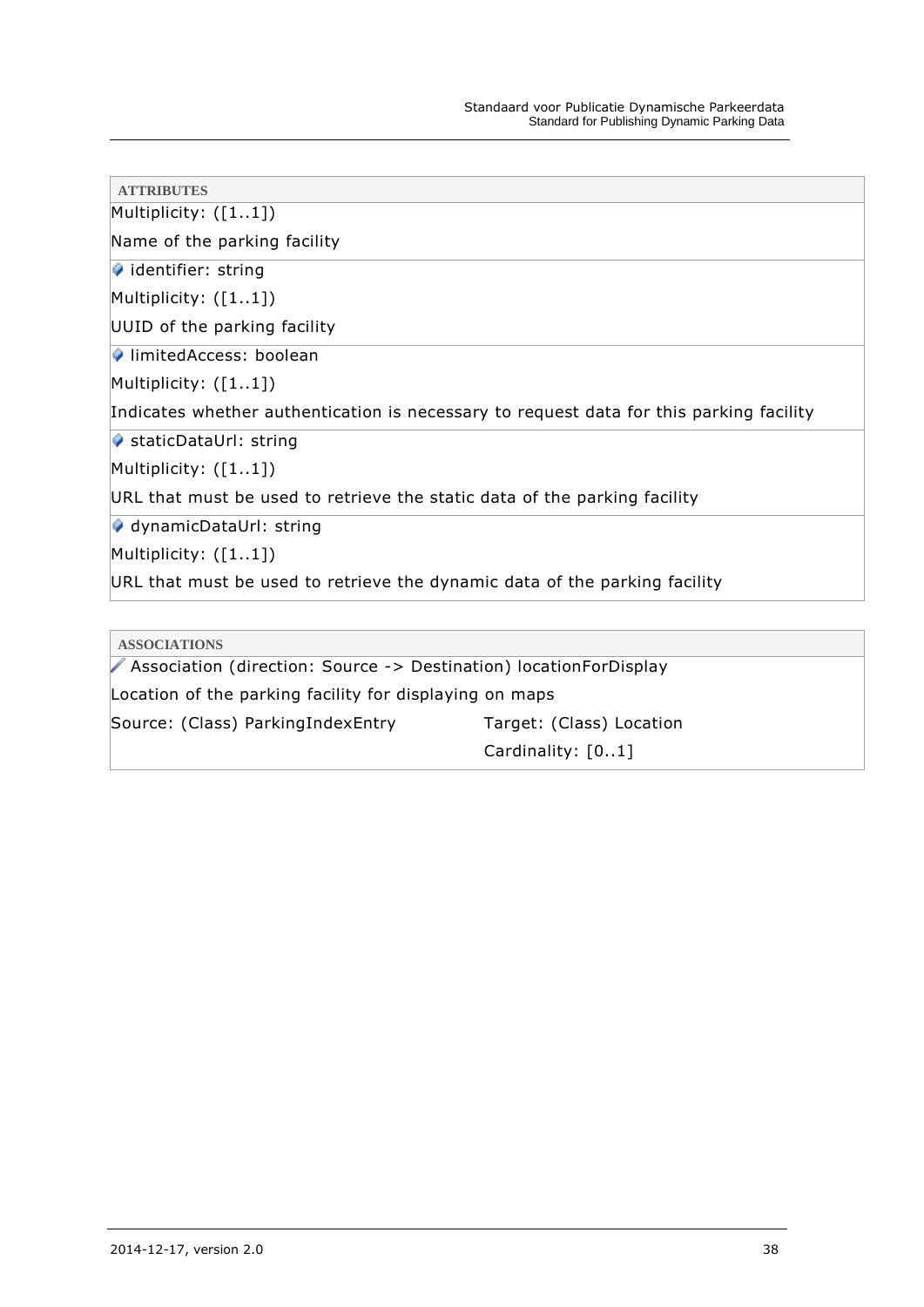# <span id="page-39-0"></span>**6. MAPPING DATA TO JSON**

JSON is a simple data serialization format, having only a few basic types. This chapter contains the mapping of the types in the data model to JSON.

| <b>Type</b> | <b>Mapping to JSON</b>               | <b>Restrictions</b> |
|-------------|--------------------------------------|---------------------|
| float       | number                               |                     |
| integer     | number                               | Only integers used  |
| boolean     | boolean literal 'true'<br>or 'false' |                     |
| DateTime    | number                               | Only integers used  |
| string      | string                               |                     |
| TimeType    | string                               |                     |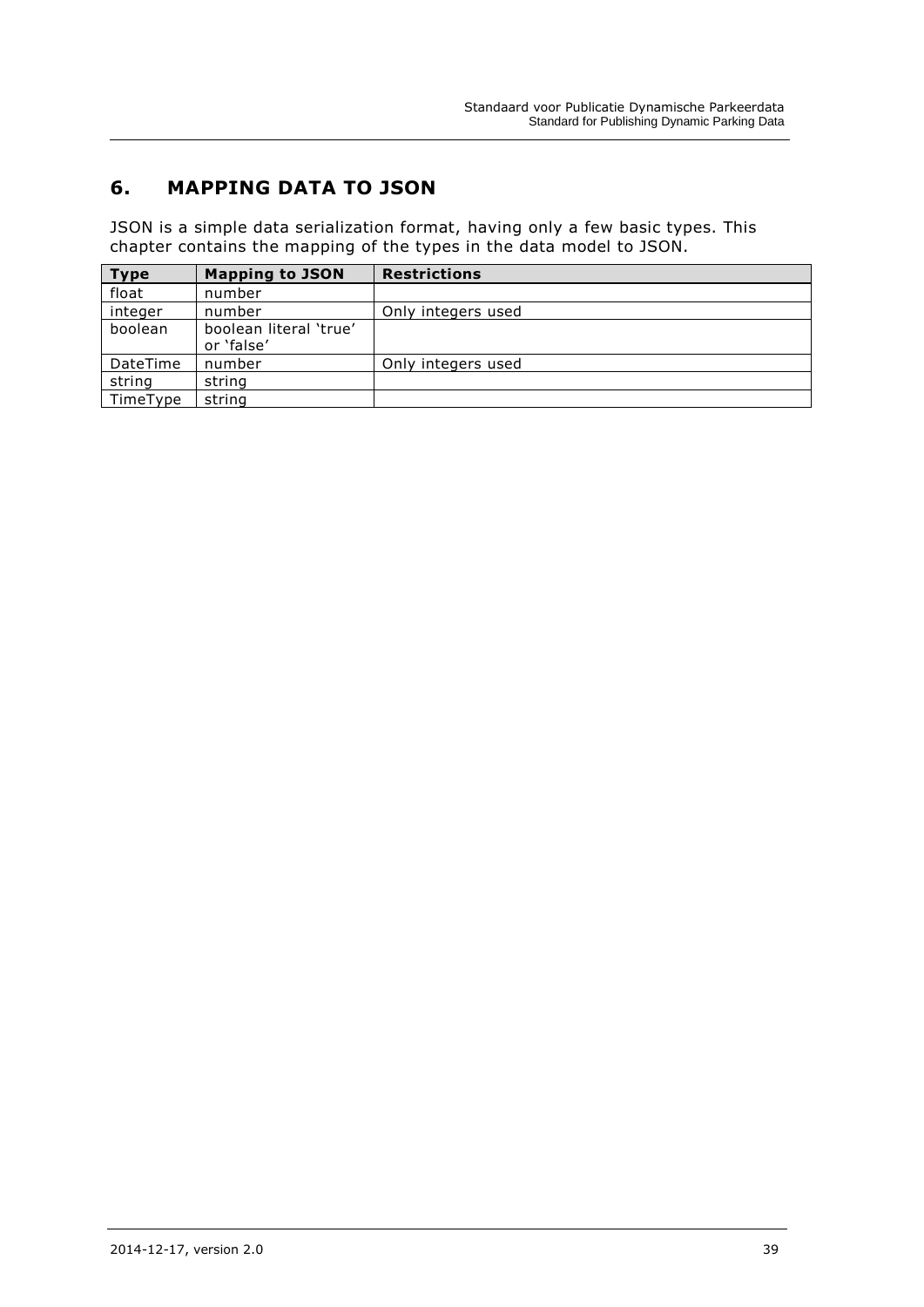# <span id="page-40-0"></span>**7. PUSH PROTOCOL**

A PMS pushes parking facility data to a CPDS by issuing a HTTP PUT request. Two request types are needed:

- 1. one to push static data from the PMS to the CPDS;
- 2. one to push dynamic data from the PMS to the CPDS.

Typically, CPDS systems will want to authenticate incoming requests. Authentication is done using the mechanism mentioned in paragraph [4.4.](#page-10-4)

## <span id="page-40-1"></span>**7.1 Pushing static data**

#### <span id="page-40-2"></span>**7.1.1 Client request**

#### **7.1.1.1 Message content**

| <b>Field</b>    | <b>SUBC</b>           |
|-----------------|-----------------------|
| <b>Facility</b> | ngFacilityInformation |
| . parkingi      | oarkin ا              |

#### **7.1.1.2 JSON example**

```
PUT /parkingdata/v2/static/<UUID>/ HTTP/1.1
Content-Type: application/json
Content-Length: ...
{
        "parkingFacilityInformation": {
              "description": "Delft, Phoenixgarage",
              "identifier": "637bcf1c-3fd6-4204-b8c8-af9db2699661",
              "name": "Phoenixgarage",
              "accessPoints": [
\left\{ \begin{array}{cc} 0 & 0 & 0 \\ 0 & 0 & 0 \\ 0 & 0 & 0 \\ 0 & 0 & 0 \\ 0 & 0 & 0 \\ 0 & 0 & 0 \\ 0 & 0 & 0 \\ 0 & 0 & 0 \\ 0 & 0 & 0 \\ 0 & 0 & 0 \\ 0 & 0 & 0 \\ 0 & 0 & 0 \\ 0 & 0 & 0 & 0 \\ 0 & 0 & 0 & 0 \\ 0 & 0 & 0 & 0 \\ 0 & 0 & 0 & 0 & 0 \\ 0 & 0 & 0 & 0 & 0 \\ 0 & 0 & 0 & 0 & 0 \\ 0 & 0 & 0 & 0 & 0 \\ 0 & 0 "alias": "Phoenixstraat",
                           "isPedestrianEntrance": true,
                           "isPedestrianExit": true,
                           "isVehicleEntrance": true,
                           "isVehicleExit": true,
                           "accessPointAddress": {
                                  "city": "Delft",
                                 "country": "Nederland",
                                  "streetName": "Phoenixstraat"
                            },
                           "accessPointLocation": [
 {
                                         "coordinatesType": "WGS84",
                                        "latitude": 52.010781,
                                        "longitude": 4.354725
 }
 ]
                     },
\left\{ \begin{array}{cc} 0 & 0 & 0 \\ 0 & 0 & 0 \\ 0 & 0 & 0 \\ 0 & 0 & 0 \\ 0 & 0 & 0 \\ 0 & 0 & 0 \\ 0 & 0 & 0 \\ 0 & 0 & 0 \\ 0 & 0 & 0 \\ 0 & 0 & 0 \\ 0 & 0 & 0 \\ 0 & 0 & 0 \\ 0 & 0 & 0 & 0 \\ 0 & 0 & 0 & 0 \\ 0 & 0 & 0 & 0 \\ 0 & 0 & 0 & 0 & 0 \\ 0 & 0 & 0 & 0 & 0 \\ 0 & 0 & 0 & 0 & 0 \\ 0 & 0 & 0 & 0 & 0 \\ 0 & 0 "alias": "Oude Delft",
                           "isPedestrianEntrance": true,
                           "isPedestrianExit": true,
                           "isVehicleEntrance": false,
                           "isVehicleExit": false,
                           "accessPointAddress": {
                                  "city": "Delft",
                                 "country": "Nederland",
                                  "streetName": "Oude Delft"
 },
```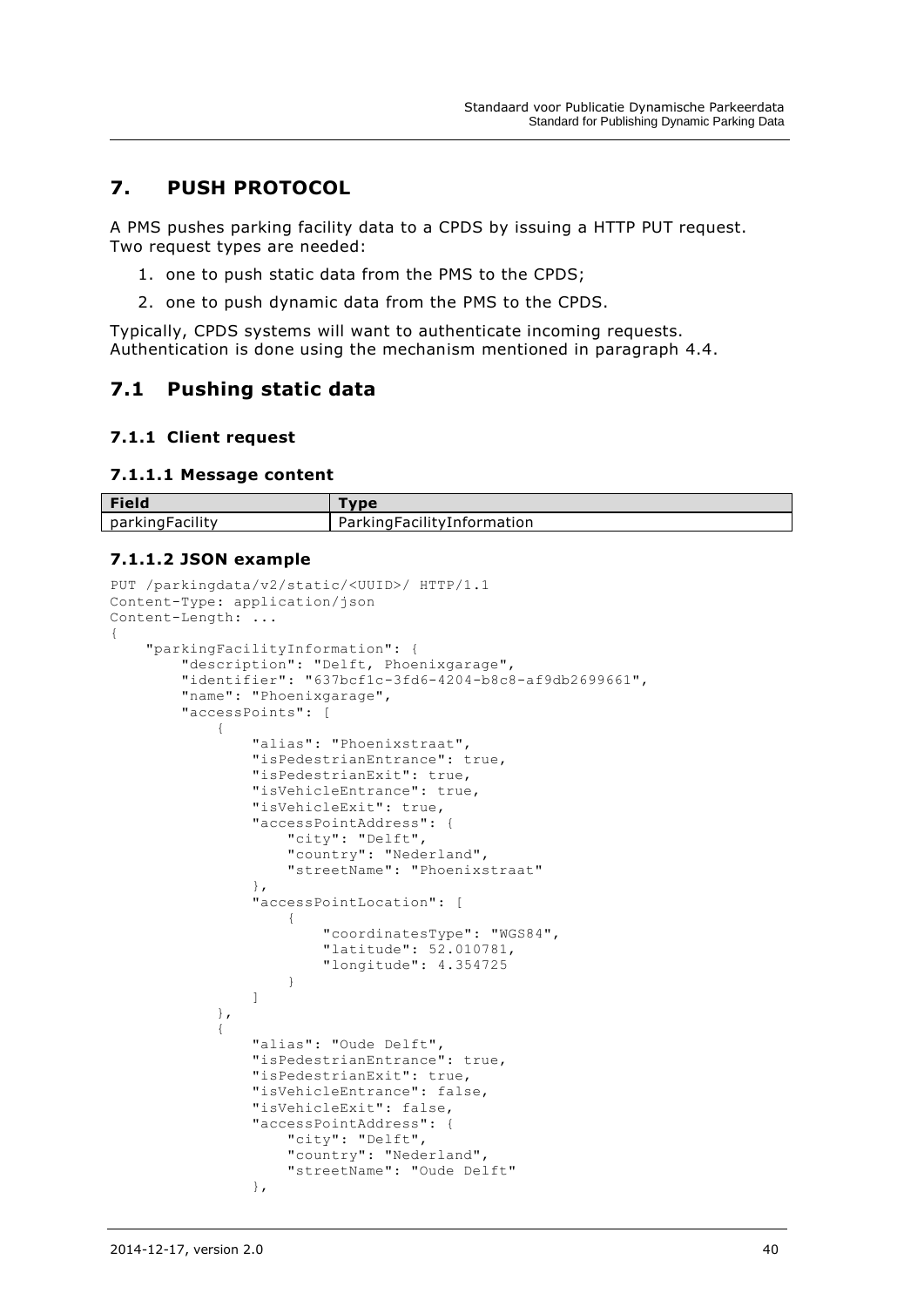```
 "accessPointLocation": [
 {
                                         "coordinatesType": "WGS84",
                                        "latitude": 52.010979,
                                        "longitude": 4.35639
 }
 ]
 }
             \, \, \, \, "operator": {
 "name": "GemeenteDelft",
 "url": "www.delft.nl",
                     "postalAddress": {
                           "city": "Delft",
                          "country": "Nederland",
                          "houseNumber": "78",
                           "streetName": "Postbus",
                           "zipcode": "2600 ME"
                    },
                    "administrativeAddresses": [
\left\{ \begin{array}{cc} 0 & 0 & 0 \\ 0 & 0 & 0 \\ 0 & 0 & 0 \\ 0 & 0 & 0 \\ 0 & 0 & 0 \\ 0 & 0 & 0 \\ 0 & 0 & 0 \\ 0 & 0 & 0 \\ 0 & 0 & 0 \\ 0 & 0 & 0 \\ 0 & 0 & 0 \\ 0 & 0 & 0 & 0 \\ 0 & 0 & 0 & 0 \\ 0 & 0 & 0 & 0 \\ 0 & 0 & 0 & 0 & 0 \\ 0 & 0 & 0 & 0 & 0 \\ 0 & 0 & 0 & 0 & 0 \\ 0 & 0 & 0 & 0 & 0 & 0 \\ 0 & 0 & 0 & 0 "city": "Delft",
                                 "country": "Nederland",
                                 "emailAddresses": [
                                        "info@delft.nl"
 ],
                                 "houseNumber": "16",
                                 "phoneNumbers": [
                                         "14015",
                                        "015 260 22 22"
                                  ],
                                 "province": "ZH",
                                 "streetName": "Phoenixstraat",
                                 "zipcode": "2611 AL"
 }
                    ]
              },
              "paymentMethods": [
\left\{ \begin{array}{cc} 0 & 0 & 0 \\ 0 & 0 & 0 \\ 0 & 0 & 0 \\ 0 & 0 & 0 \\ 0 & 0 & 0 \\ 0 & 0 & 0 \\ 0 & 0 & 0 \\ 0 & 0 & 0 \\ 0 & 0 & 0 \\ 0 & 0 & 0 \\ 0 & 0 & 0 \\ 0 & 0 & 0 \\ 0 & 0 & 0 & 0 \\ 0 & 0 & 0 & 0 \\ 0 & 0 & 0 & 0 \\ 0 & 0 & 0 & 0 & 0 \\ 0 & 0 & 0 & 0 & 0 \\ 0 & 0 & 0 & 0 & 0 \\ 0 & 0 & 0 & 0 & 0 \\ 0 & 0 "atExit": true,
                          "atPaystation": true,
                          "method": "Visa"
                    },
\left\{ \begin{array}{cc} 0 & 0 & 0 \\ 0 & 0 & 0 \\ 0 & 0 & 0 \\ 0 & 0 & 0 \\ 0 & 0 & 0 \\ 0 & 0 & 0 \\ 0 & 0 & 0 \\ 0 & 0 & 0 \\ 0 & 0 & 0 \\ 0 & 0 & 0 \\ 0 & 0 & 0 \\ 0 & 0 & 0 \\ 0 & 0 & 0 & 0 \\ 0 & 0 & 0 & 0 \\ 0 & 0 & 0 & 0 \\ 0 & 0 & 0 & 0 & 0 \\ 0 & 0 & 0 & 0 & 0 \\ 0 & 0 & 0 & 0 & 0 \\ 0 & 0 & 0 & 0 & 0 \\ 0 & 0 "atExit": false,
                          "atPaystation": true,
                          "method": "Coins"
 }
              ],
              "openingTimes": [
\{ "startOfPeriod": 1388534400,
                          "endOfPeriod": 1419984000,
                          "exitPossibleAllDay": true,
 "openAllYear": true,
 "periodName": "Hele jaar",
                          "entryTimes": [
 {
                                         "enterFrom": {
                                               "h": 0,
                                              "m": 0,
                                              "s": 0
 },
                                        "enterUntil": {
```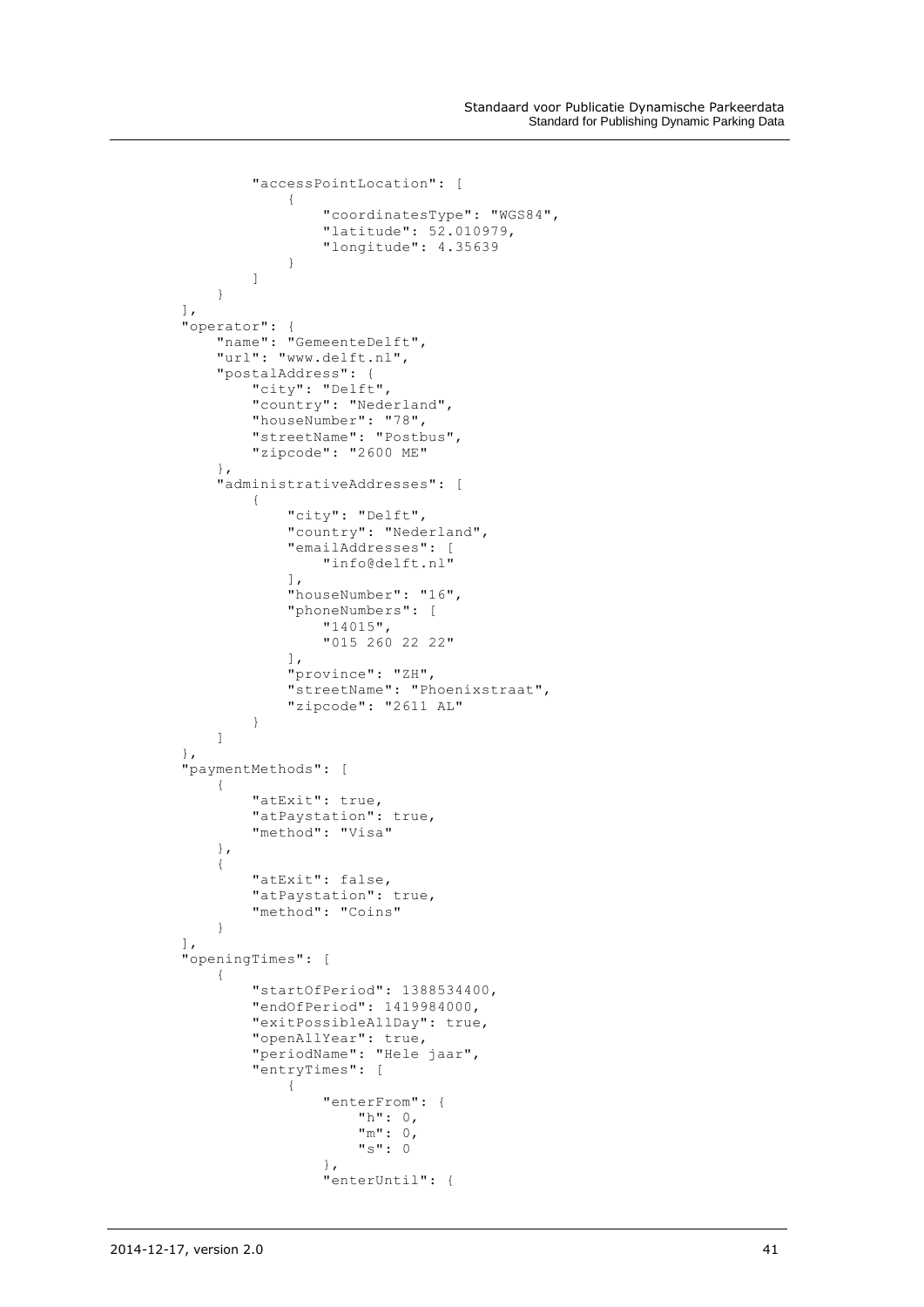```
 "h": 21,
                    "m": 59,
                    "s": 59
 },
                 "dayNames": [
                     "Mon",
                     "Tue",
                     "Wed",
                     "Thu"
\blacksquare },
              {
                  "enterFrom": {
                     "h": 0,
                    "m": 0,
                    "s": 0
 },
                  "enterUntil": {
 "h": 23,
                     "m": 59,
                     "s": 59
 },
                 "dayNames": [
                     "Fri",
                     "Sat",
                     "Sun"
\blacksquare }
 ]
 }
      ],
      "tariffs": [
         {
            "startOfPeriod": 1388534400,
           "endOfPeriod": 1419984000,
           "maximumDayCharge": 24,
           "periodName": "…",
           "tariffDescription": "…",
           "validityDays": [
 "Mon",
               "Tue",
              "Wed",
              "Thu",
              "Fri"
\mathbb{I}, \mathbb{I}, \mathbb{I}"validityFromTime": {
 "h": 0,
              "h": 0,<br>"m": 0,"s": 0
 },
            "validityUntilTime": {
 "h": 23,
               "m": 59,
               "s": 59
 },
            "intervalRates": [
 {
"charge": 0.2,
                  "chargePeriod": 10,
                 "durationFrom": 0,
                 "durationTo": 180,
                  "durationType": "Minutes"
 }
 ]
```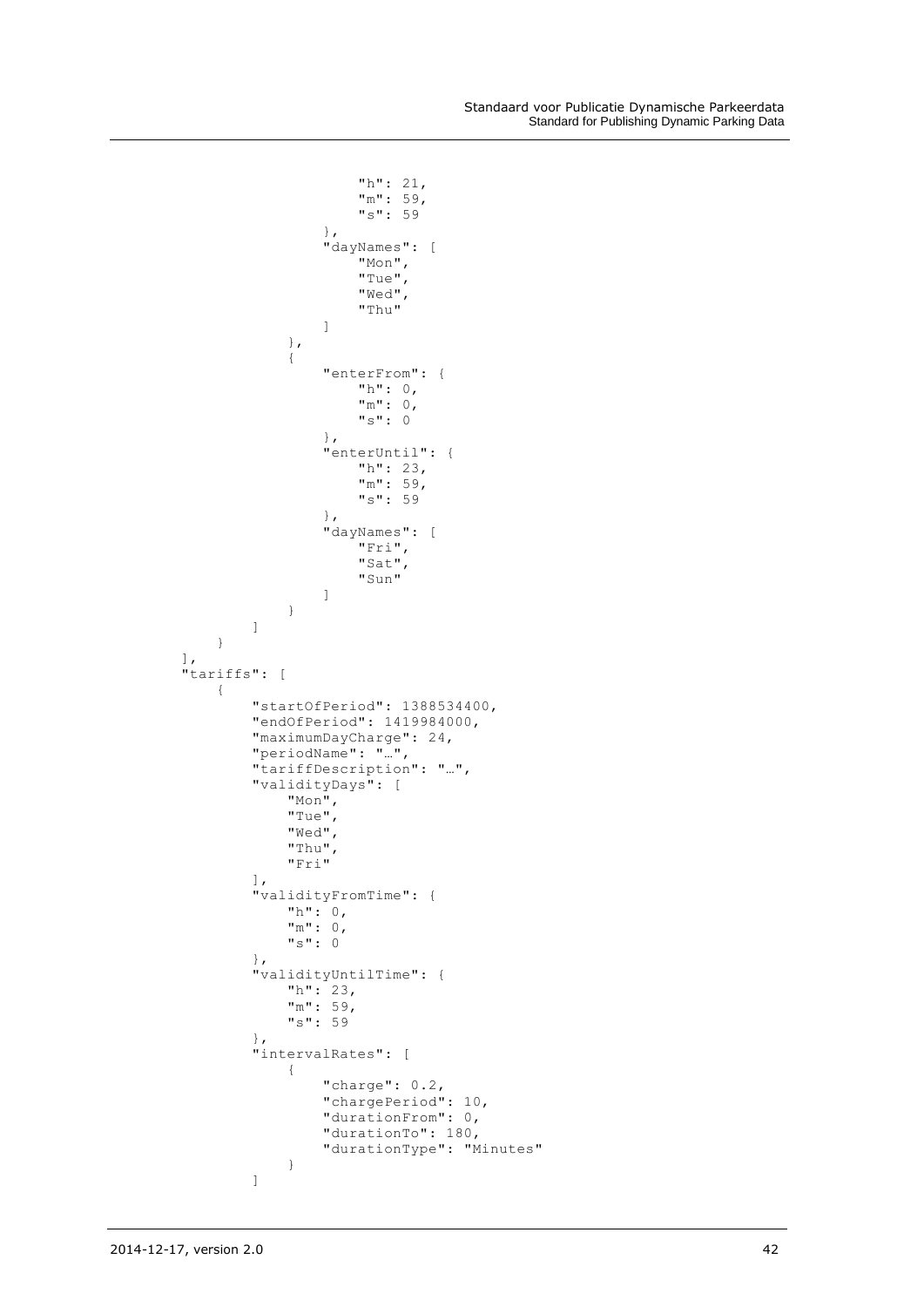```
 }
              ],
              "specifications": {
                    "capacity": 202,
                    "chargingPointCapacity": 4,
                     "disabledAccess": true,
                    "minimumHeightInMeters": 1.8
 },
              "contactPersons": [
\left\{ \begin{array}{cc} 0 & 0 & 0 \\ 0 & 0 & 0 \\ 0 & 0 & 0 \\ 0 & 0 & 0 \\ 0 & 0 & 0 \\ 0 & 0 & 0 \\ 0 & 0 & 0 \\ 0 & 0 & 0 \\ 0 & 0 & 0 \\ 0 & 0 & 0 \\ 0 & 0 & 0 \\ 0 & 0 & 0 \\ 0 & 0 & 0 & 0 \\ 0 & 0 & 0 & 0 \\ 0 & 0 & 0 & 0 \\ 0 & 0 & 0 & 0 & 0 \\ 0 & 0 & 0 & 0 & 0 \\ 0 & 0 & 0 & 0 & 0 \\ 0 & 0 & 0 & 0 & 0 \\ 0 & 0 "emailAddress": "…",
                          "faxNumber": "…",
                          "firstName": "…",
                          "name": "…",
                          "phoneNumber": "…",
                           "position": "…",
                           "public": true
 }
              ],
 "locationForDisplay": {
 "coordinatesType": "WGS84",
                    "latitude": 52.010781,
                    "longitude": 43.54725
 }
       }
```
#### **7.1.2 Server response**

<span id="page-43-0"></span>}

The server can respond with one of the following HTTP Responses:

- Status-Code 200 ('Ok') if the data was accepted by the server;
- Status-Code 400 ('Bad request') if the server finds the request incorrect;
- Status-Code 401 ('Unauthorized') if the client is not authorized to push this data.

## <span id="page-43-1"></span>**7.2 Pushing dynamic data**

#### <span id="page-43-2"></span>**7.2.1 Client push message**

#### **7.2.1.1 Message content**

| <b>Field</b> | Tvne                                                      |
|--------------|-----------------------------------------------------------|
| status       | $\sim$ $\sim$ $\sim$ $\sim$ $\sim$<br>status<br><b>AC</b> |

#### **7.2.1.2 JSON example**

```
PUT /parkingdata/v2/dynamic/<UUID>/ HTTP/1.1
Content-Type: application/json
Content-Length: ...
{
     "parkingFacilityDynamicInformation": {
 "description": "Delft, Phoenixgarage",
 "identifier": "637bcf1c-3fd6-4204-b8c8-af9db2699661",
         "name": "Phoenixgarage",
         "facilityActualStatus": {
             "lastUpdated": 1386166308,
             "statusDescription": "…",
             "open": true,
             "full": false,
```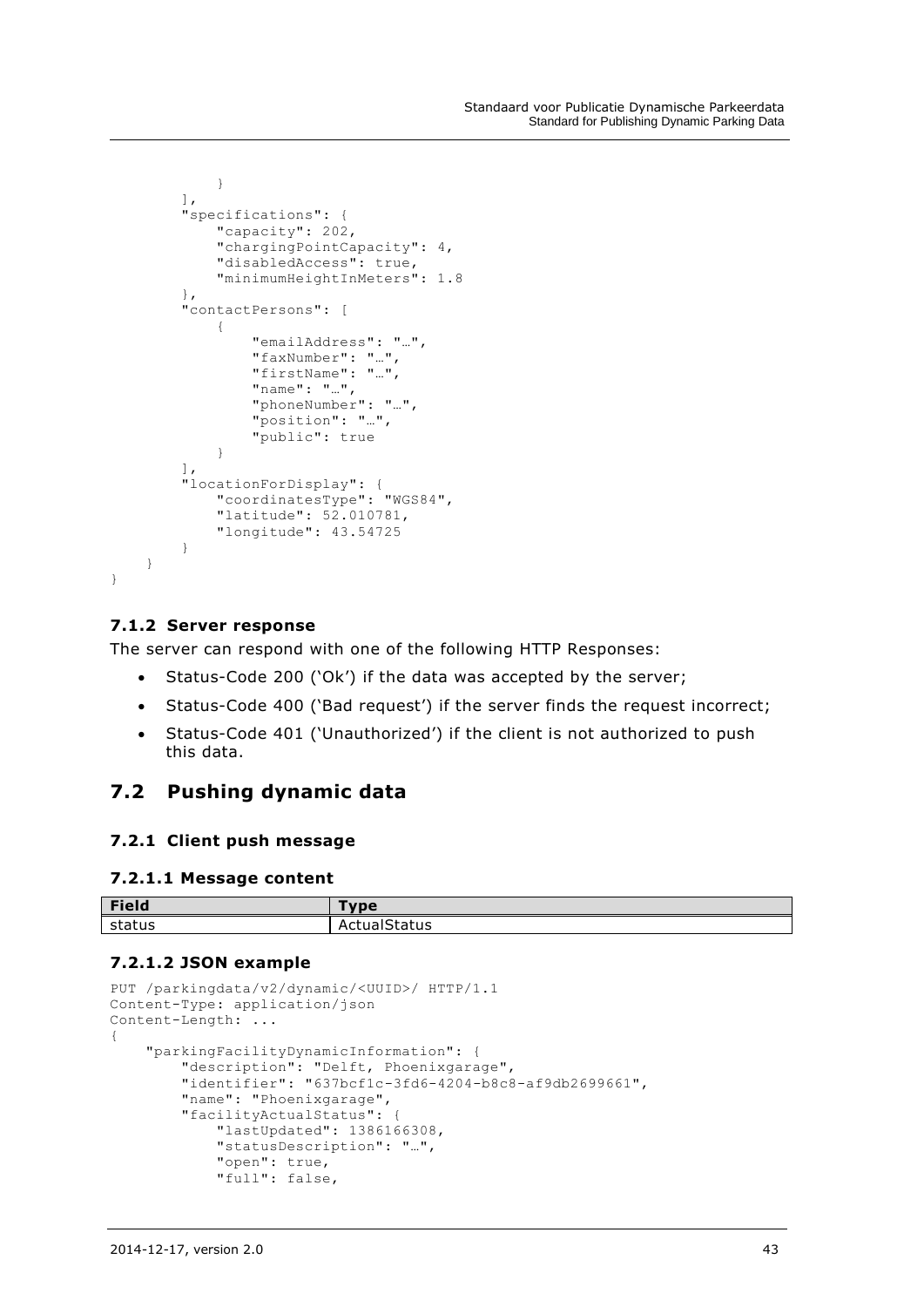```
 "parkingCapacity": 250,
 "vacantSpaces": 123,
           "chargePointVacantSpaces": 0
       }
    }
}
```
## <span id="page-44-0"></span>**7.2.2 Server response**

The server can respond with one of the following HTTP Responses:

- Status-Code 200 ('Ok') if the data was accepted by the server;
- Status-Code 400 ('Bad request') if the server finds the request incorrect.
- Status-Code 401 ('Unauthorized') if the client is not authorized to push this data.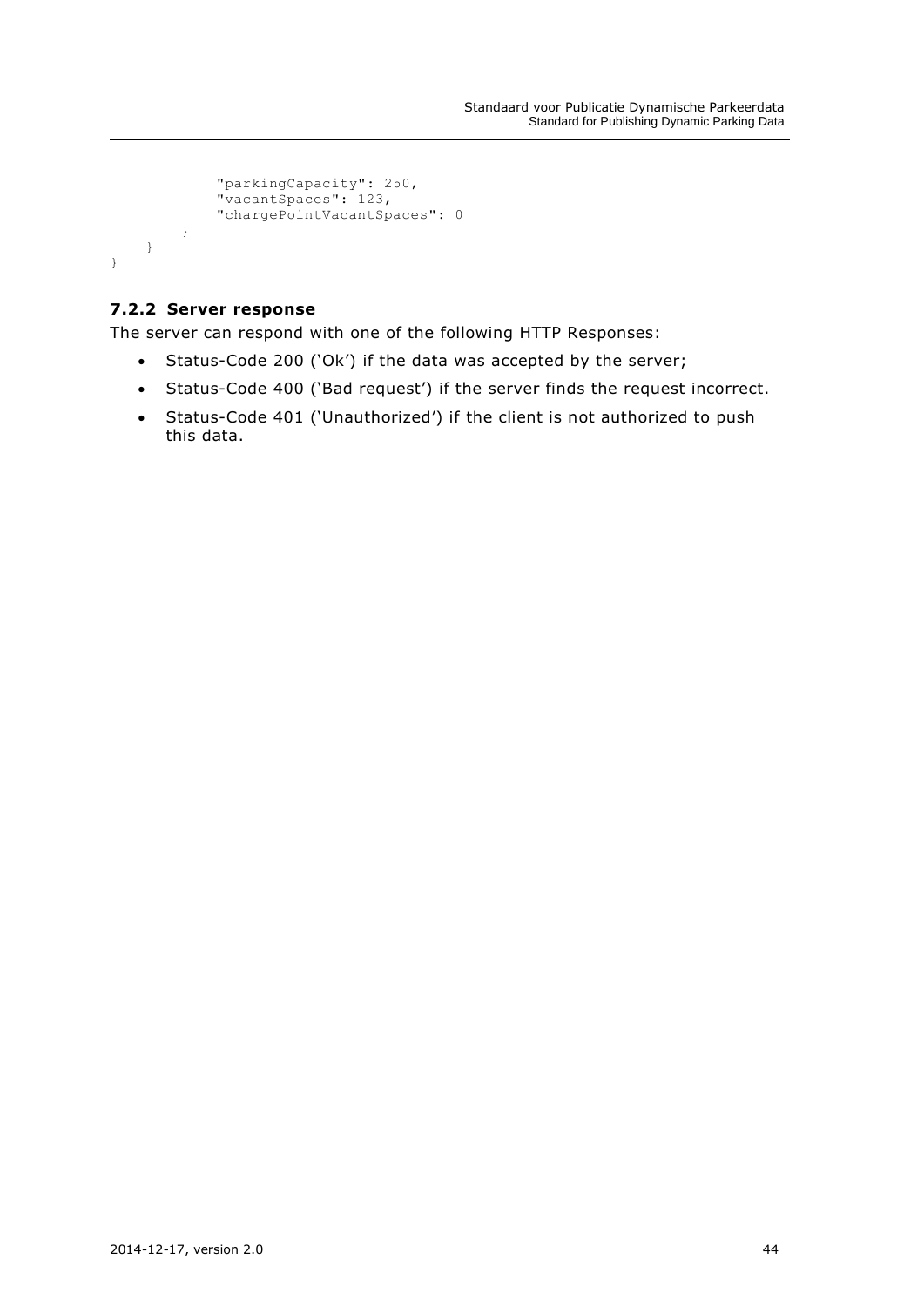# <span id="page-45-0"></span>**8. PULL PROTOCOL**

A website or app pulls static parking facility data from the CPDS by issuing a HTTP GET request. Three request types are needed:

- 1 one to get a list of known parking facilities and the location (URL's) of the associated static and dynamic data;
- 2 one to get the static data of a parking facility;
- 3 one to get the dynamic data of a parking facility.

# <span id="page-45-1"></span>**8.1 Pulling a list of known parking facilities**

The purpose of this message is to allow website and app developers to get a list of all known facilities, filter it using a geographical filter, and then only pull the data of the facilities of interest.

The response also contains URL's where the static and dynamic data can be obtained. This allows for separation of indexing servers and data servers and for separation of static data servers and dynamic data servers.

The response also contains an field ('limitedAccess') to indicate whether accessing the static and dynamic data of that facility requires authentication.

#### <span id="page-45-2"></span>**8.1.1 Client request**

```
GET /parkingdata/v2/ HTTP/1.1
Content-Type: application/json
```
#### <span id="page-45-3"></span>**8.1.2 Server response**

The server can respond with one of the following HTTP Responses:

- Status-Code 200 ('Ok') if the request was accepted by the server and ;
- Status-Code 400 ('Bad request') if the server finds the request incorrect;
- Status-Code 401 ('Unauthorized') if the client is not authorized to get this data.

#### **8.1.2.1 Message content**

| Field                       | 1000                            |
|-----------------------------|---------------------------------|
| .<br>parkingh<br>·acilities | مصادات<br>IndexEntrv<br>a<br>NU |

#### **8.1.2.2 JSON example of response**

```
HTTP/1.1 200 OK
Content-Type: application/json
Content-Length: ...
{
     "parkingIndexEntry": [
\{ "name": "Delft, Phoenixgarage",
             "identifier": "637bcf1c-3fd6-4204-b8c8-af9db2699661",
             "limitedAccess": false,
             "staticDataUrl": "http://...",
             "dynamicDataUrl": "http://...",
             "locationForDisplay": {
                 "coordinatesType": "WGS84",
                "latitude": 52.010781,
```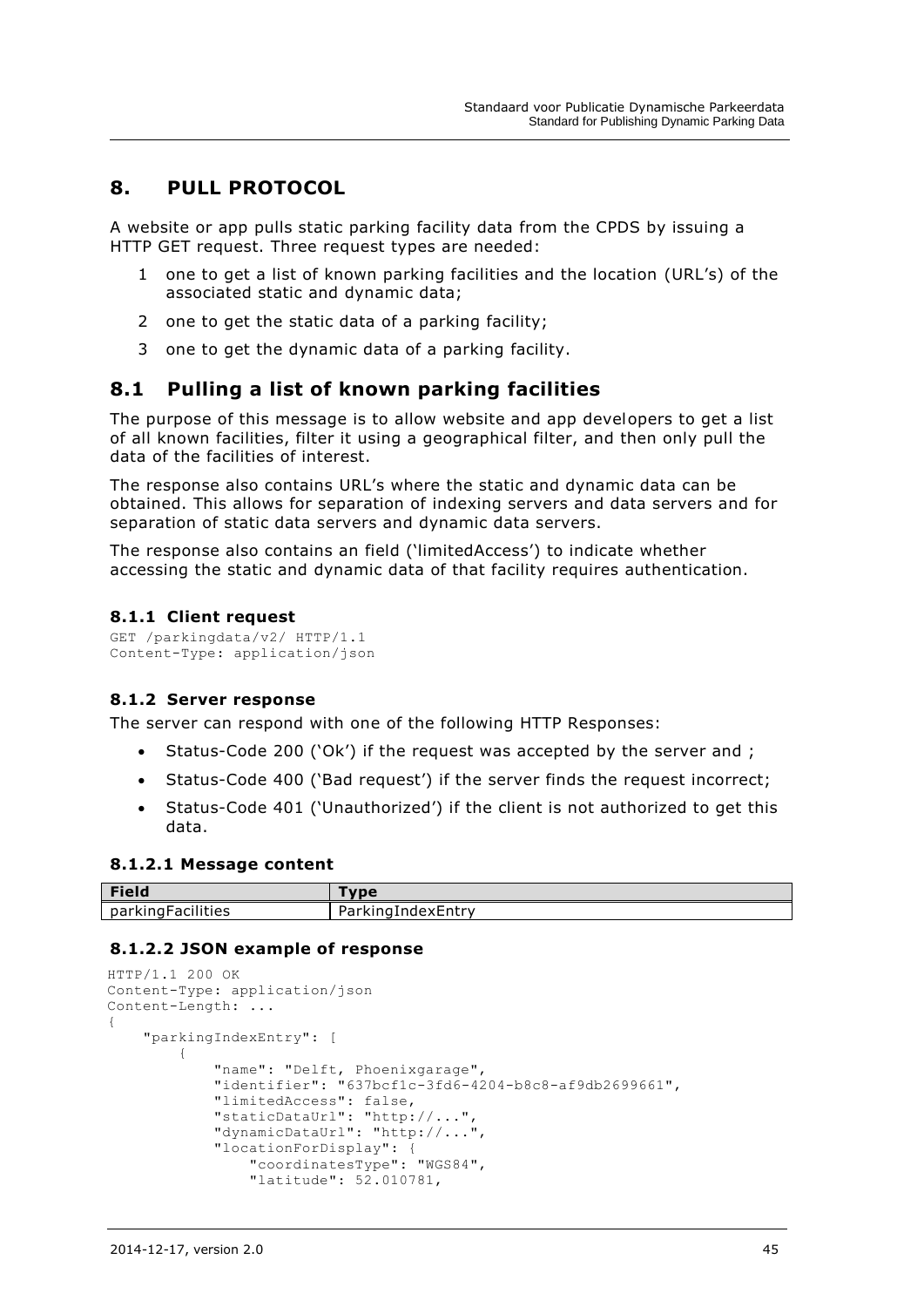```
 "longitude": 4.354725
 }
         },
\overline{\mathcal{A}} "name": "P04 Noordereiland (Bovendek)",
             "identifier": "zwolle_901000006",
             "limitedAccess": false,
             "staticDataUrl": "http://opd.it-t.nl/Data/parkingdata/v2/static/...",
             "dynamicDataUrl": "http://opd.it-t.nl/Data/parkingdata/v2/dynamic/...",
             "locationForDisplay": {
                 "coordinatesType": "WGS84",
                "latitude": 52.516,
                "longitude": 6.0976
  }
        }
    ]
}
```
# <span id="page-46-0"></span>**8.2 Pulling the static data of a parking facility**

This request can be subject to authentication. Authentication is done using the mechanism mentioned in paragraph [4.4.](#page-10-4)

#### <span id="page-46-1"></span>**8.2.1 Client request**

```
GET <URL OBTAINED FROM LIST> HTTP/1.1
Content-Type: application/json
```
### <span id="page-46-2"></span>**8.2.2 Server response**

The server can respond with one of the following HTTP Responses:

- Status-Code 200 ('Ok') if the request was accepted by the server and ;
- Status-Code 400 ('Bad request') if the server finds the request incorrect.
- Status-Code 401 ('Unauthorized') if the client is not authorized to get this data;
- Status-Code 404 ('Not found') if the server has no static data for this parking facility.

#### **8.2.2.1 Message content of response**

| <b>Field</b>     |                            |
|------------------|----------------------------|
| parking Facility | ParkingFacilityInformation |

#### **8.2.2.2 JSON example**

See example for pushing static data.

# <span id="page-46-3"></span>**8.3 Pulling the dynamic data of a parking facility**

This request can be subject to authentication. Authentication is done using the mechanism mentioned in paragraph [4.4.](#page-10-4)

#### <span id="page-46-4"></span>**8.3.1 Client request**

```
GET <URL OBTAINED FROM LIST> HTTP/1.1
Content-Type: application/json
```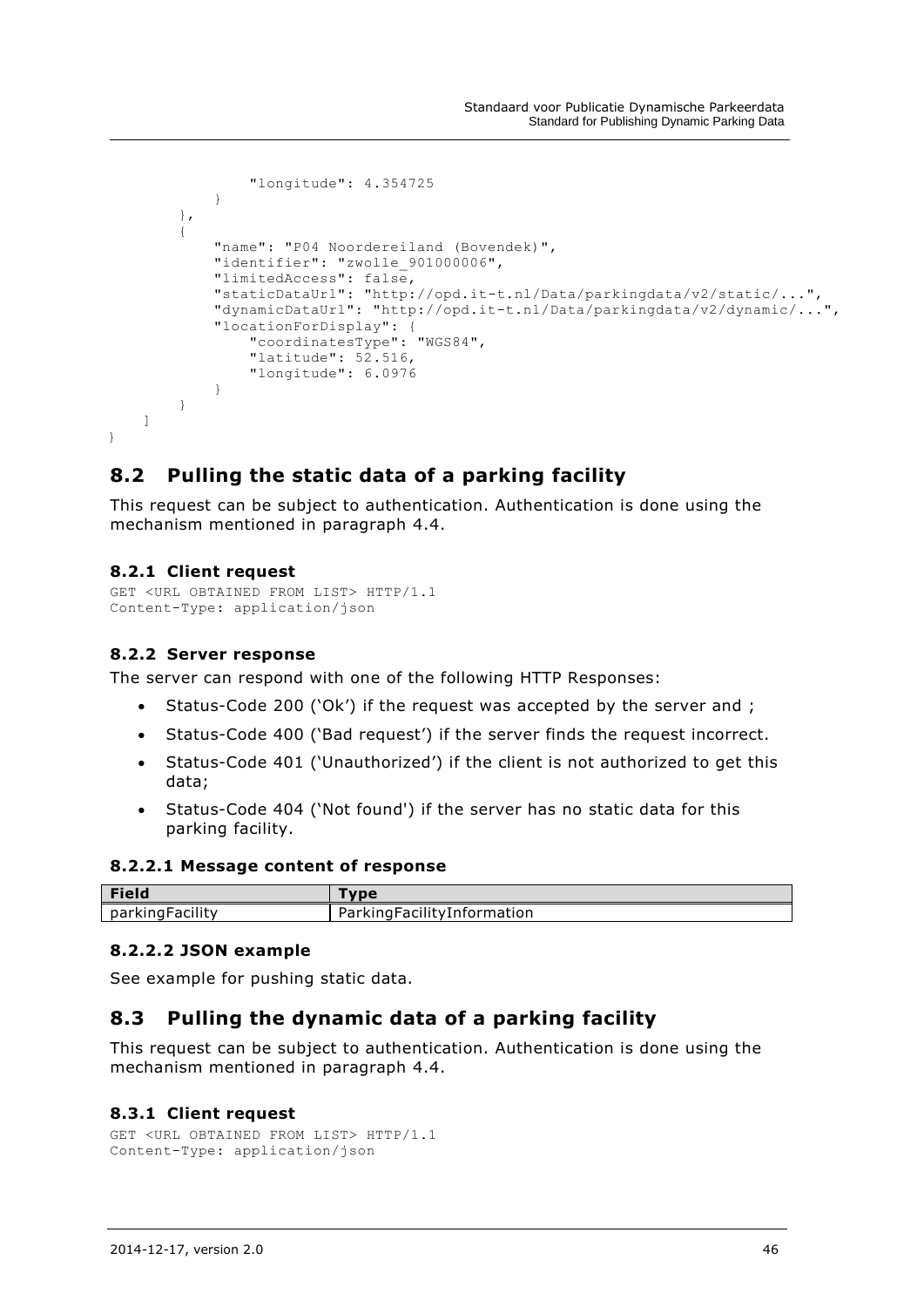## <span id="page-47-0"></span>**8.3.2 Server response**

The server can respond with one of the following HTTP Responses:

- Status-Code 200 ('Ok') if the request was accepted by the server and ;
- Status-Code 400 ('Bad request') if the server finds the request incorrect.
- Status-Code 401 ('Unauthorized') if the client is not authorized to get this data;
- Status-Code 404 ('Not found') if the server has no static data for this parking facility.

#### **8.3.2.1 Message content of response**

| <b>Field</b> | vne i  |
|--------------|--------|
| status       | itatus |

## **8.3.2.2 JSON example**

See example for pushing dynamic data.